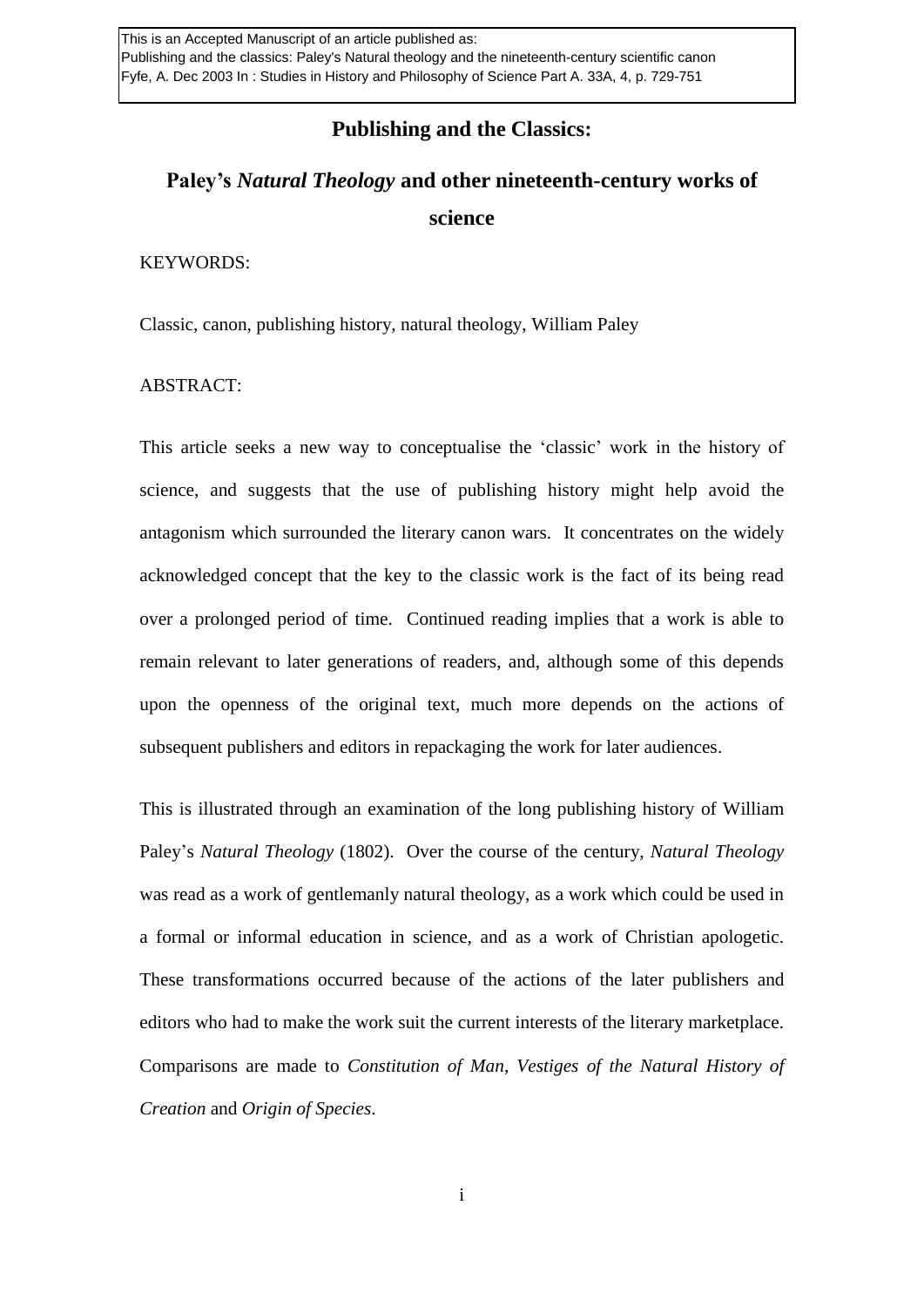**Author Details:**

Aileen Fyfe

Department of History,

National University of Ireland, Galway

Galway

aileen.fyfe@nuigalway.ie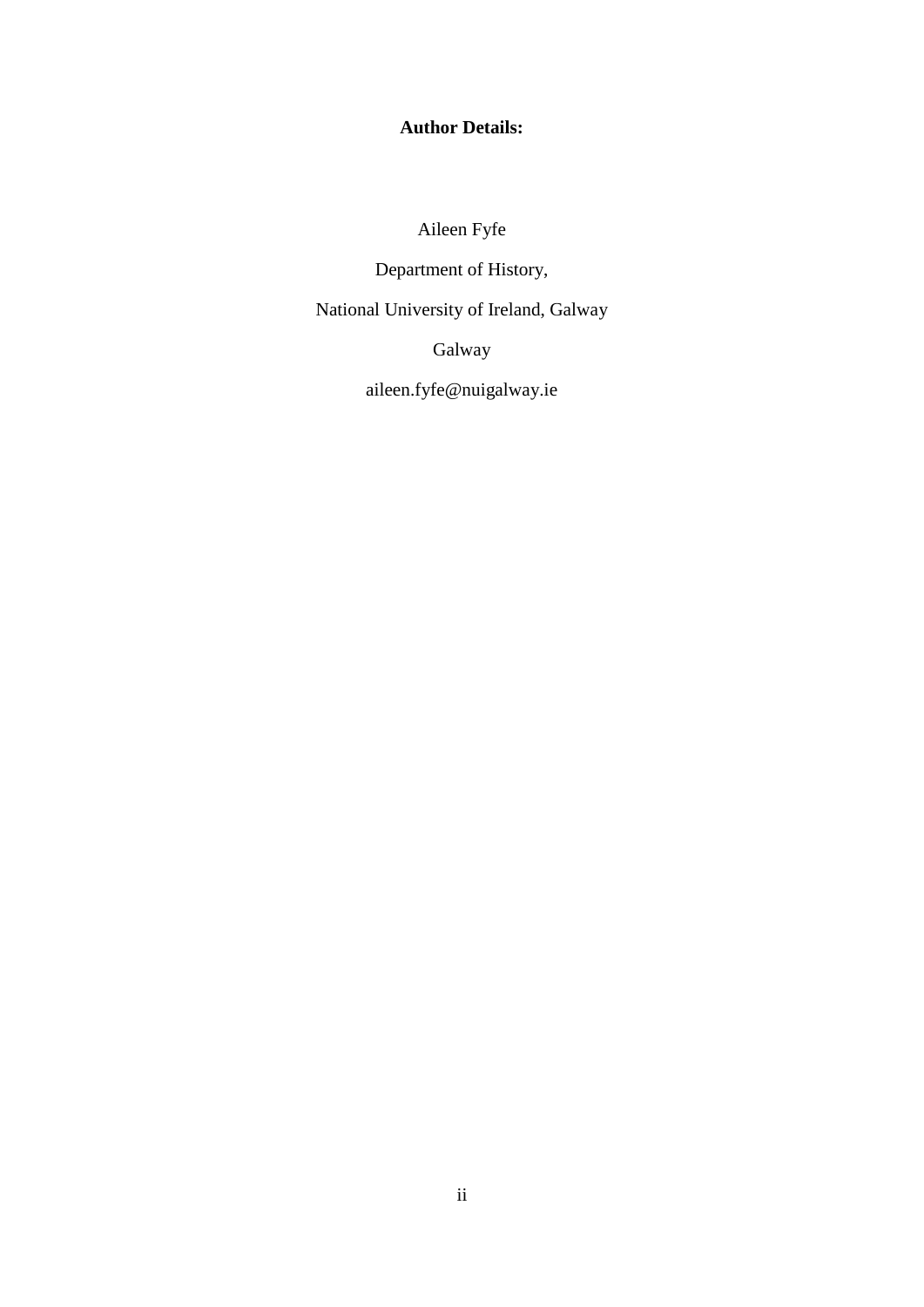### **Publishing and the Classics:**

# **Paley's** *Natural Theology* **and other nineteenth-century works of science**

Classic works of science formed the basis of the early library collections in history of science, and are read as integral parts of many undergraduate courses today. Yet the historiography of the sciences has changed since Bern Dibner wrote of 'epochal books' which were 'representative of the most important contributions to the physical and biological sciences'.<sup>1</sup> His listing of two hundred works by Galileo, Kepler, Newton, Darwin and their peers was one which implied a narrative of progress within the sciences, with the important works being those which first articulated a significant truth about the universe.<sup>2</sup> With the changes in the historiography of the sciences in recent decades, it is time to think again about the classic work. The first important step is to recognise that there are two separate, though related, questions at issue here. The first is the reflexive question about which works we (in the present) regard as classics. The second is an historical question about which works have been regarded as classics in the past. I would suggest that in the early days of the history of science, it was the first question which was regarded as most important, while we are now beginning to think about the second question as well. Furthermore, the answers to the second question may start to feed back into our assessment of our own classics.

The traditional classics of the history of science can be found in library collections, on undergraduate reading lists, and excerpted in anthologies of primary sources. They have in common a claim to make a contribution to our modern understanding of the natural world. Few of them would now be accepted as correct in every detail, but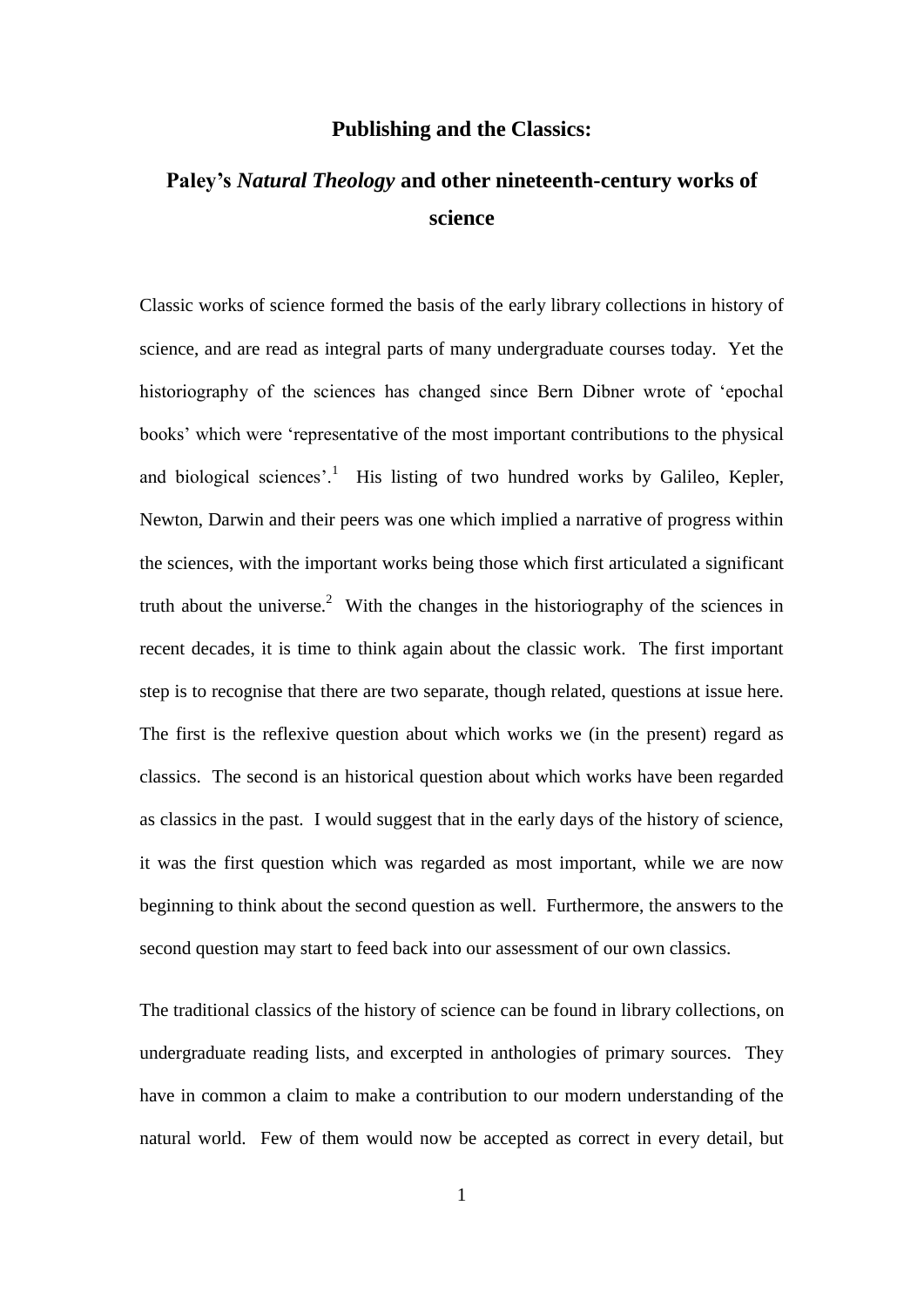typically, each articulates for the first time a specific point which is regarded as fundamental to modern science. Such works are crucial to the history of our current understanding of nature, but it is difficult to accept them as telling us about the ways nature has been understood in the past. To deal with this problem, we have already begun to see other works being admitted gradually into the canon of history of science. Works such as George Combe's *Constitution of Man* (1828) or the anonymous *Vestiges of the Natural History of Creation* (1844) have gained classic status for their impact on natural knowledge in their own time, rather than their contribution to our science.

This difference highlights the need to rethink our definitions of the 'classic'. Literary theories of the classic have been transformed since the early twentieth century, and emphasis is now placed on the manner in which a work continues to be relevant to later generations of readers (which may include ourselves). This is best judged after the fact, and need not entail a judgment of literary or scientific merit. I will argue in this paper that publishers and editors are crucial in maintaining this relevance, and therefore that publishing history is essential to understanding the classics. I will focus on William Paley's *Natural Theology* (1802), with comparisons to *Constitution of Man* and *Vestiges of the Natural History of Creation*, as well as to Charles Darwin's On the Origin of Species  $(1859)$ .<sup>3</sup> I will show how the work of editors and publishers kept *Natural Theology* relevant to readers throughout the nineteenth century, and thus built its reputation as a classic. Similar mechanisms acted upon the other three works.

If, however, my argument about publishers is convincing, we may have to consider whether it does more than just explain why works such as *Natural Theology* may fairly be regarded as classics. If we take publishing history seriously as a means of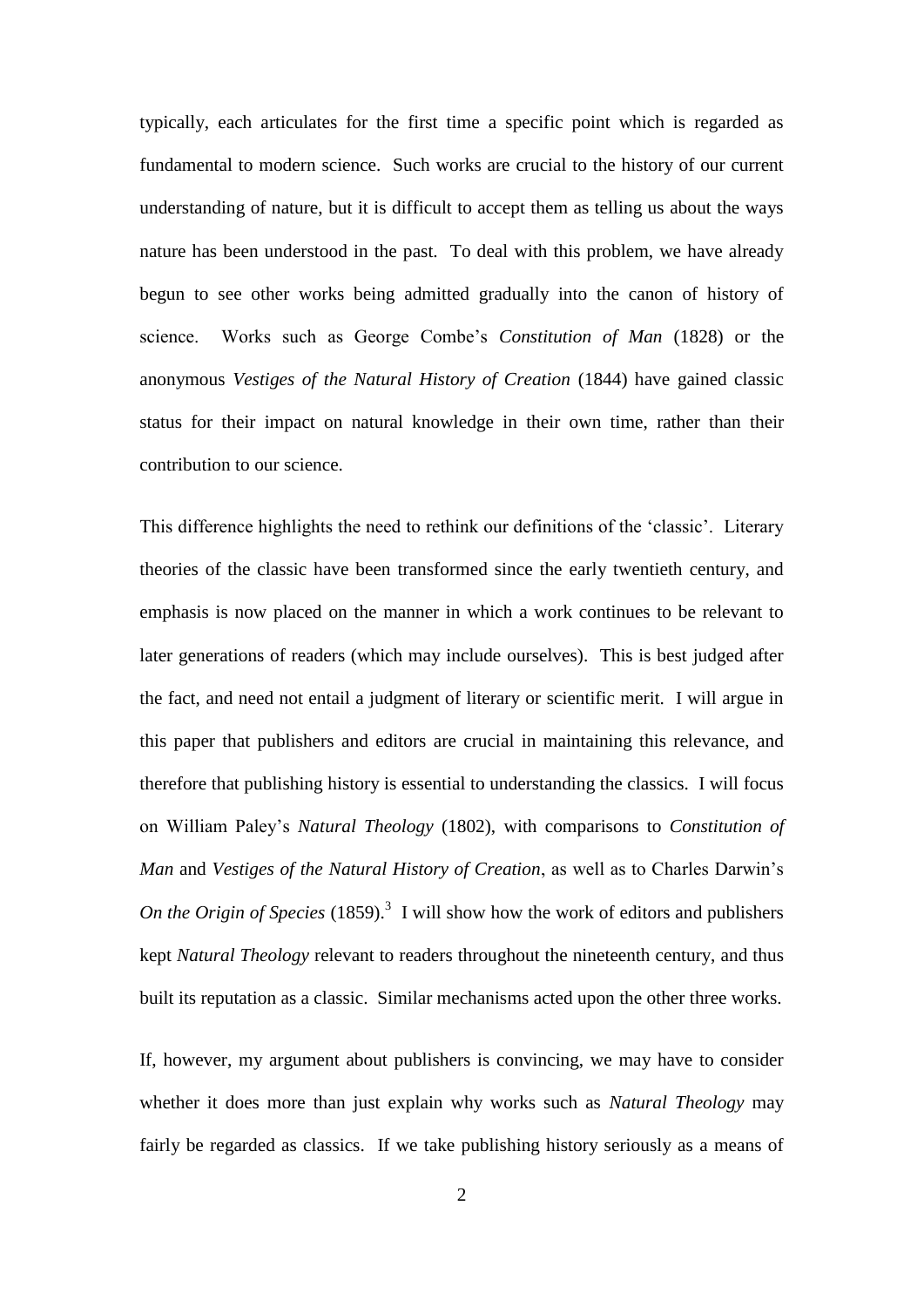identifying works which are important to historians of science, we have to decide what to do about works like Ebeneezer Brewer's *Guide to the Scientific Knowledge of Things Familiar* (c.1841), which sold at least as many copies, and for as long, as the four works discussed in this article.<sup>4</sup> Recent work has shown that works of popular science are as worthy of our attention as the better known 'great works', and Brewer's was surely one of the classics in that genre.<sup>5</sup> Publishing history could therefore be used to identify a new canon of historical classics, to stand alongside the traditional classics.

#### **Theories of the classic**

At its simplest, the classic is a work 'which continues to be read several generations after it was written'. $\overset{6}{\circ}$  Older theories of the classic, including that formulated by T.S. Eliot, took a very limited view in which only the ancient writers (or, in Eliot's case, one ancient writer, Virgil) could be considered classics.<sup>7</sup> Such works continued to speak to later generations because there was something timeless and unchanging about them. Their themes were thought to have universal relevance, in a way that a work written in a provincial vernacular language could not. Underlying this was what Frank Kermode has called an imperial view of history, in which history was seen as a unity: we are not significantly different from the past; surface appearances have changed, but an unchanging truth lies under the surface. $8$  Thus, an ancient classic can continue to resonate with later generations, as later readers are not living in a fundamentally different world.

This view of the classic maps onto a Whig history of science, for if we assume that science has been attempting to uncover a single true reality underlying nature, then those works which, in the past, managed to articulate a portion of that reality will still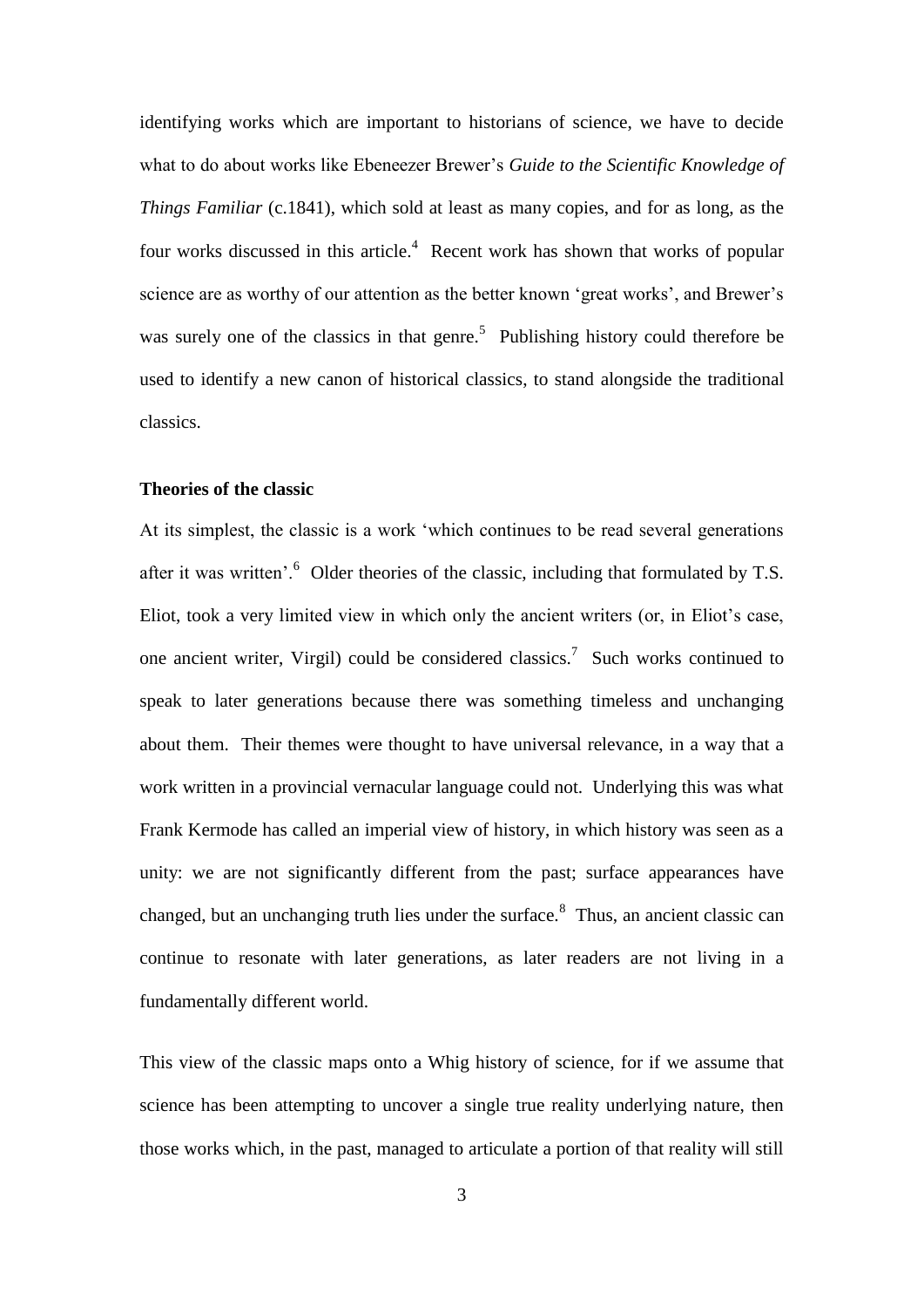make sense today. This is the sense in which Dibner's 'epochal' books are classic: their writers were able to express a truth which we recognise today as fitting with our understanding of the universe. However, this view does not allow us to consider as classic any work which does not contain at least a grain of 'our' truth, no matter how influential it may have been in the past. It makes no allowance for works that historical actors might have considered as classics.

By the 1970s, scholars had accepted that there could be modern classics, and showed rather more scepticism about the underlying unity of history. Kermode argued that a classic is not an unchanging work, but rather, one with great potential for change. It is a work which can be read in many different ways, so that different readers and different generations of readers can all find relevance in it. Kermode claimed that 'the only works we value enough to call classic are those which, and they demonstrate by surviving, are complex and indeterminate enough to allow us our necessary pluralities'.<sup>9</sup> The creativity of readers and their ability to find different meanings in the same work is what allows a classic to remain relevant long after its first publication.

Although works of science are usually considered to be more closed to interpretation than literary classics, they are not completely so, as recent research on the literary aspects of science has revealed.<sup>10</sup> The complexity of their language may sustain different interpretations, as was the case with readings of *Origin* which supported either teleological or materialistic evolution.<sup>11</sup> Similarly, changing contexts can make a work suddenly relevant again, as the publication of *Origin* revitalised interest in earlier evolutionary works, including *Vestiges*, and yet , at the same time caused them to be read in a different light, as precursors.<sup>12</sup> Thus, works of science, as well as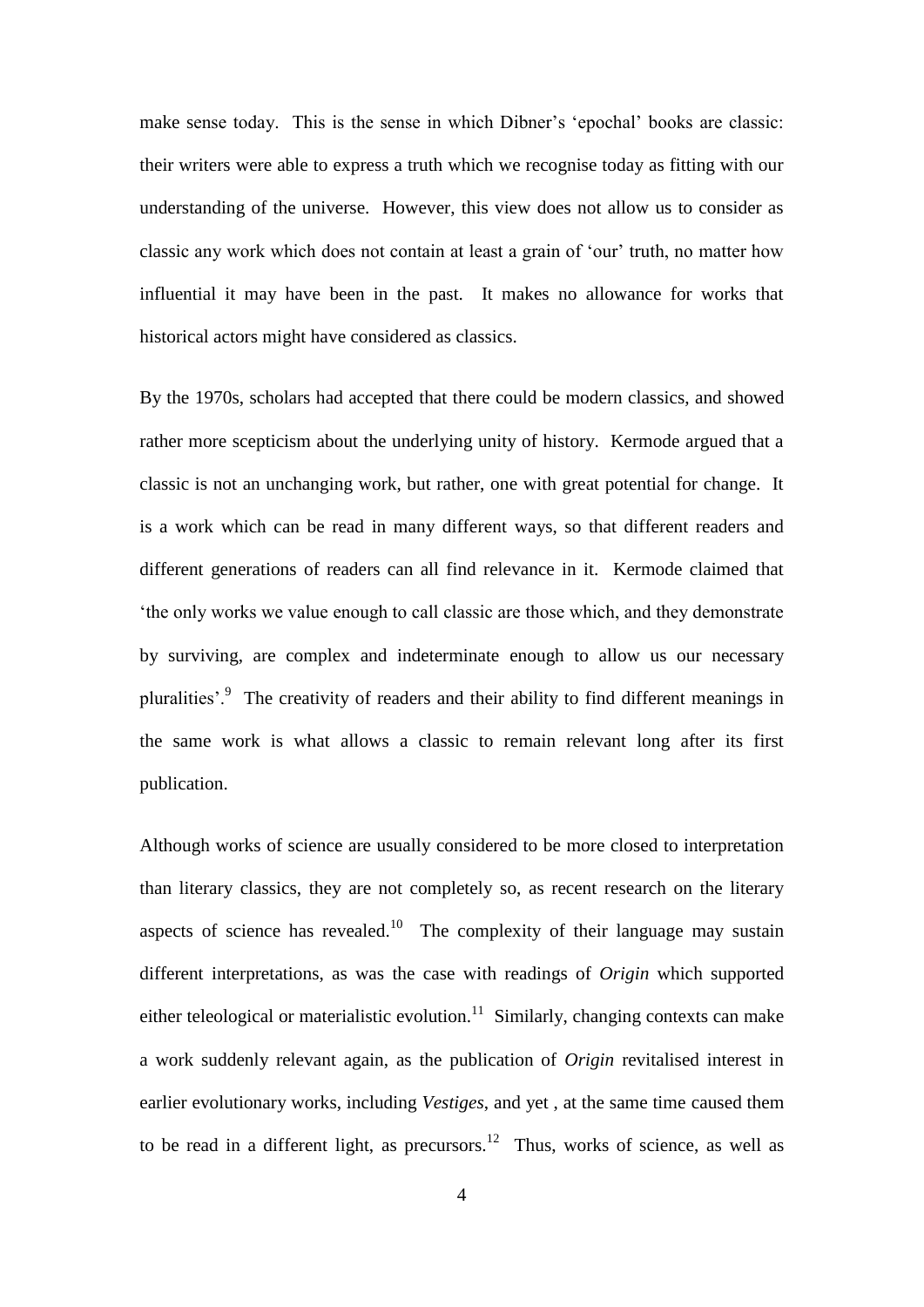literary works, can continue to speak to new readers long after their original publication.

In the late 1980s and early 1990s, theories of the classic became over-shadowed by the 'canon wars'. It was not just that literary scholars could not agree which particular features made certain works into classics, but they could not agree which works to focus on.<sup>13</sup> Should the traditional canon of literary classics, centred around figures such as Shakespeare and Dante, be opened up to include more women, more radicals, more non-Europeans? Supporters of the canon accused their opponents of trying to be too politically correct, and of forgetting to read texts for aesthetic pleasure in their enthusiasm to read them as social documents.<sup>14</sup> Defending the canon, Harold Bloom argued that there was an objective standard, namely aesthetics, by which potential classics should be judged.<sup>15</sup> This use of an allegedly objective standard is akin to the implicit use of truth-value to judge the classics in the history of science. As in literary studies, the history of science has recently seen more scholarly attention focused on recovering the forgotten voices of women and non-Europeans, among others, but we have not (at least yet) suffered the same level of antagonism between canonists and anti-canonists. I agree with Jon Topham that an excessive focus on the traditional canon of great works distorts our understanding of the sciences in history, and what I intend to do here is provide a justification for an increased focus on different works.<sup>16</sup>

I wish to make the question of the identification of the classics an historical, rather than aesthetic or political, question. Let's return to Kermode's definition of a classic as a work which is repeatedly re-read, and, looking at the historical record, ask: which works *have* been read, and read, and read again over the generations? It might be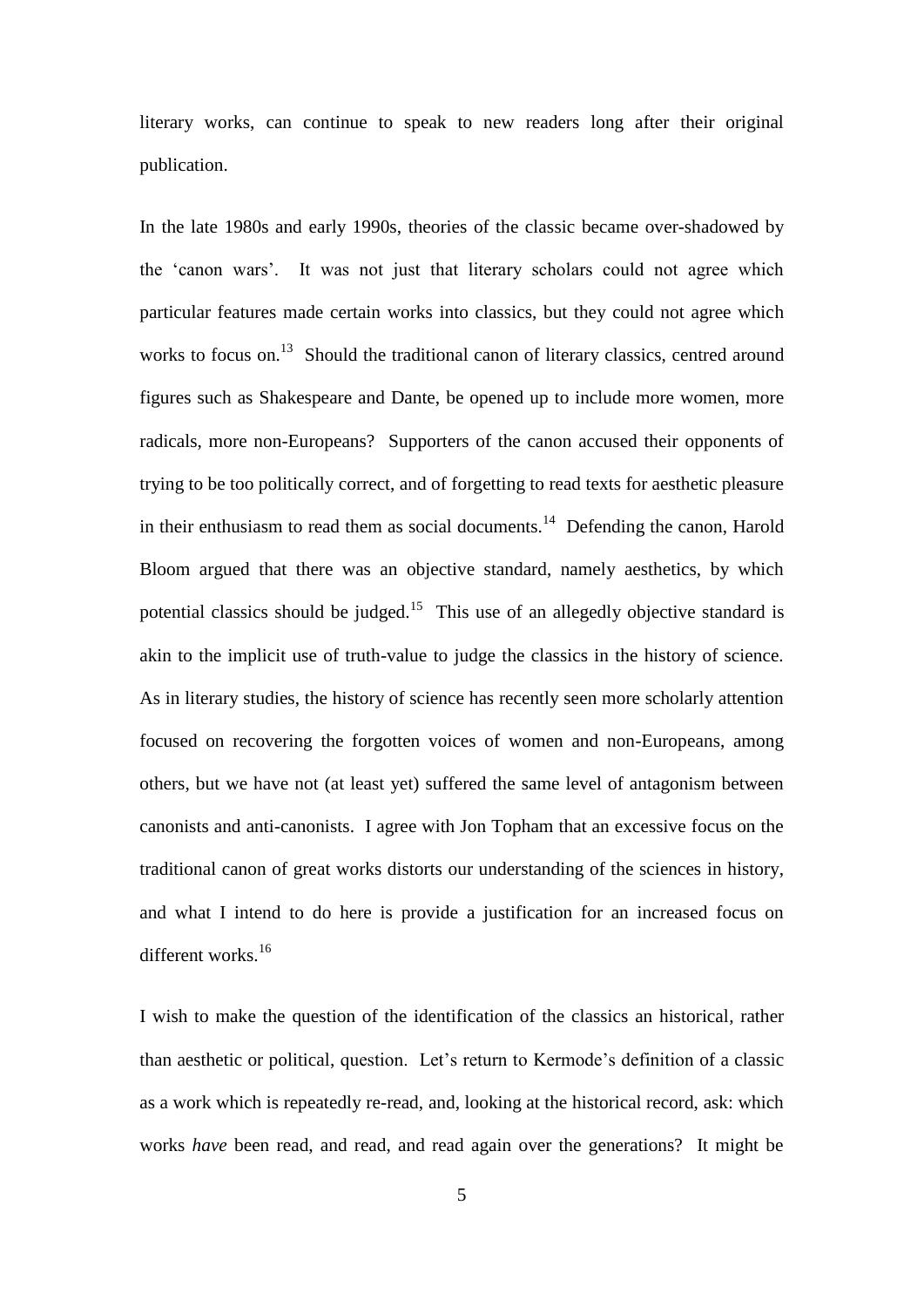comforting to imagine these will be works which are aesthetically superior, or which contain grains of truth about the world, but the desire does not seem to be born out by investigation. We have already recognised this by admitting the importance of works such as *Constitution* and *Vestiges*. Why, then, are some works read and re-read, and others are not? This is where publishing history can help. Reprinting is the main way in which works survive in the literary marketplace, and thus have the opportunity to be read again, by different readers, in different cultural contexts.<sup>17</sup> While the fact that a work was repeatedly reprinted over a long period of time is no guarantee that it was still being read, it does show that the work was still being purchased. Without the availability of all those reprinted copies, far fewer people would have had the chance to read the work. Furthermore, if they had had access only to a first edition, it might seem irrelevant and out-of-date in a way that a revised reprint would not.

The decision to reprint a work is usually taken by the publisher, which leads to a 'chicken and egg' situation in which the canny publisher reprints only those works which the market will buy, but the market can buy only those works which are reprinted. Perhaps not all publishers' decisions will be sound ones (i.e. not every reprinting will represent a desire to read a work), but in the long run they must be generally accurate or face financial ruin. Richard Altick pointed out the way in which publishers' decisions create the classics as early as 1958, and Barbara Benedict has made a similar point more recently, with regard to the selections which appear in anthologies and which, from the late eighteenth century, help to define the canon.<sup>18</sup> Despite this, book history did not play as great role in the literary canon wars as it perhaps should have done. Studying the long publishing history of works could certainly tell us a great deal about why certain works remained in the literary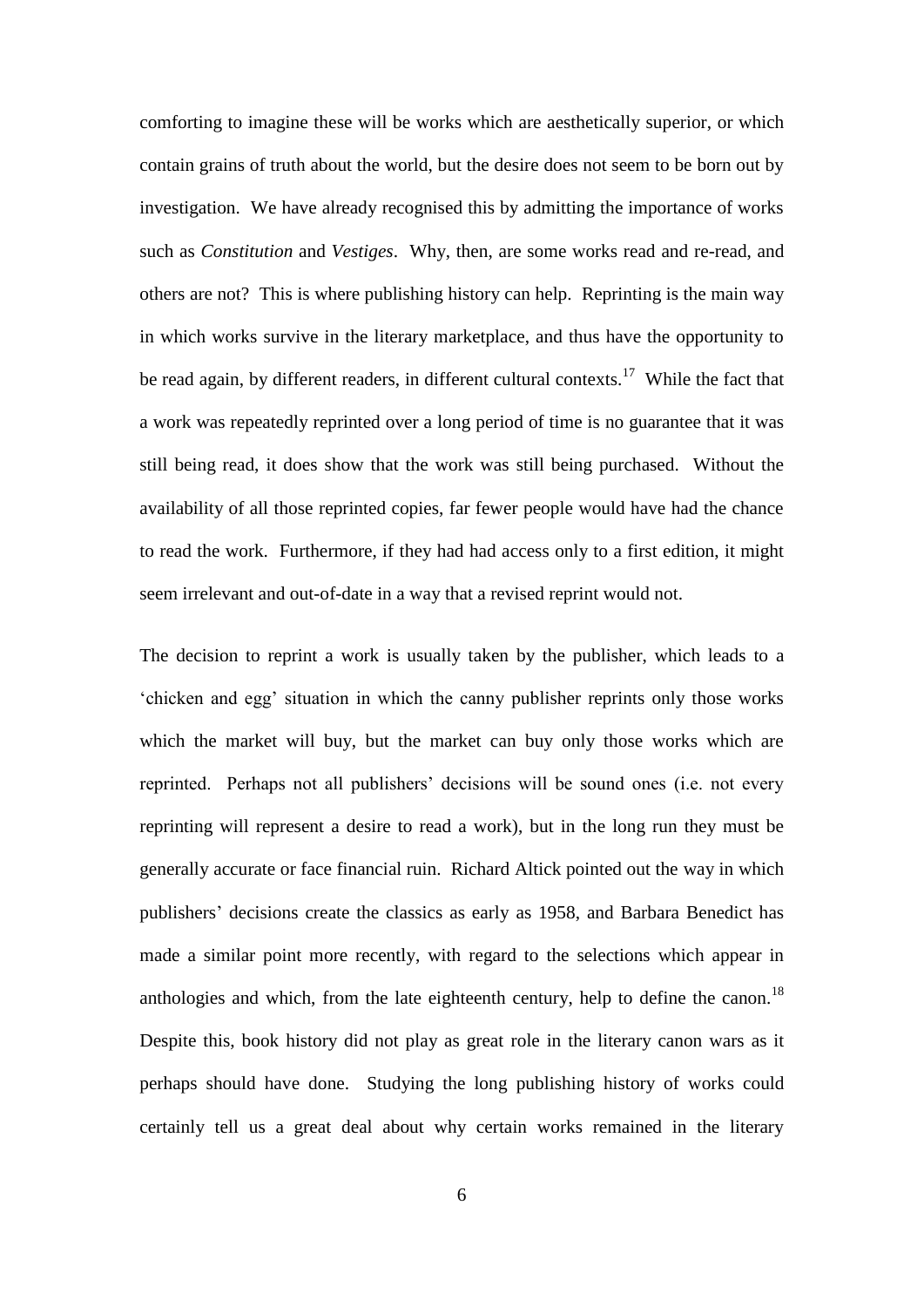marketplace for so long.<sup>19</sup> It can thus justify the inclusion of works such as *Constitution* in the history of science canon. Furthermore, publishing history could also be used to seek out plausible additions to the canon. There would be no guarantee that it would discover a significant number of classics by women or ethnic minorities, but it would certainly give us a better indication of the works which had the most historical impact, regardless of our valuation of their truth content as works of modern science.

Publishing history can also help us to understand how works which ought to have become increasingly dated were actually able to remain relevant and appealing to later generations of readers. For instance, one way in which *Vestiges* was able to stay current for its first few decades was because of the series of revisions made by the writer, in dialogue with criticisms. A work may also change in its physical format, perhaps with the addition of illustrations (as in the 10th and 11th editions of *Vestiges*), or by being printed in a different (often cheaper) format. *Constitution* had created only mild interest in its first edition, but in its People's Edition, it became a work that more and more people wanted to read. Although one group of readers may have grown bored with a work, a cheaper edition could reach a different group, which might, as in the case of *Constitution*, rekindle interest among the first group of readers. Literary historians sometimes talk of a work with a single identity surviving through time, by appearing to change.<sup>20</sup> Yet, in fact, books  $do$  change. As historians, we are usually dealing with works which have been reprinted, perhaps with textual or physical changes. Thus, it is not just that the work appears to change, due to different readers' interpretations, but it may really change, while yet retaining its identity.

Outlines of the publishing histories of our four nineteenth-century classics are shown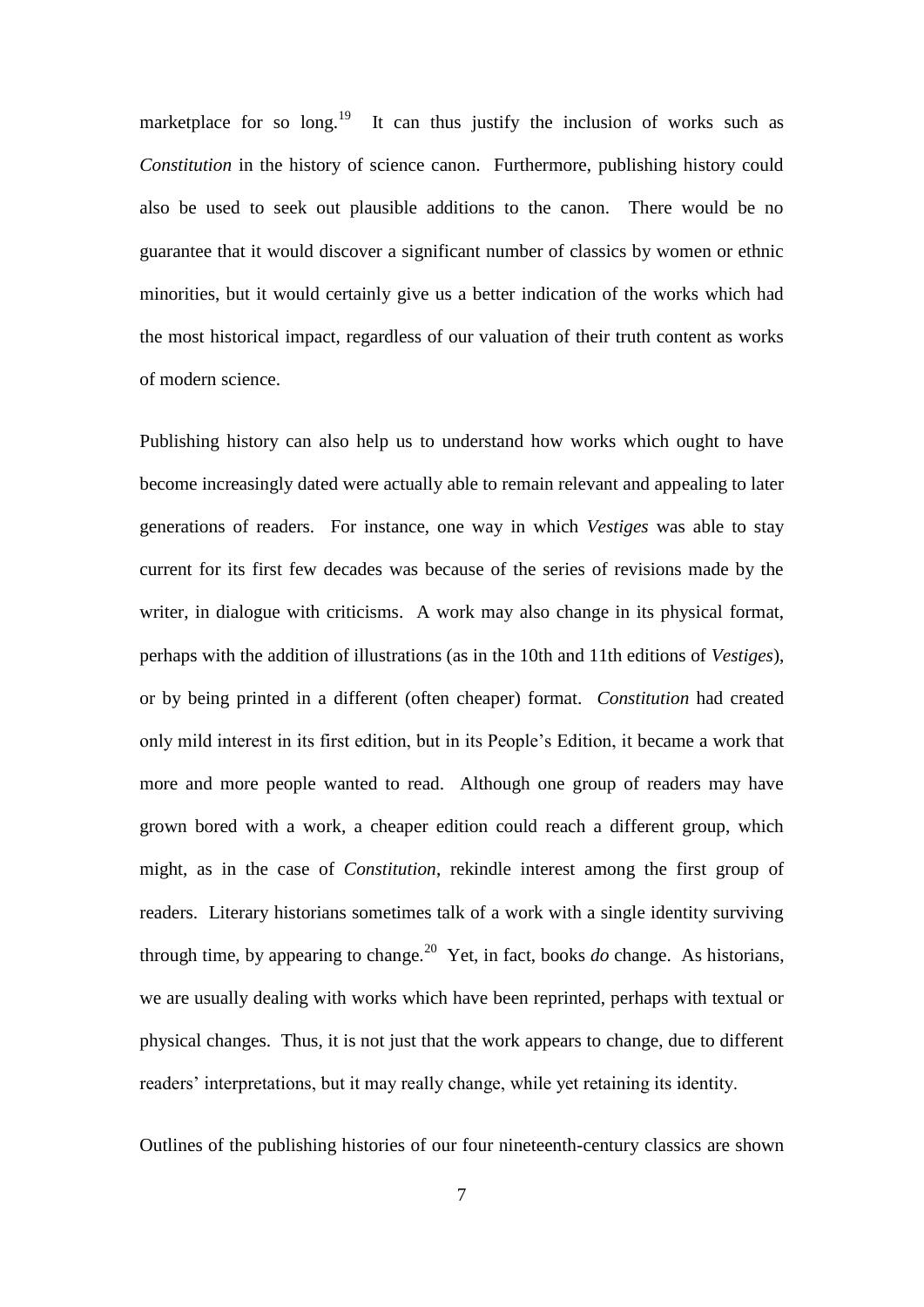in Figure 1. Part of the definition of a classic is that it should continue to be read over several generations, and we can see that all four works meet this criterion. *Natural Theology*'s final reprinting as a complete book (academic reprints excepted) was in 1902. *Origin* would presumably be the only one of the four with substantial nonacademic sales in the twentieth century, although I do not have reliable figures for this period.<sup>21</sup> Historians of science are already familiar with the use of publishing history to identify 'best-sellers', and have noted the success of *Origin* in selling out its first edition as soon as it was offered to the trade, and of *Vestiges* in selling so many more copies than *Origin*. 22 The Figure clearly indicates that *Constitution* was the actually the best-selling work of the four, but it should always be remembered that scientific best-sellers rarely if ever matched the sales of their fictional counterparts. Harriet Beecher Stowe's *Uncle Tom's Cabin* (1852) is often cited as the first modern bestseller; it sold one and a half million copies within a year of being published in Britain.<sup>23</sup> However, selling lots of copies in a short period indicates a different sort of success from the continued sale over a long period of time which marks out the classic. One does not necessarily lead to the other, although it did in the case of *Constitution*. 24

*Natural Theology* offers us the longest publishing history for analysis, and encompassed the whole transformation of the industrialising nineteenth-century book trade. It also makes a particularly good example for studying the influence of editors and publishers in keeping a work relevant to new readers, because it was directly controlled by its author for only a very short time. The other three works were all revised repeatedly by their authors, and, due to changes in copyright legislation, were under authorial control for much longer.<sup>25</sup> The influence of *Natural Theology* on the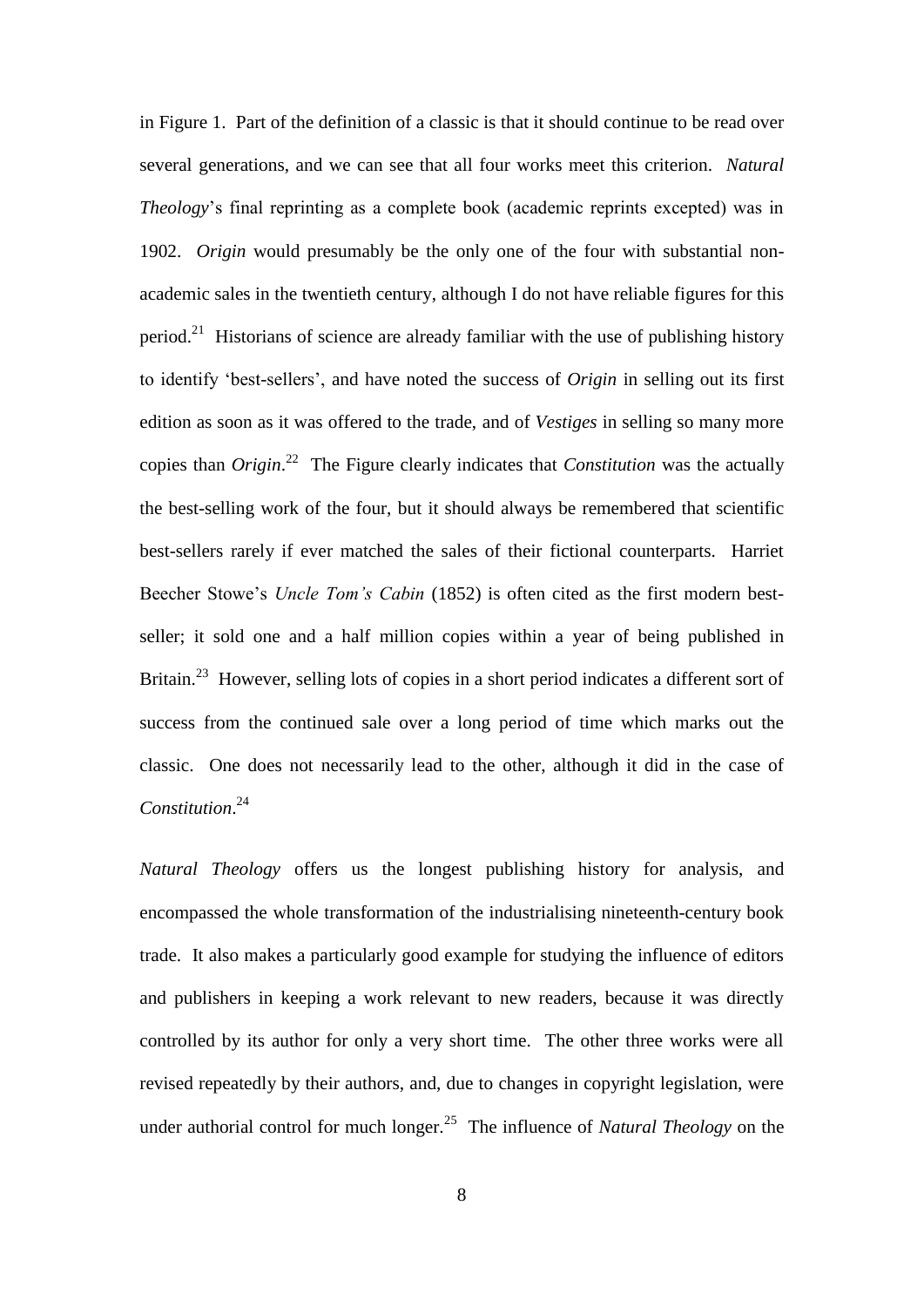nineteenth century has long been acknowledged, although rarely defined explicitly, beyond its effects on the thought of Charles Darwin.<sup>26</sup> Its reputation is certainly merited: it remained in print for a hundred years, and went through at least 57 editions in Britain alone. In the absence of the publishers' records, it is impossible to put definite figures on the number of copies in existence, but conservative estimates would suggest over 60,000 copies, half of which were within the first twenty years. *Natural Theology*'s publishing history will be the subject of the rest of this article, with particular emphasis on the ways in which it remained of current interest for so long. Over the course of the century, *Natural Theology* was transformed from a work of gentlemanly natural theology, to a work which could be used in a formal or informal education in science, to a work of Christian apologetic. It was so often republished because it could represent a work about the sciences for a non-technical readership, and a demonstration that science and religion did not have to be in conflict. Both of these were useful roles to have during the nineteenth century.

#### **Gentlemanly natural theology**

*Natural Theology, or, evidences of the existence and attributes of the deity collected from the appearances of nature* was published by Robert Faulder of New Bond Street, London, in  $1802<sup>27</sup>$  Faulder published a mixture of religious and political works, and some travel books.<sup>28</sup> His latest publication was written by the Reverend William Paley (1743-1805), a clergyman from the north of England, and prebend of St Paul's. Paley had previously published three other books, as well as sermons and pamphlets, with Faulder, and the books had gained him a reputation as a sound theological writer, and preferment in the Church of England. The new work was derived from sermons Paley had delivered in the 1780s or 1790s, and was intended to complete a trilogy of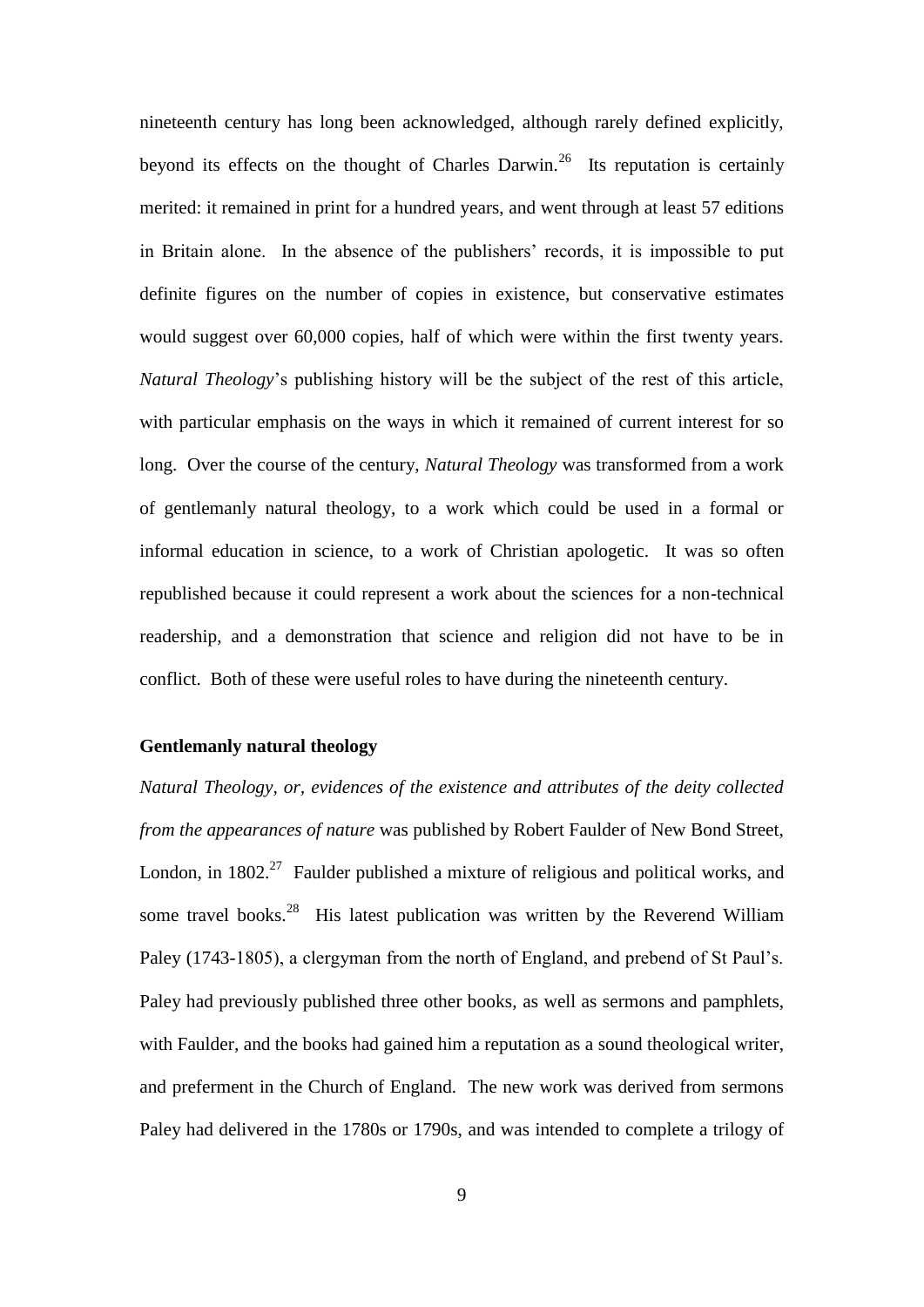works on 'the evidences of Natural Religion, the evidences of Revealed Religion, and an account of the duties that result from both' $^{29}$ 

Very few nineteenth-century books broke-even, let alone went into second or subsequent editions. Publishers typically printed small editions, often only 500 or 750 copies, and sold them at high prices, around 10*s*. a volume, as this was thought to be the easiest way of getting a return on their investment.<sup>30</sup> Lower prices would have needed much higher sales to break-even, and it was not until the middle of the century that publishers gradually became confident of reaching sufficiently large audiences. However, *Natural Theology* went through ten editions in its first four years, and remained in print for the entire period of its copyright protection.<sup>31</sup> Given Paley's reputation and the sales of his previous books, this ought not to have been a surprise for Faulder. By the 12th edition in 1809, he was printing runs of 2000 copies, and had presumably been doing so for several years.<sup>32</sup> Faulder had presumably bought the copyright from Paley for a fixed sum, as was standard practice.<sup>33</sup> This meant that the writer had no further pecuniary interest in his work, and the publisher was free to wring as much profit from it as he could.

The success of *Natural Theology* notwithstanding, Faulder's business was not in a comfortable condition. Robert Faulder passed the business (he probably died) to J. Faulder around 1809.<sup>34</sup> J. Faulder managed to keep it going for only four years before the business was acquired by John Rodwell, by  $1813<sup>35</sup>$  By this time, the firm was no longer in sole control of *Natural Theology*. In an effort to raise capital, in early 1810, J. Faulder had sold shares in all Paley's works, including *Natural Theology*. Faulder retained half the rights to the works, but sold one quarter to Longmans, with the other quarter divided between four other publishers.<sup>36</sup> Selling shares was a well-established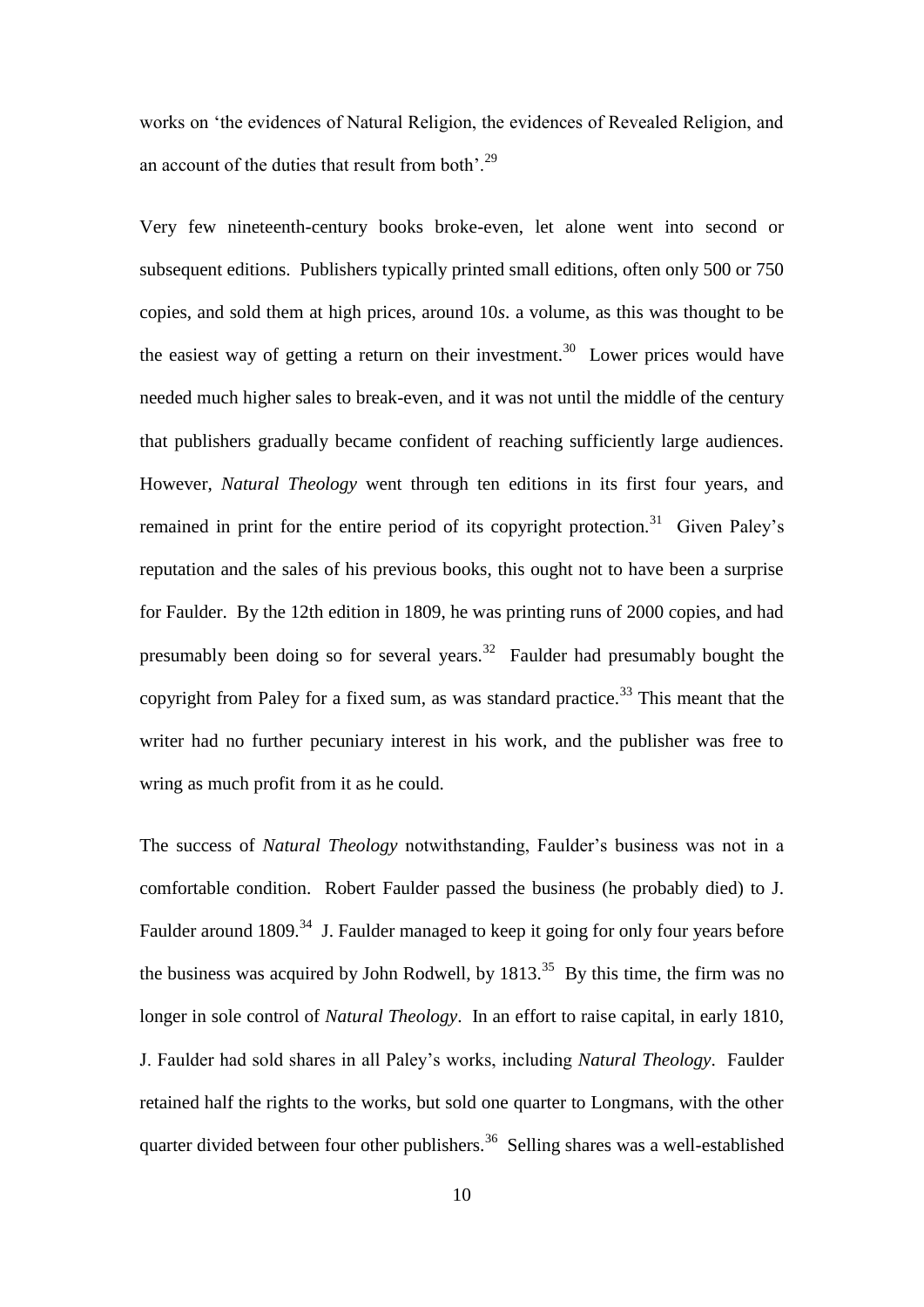way of spreading the risk of a publication between more parties, and even though it was becoming rare for new publications in the nineteenth century, it continued to be used on existing publications which were selling well.<sup>37</sup> In Faulder's case, he was selling shares in future printings of Paley's works, part of his existing stock of Paley's works, and retrospective shares in his recently-printed editions of *Natural Theology* and *Horae Paulinae* (1790). Longmans paid £1,058 for their quarter share, their contribution to the recent printing costs, and their share of the existing stocks (800 volumes), making it clear just how worthwhile it was to sell shares.<sup>38</sup> Faulder had sold another quarter of his shares in Paley by 1811, but it was not enough to salvage his business.<sup>39</sup> By 1815, all the shares in Paley had been sold.<sup>40</sup>

Publishers would only buy into someone else's publication if they were fairly certain that it would be a good investment. Even though *Natural Theology* was due to come out of copyright protection in 1816, there was still time, in 1810, to produce a couple more editions, and between 1809 and 1815, *Natural Theology* easily sold a thousand copies a year. The editions produced by Faulder and the share-holders (i.e. up to 1815) were all octavo, just short of 600 pages, used good quality paper and a large typeface. Faulder was selling them for 9*s*. in 1805, but the share-holders increased the price to 10*s*.6*d*. 41 Half a guinea was the standard price for that size of volume, and it explains why these early editions are referred to as 'gentlemanly'.<sup>42</sup> At that price, only the wealthy could afford to be regular book-buyers. Everyone else had to use a library, borrow from a friend, or keep an eye open for second-hand copies.<sup>43</sup> Even by mid-century, when publishers had begun to discover the mass market, it was still usual practice to publish a new work in a relatively expensive format first – to recoup as much of the fixed costs as quickly as possible – before issuing cheaper editions.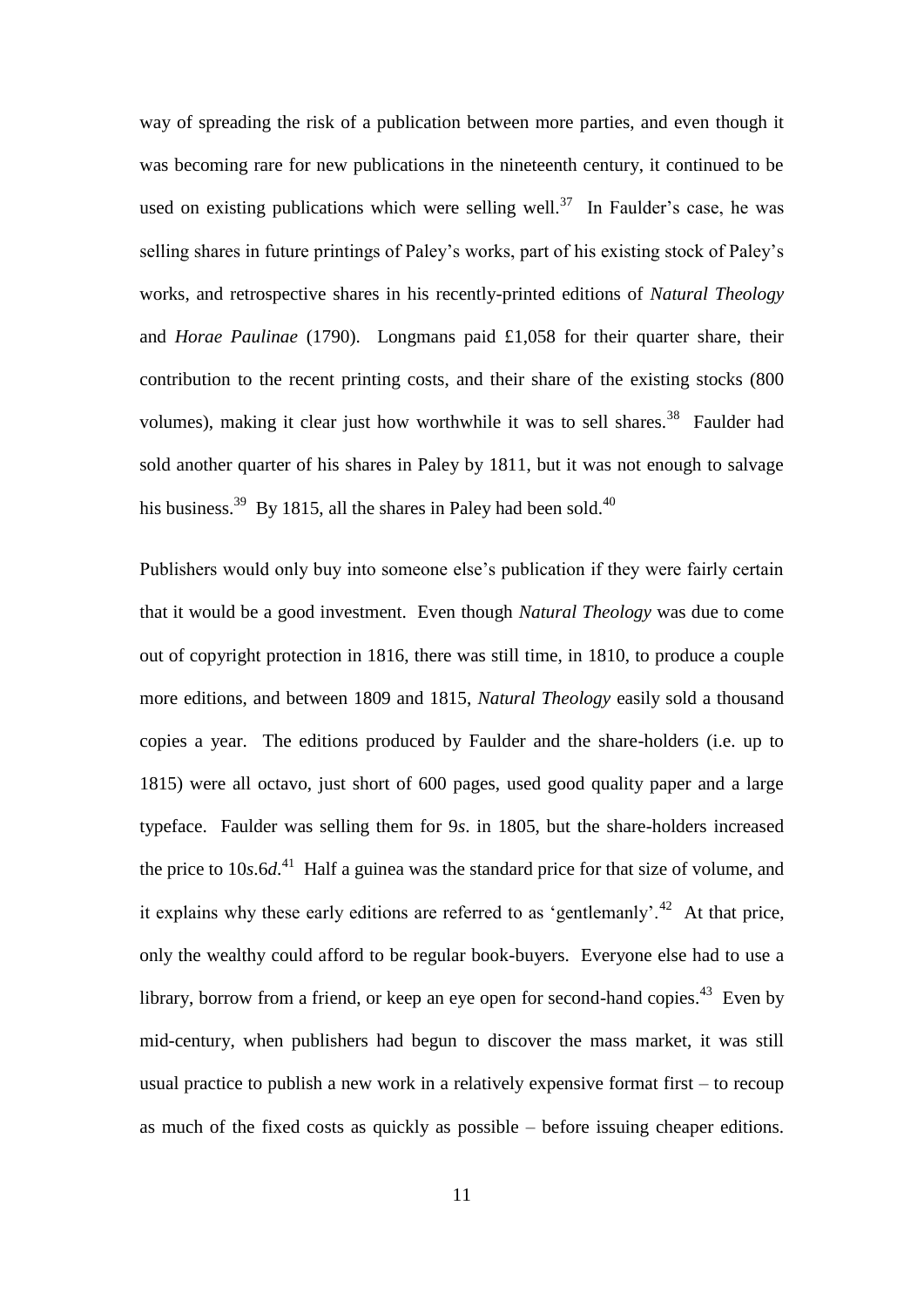Thus, *Vestiges* first came out in octavo, priced at 7*s*.6*d.*, while *Origin* first appeared in octavo at 15*s*. Though the retail price of *Natural Theology* was 10*s*.6*d*., the publisher would only receive about two-thirds of that, due to trade discounts. Thus, a print run of 2,000 copies brought in around £1,167.<sup>44</sup> Given that it cost about £325 to produce, it should be clear why a firm as established as Longmans was willing to invest in the few remaining editions.

Once *Natural Theology* came out of copyright, in 1816, it was no longer the exclusive property of the share-holders, and could be published by anyone who wished. Some of the publishers who took this opportunity produced relatively expensive editions, as did the group of share-holders, who brought out another five editions (until 1846) despite the end of their monopoly.<sup>45</sup> Other publishers began to make *Natural Theology* available at cheaper prices, as we shall see in the next section. However, one of the unusual features of *Natural Theology* in its first two decades was the absence of revised editions. The first fifteen editions were all essentially the same, apart from typographical errors.<sup>46</sup> In contrast, *Constitution* went through eight revised editions in its author's lifetime, while *Vestiges* was heavily revised over the course of its first six editions, as the anonymous author responded to criticisms about his scientific knowledge and credentials.<sup>47</sup> Darwin revised the six editions of *Origin* which appeared during his lifetime, adding more examples, more religious phrases, and reassessing his stance on other mechanisms for evolution.<sup>48</sup> Revisions gave the author the chance to correct errors, to respond to critics, and to add in recent discoveries which touched on his argument. In some cases, illustrations might also be introduced to clarify sections of the argument. Making changes of this sort also had the added advantage that the revisions were protected by copyright, so it was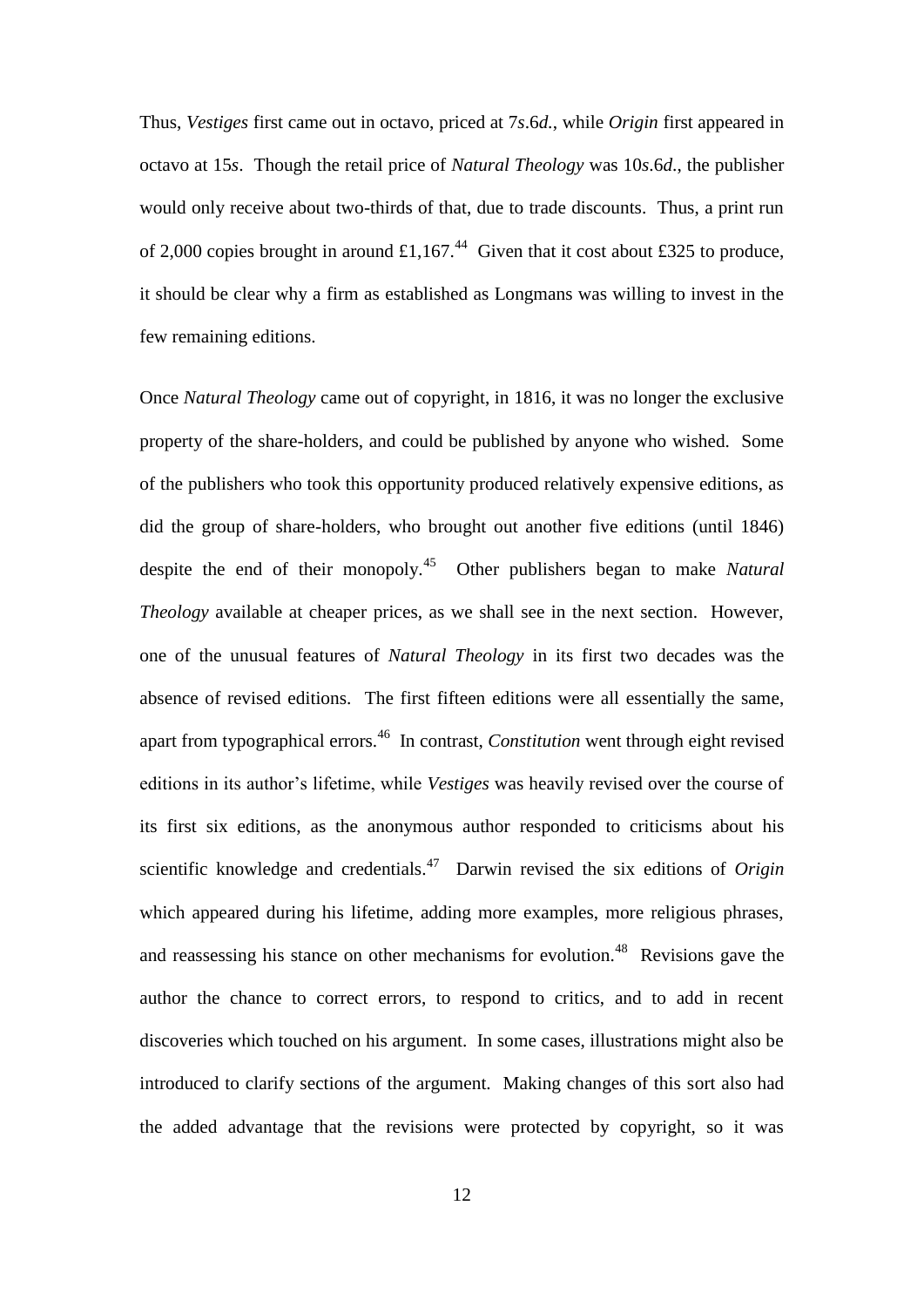effectively possible to extend copyright protection. None of this happened to *Natural Theology* because Paley was already ill when it was published, and died in 1805.

Thus, by the 1820s, *Natural Theology* had become a well-established fixture in the book trade, but it could no longer be marketed as a new, original work. It was out of copyright and out of date. In 1826, an Oxford general practitioner, James Paxton (1786-1860) produced the first revised edition. As well as an introduction, Paxton added thirty-seven plates of illustrations, mostly of human anatomy.<sup>49</sup> Many of Paley's examples of contrivance and mechanism had been anatomical, and although Paley had claimed that he intended to use only those 'striking… and best understood' examples which were 'capable of explanation without plates, or figures, or technical language', Paxton felt that it was nevertheless easier to understand 'visible representations'.<sup>50</sup> Although illustrations could have been added just for decoration, Paxton's preface and the style of illustration he selected suggests that he felt it was important that readers actually understood the anatomy behind the examples, rather than simply accepting them as proof of contrivance and design. This is not surprising coming from a medical doctor, but it also reflects the way in which Paley's work was being used in the University of Oxford, particularly by the Regius Professor of Physic, John Kidd (1775-1851).

According to Kidd, in 1824, 'the natural theology of Dr. Paley is... generally recommended and read in this university'.<sup>51</sup> It also formed the basis for the rearrangement of natural objects in the Ashmolean Museum, introduced by John Duncan (1769-1844) on his appointment as Keeper of the museum in  $1823$ <sup>52</sup> Kidd and Duncan used natural theology to justify the study of the sciences, particularly medicine and anatomy, by presenting them as handmaidens to religion. In such a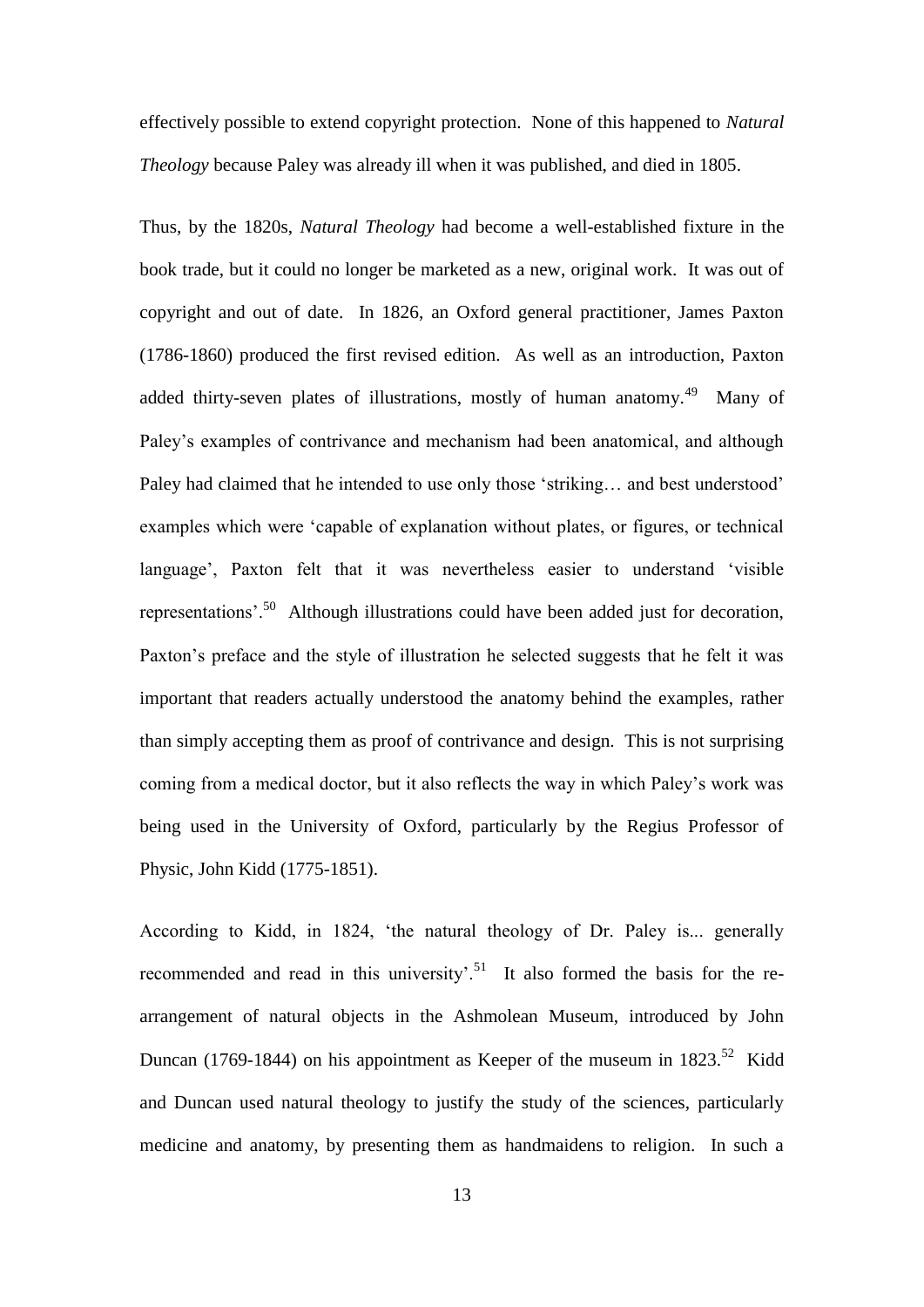guise, they would appear less of a threat to the dominance of the classical subjects at Oxford.<sup>53</sup> Natural Theology, with the respectability of the Reverend Dr. Paley's name, was to come to the rescue of science teaching in Oxford. To do this, it had to have scientific as well as theological credentials, and Paxton's illustrations (and Duncan's exhibits) helped to achieve this. *Natural Theology* became something from which readers could learn anatomy, and there could be no fears that such students' learning would be tainted with the French materialism which, it was feared, was becoming prevalent in the London medical schools.<sup>54</sup>

In his first edition, Paxton had been defensive of his decision to attempt to 'render the work more intelligible to the general reader', but by the third edition he had become more confident that his illustrations were indeed a benefit.<sup>55</sup> He now wrote that it was, in fact, 'a matter of surprise, that so popular an author had not before received the aid of plates'.<sup>56</sup> Paxton now stated confidently that, 'To comprehend the subject thoroughly [in Paley's original...] required a somewhat deeper acquaintance with the several sciences of anatomy, entomology, and botany, than most persons can be supposed to possess.<sup>57</sup> In its new form, *Natural Theology* provided that basic introductory knowledge that some readers needed, and it thus became more accessible to the non-expert reader. However, the inclusion of the metal-engraved plates of illustrations had turned *Natural Theology* into a two-volume work, and increased the price to 24*s*. Readers may have been less expert, but they were still wealthy. Despite this, by its third edition Paxton's illustrated version of *Natural Theology* had clearly moved beyond the specific context of Oxford, as the involvement of London publishers Whittaker & Co. and Simpkin, Marshall & Co. indicates.<sup>58</sup> It also proved incredibly successful in America, being reprinted, with further revisions by John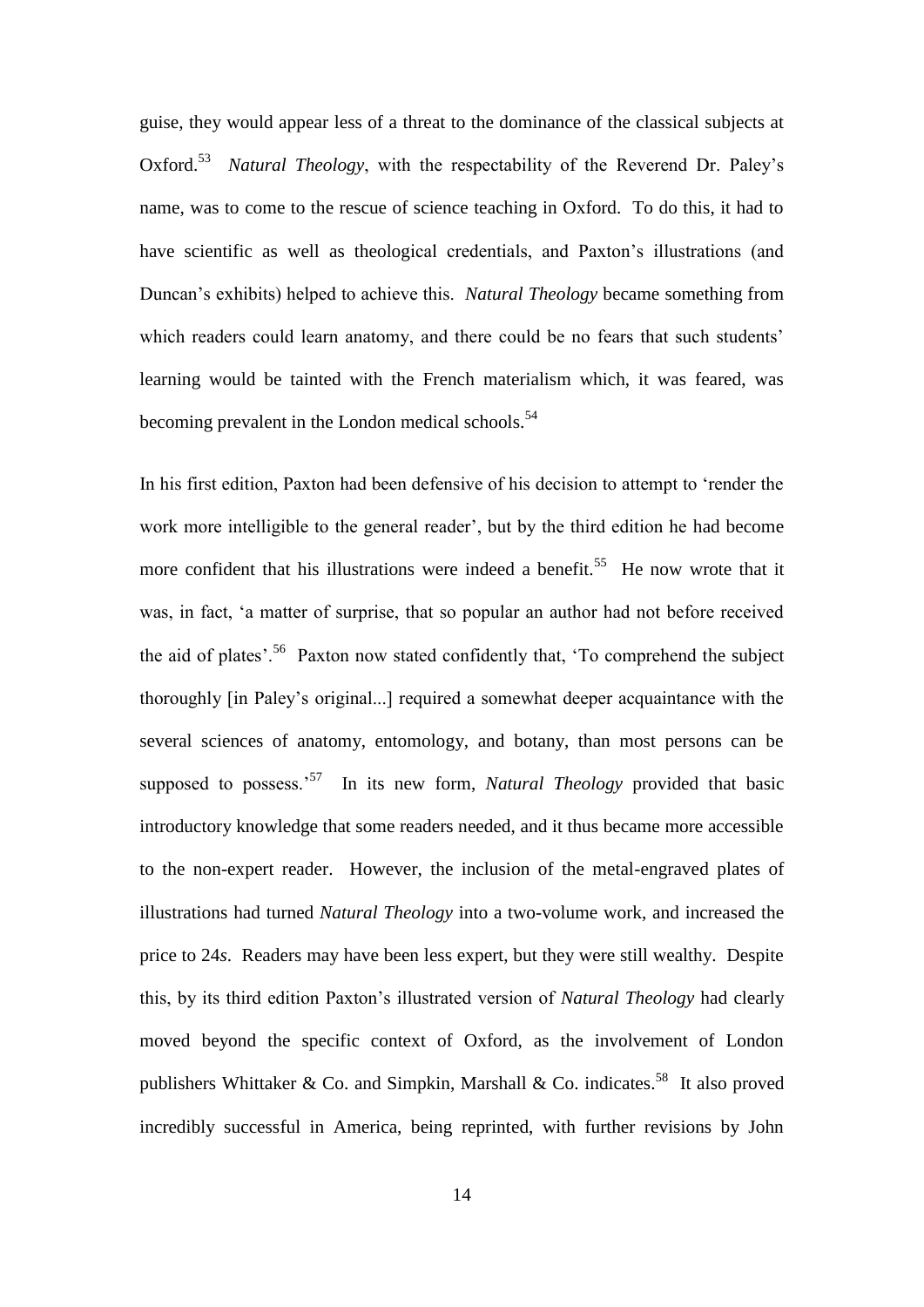Ware, MD (1795-1864), in Boston almost every year from 1829 until 1872.<sup>59</sup> Although the Oxford example suggests that *Natural Theology* may have been used within the formal education system, this was probably unusual.<sup>60</sup> It was more likely to be used in the same way as the Bridgewater Treatises – usually in selfimprovement for the semi-educated reader, but also in some contexts where speciallywritten textbooks were unavailable. $61$ 

Illustrations can undoubtedly help the educational potential of a work, but there was also the issue of the text itself, which Paxton had left unchanged. By the 1830s, this was becoming a problem, and another revised edition appeared. It was not just that Henry Brougham (1778-1868) and Charles Bell (1774-1842) found Paley's language 'somewhat quaint'.<sup>62</sup> By this point his information was out-of-date. Even Paley's famous opening paragraph could be undermined by the new discoveries in geology, which challenged the assumption that a stone 'for anything I knew to the contrary..., had lain there for ever'.<sup>63</sup> This new edition contained so many editorial notes and supplementary treatises, as well as woodcut illustrations, that it was twice the length of the original, appearing in two duodecimo volumes, priced at 21*s*. 64

Although Brougham and Bell, as well as their publisher Charles Knight, were actively involved with the Society for the Diffusion of Useful Knowledge (1826-46), that society had refused to publish *Natural Theology* for fear of controversy among its members, who had agreed to avoid issues of politics and religion.<sup>65</sup> For Brougham and Bell, the religious and political implications of *Natural Theology* were crucial to their decision to revise the work. Just as Kidd in Oxford used the work to show that anatomy need not be tainted with a French materialist brush, so Brougham and Bell brought it up to date in all its subject matters to show that modern science was not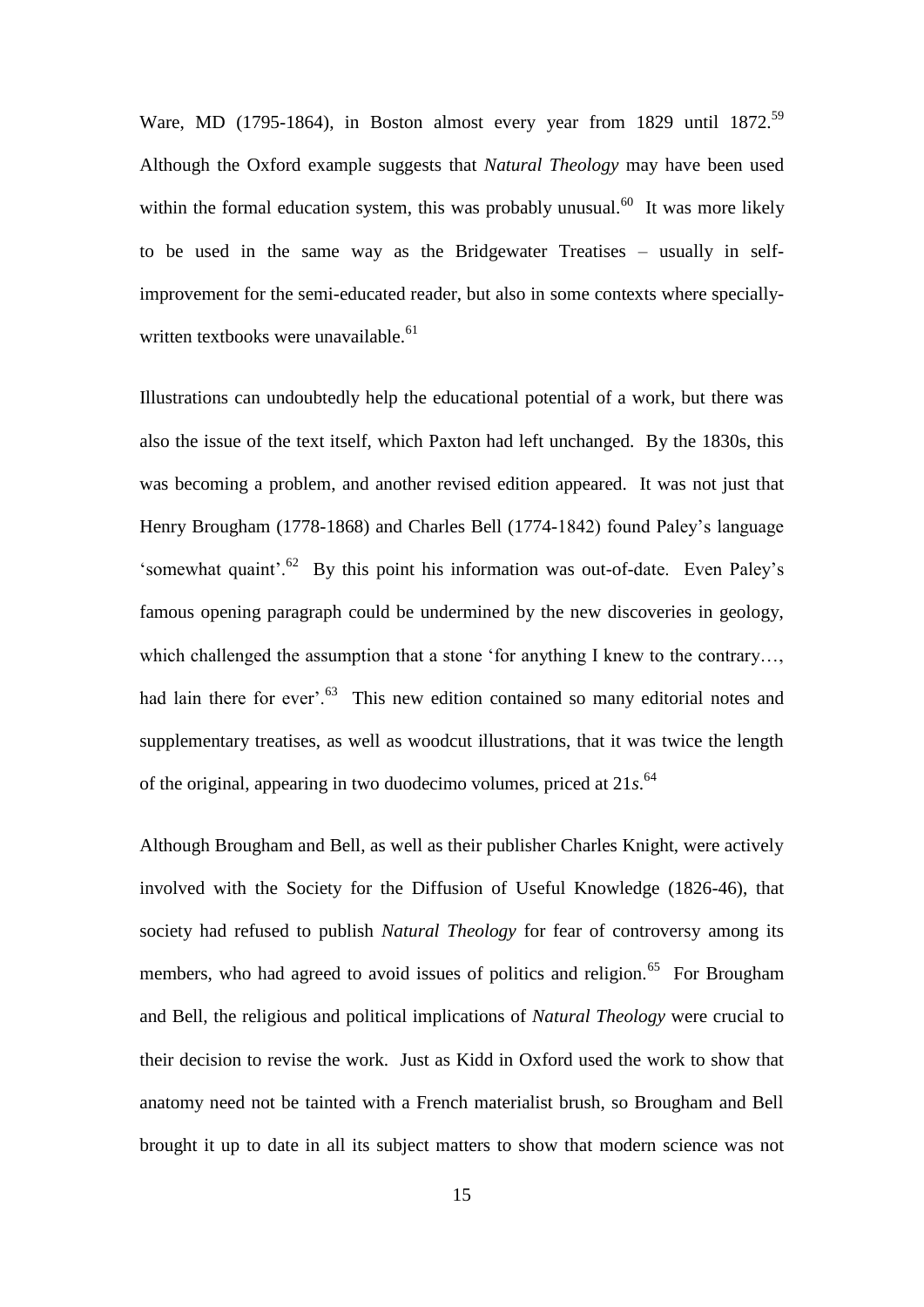infidel. As an anatomist, Bell was familiar with the ways in which new discoveries in the sciences were being used by political radicals. For instance, he explicitly insisted that geological discoveries 'give us no room to conjecture that there has been anything like a progressive improvement in the species of animals. They have been created with all the characters in which they are now propagated.<sup>566</sup> Bell used the notes to his edition of *Natural Theology*, as he had his Bridgewater Treatise, to show that radical, progressive politics were not the inevitable consequences of new scientific discoveries. $67$  In both the Paxton and the Brougham and Bell editions, *Natural Theology* was being portrayed as a work of science which happened to have sound political and religious credentials. It was, as Jon Topham has said of the Bridgewater Treatises, a source of 'safe science'.<sup>68</sup>

#### **The classic reprint**

In the early 1810s, the share-holders had been willing to buy into *Natural Theology* because it was still selling well, and looked likely to continue to do so. Once it came out of copyright, other publishers noted this success in the gentlemanly market, and decided that there was every chance it would be repeated in the middle-class market. These publishers were often based in Glasgow or Edinburgh, or were smaller publishers in London who had not been involved with the copyright editions. Between 1816 and 1822, these publishers issued twelve editions, while the shareholders brought out just one more edition. With no copyright fees, and by using less paper, the new publishers of *Natural Theology* could produce it for around five or six shillings. This made it possible to take *Natural Theology* to a new audience, whose members could not afford the cost of gentlemanly editions, and who might live at such a distance from London that book-buying was difficult. Cheaper editions woulc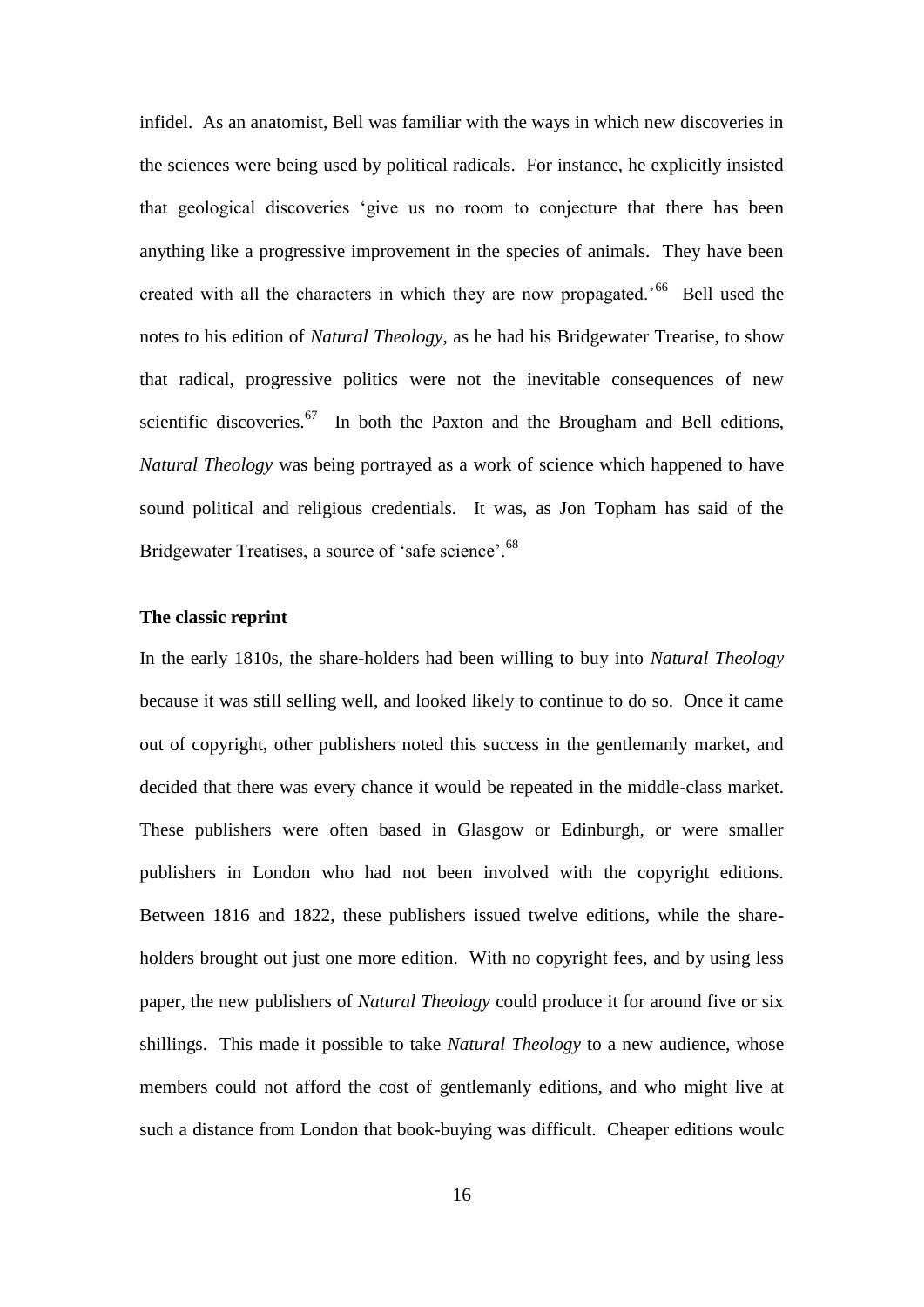make a big difference to audiences. Richard Altick suggests that, even by midcentury, only 27,000 families were likely to be able to afford to buy books on a regular basis, while another 83,000 families could have afforded periodicals regularly, and books occasionally.<sup>69</sup> Thus, if book prices could be brought down, the market for books might at least quadruple in size.

Provincial publishers had the clear advantage over London publishers of being nearer to their customers, thus reducing transport costs. But the main way in which price was reduced was by cutting production costs. Since Robert Faulder's records do not survive, we do not know what he paid Paley for *Natural Theology*. It would be unlikely to have been less than £100, and, given Paley's reputation as an author, might have been several times that. *Natural Theology* sold so well during its copyright period that Faulder would have had no trouble recouping that fee. But for publishers aiming to sell books more cheaply, a copyright fee of several hundred pounds could more than double production costs. Thus, many provincial publishers made their entry into business issuing reprints of other publishers' out-of-copyright works. The other significant cost of book production was paper, as prices were kept high, even after mechanisation, by taxation and the relative scarcity of raw materials.<sup>70</sup> Using smaller pages (duodecimo format, rather than octavo) and fewer pages (by using smaller print and smaller margins) enabled publishers to reduce the amount they spent on paper. At least half of the editions published between 1816-22 were in the duodecimo format and/or had fewer than 400 pages, compared with the 580 octavo pages of the original *Natural Theology*.

The significance of the cost of paper can be seen in a comparison between the production costs of a copyright, gentlemanly edition of *Natural Theology*, and the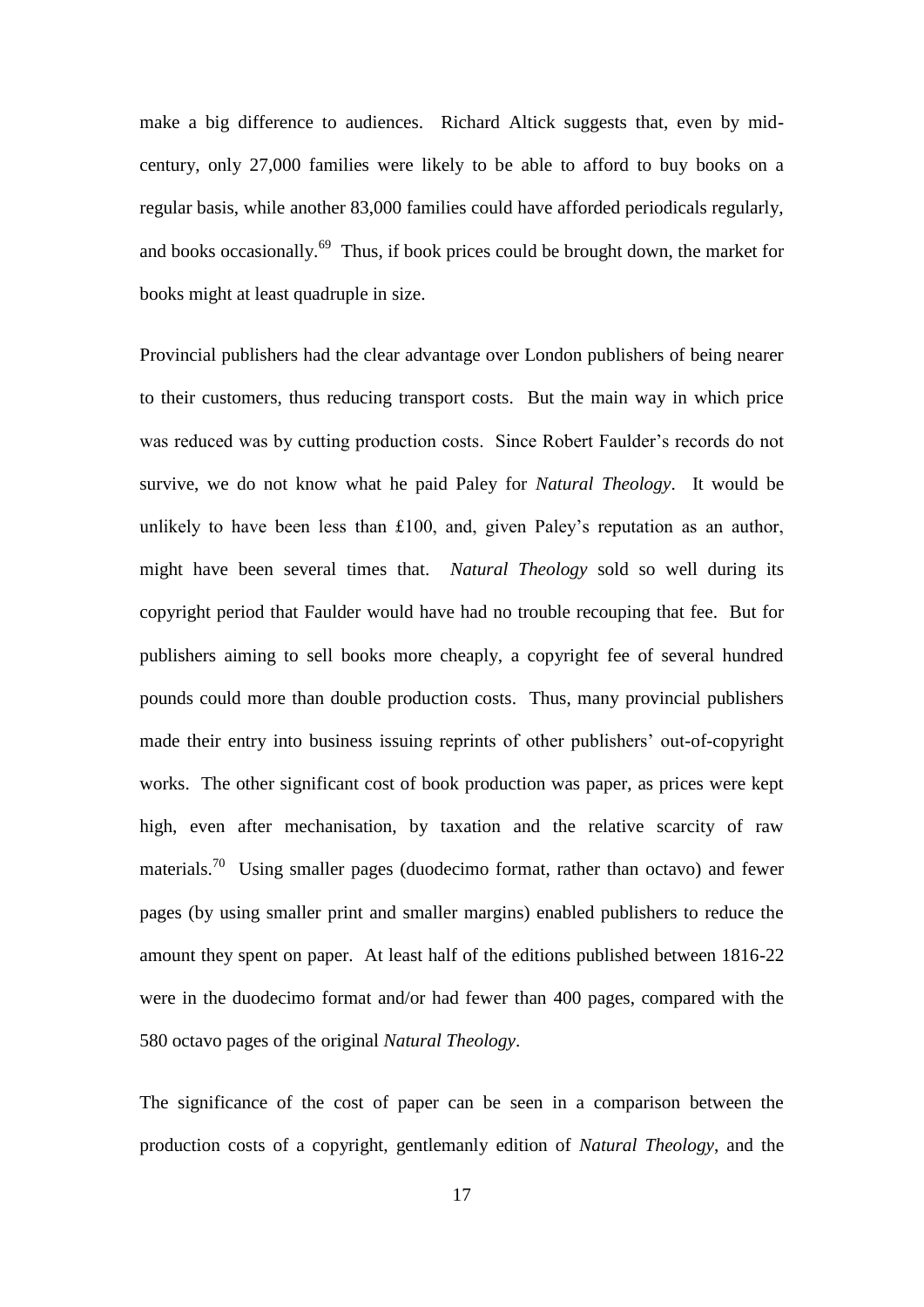production costs of the  $7s$ . edition that the share-holders produced in  $1830$ <sup>71</sup>. The competition from other publishers had forced the share-holders to produce cheaper editions, and by 1838, their edition sold at 5 $s$ ., typical of the mid-priced reprints.<sup>72</sup> In 1815, the share-holders produced 2000 copies of *Natural Theology* for £325. Of this, £93.12*s*. was for printing, and £224 for paper.<sup>73</sup> In 1830, the share-holders spent £87.10*s*. producing 750 copies. Of this, printing was £32.10*s*., and paper was £46.11 $s^{74}$  Thus, the cost of printing remained almost constant, at 11*d*. per copy in 1815, and 10 ½ *d*. in 1830. But the cost of paper was reduced by 40%, from 2*s*.3*d*. per copy in 1815 to 1*s*.3*d*. in 1830. That reduction was due to the decreased use of paper in the later edition. Most of the remaining price decrease was due to the impact of competition on profit margins.

In the 1770s, reprint publishers had done much to create the concept of the 'classics' in poetry, by packaging newly out-of-copyright works in series labelled 'classic', and excerpting them into anthologies.<sup>75</sup> This announced to readers that they ought to have read these works, and, along with the lower prices, helped to ensure that many people *did* read them. Thus, there was a sense in which those works became regarded as classics by a reading public because the publishers decided they were classics. Poetry was the first genre to be treated in this way, followed by the dramatists, and by the 1820s, it was happening to non-fiction as well. *Natural Theology* was among those non-fiction works labelled 'classic'. John Fowler Dove, a London publisher, included it in his 'English Classics' series in the mid-twenties, where it was available both in an 8*s*. octavo format and in a 4*s*.6*d*. duodecimo format. Dove's definition of 'classic' also included Paley's *Evidences of Christianity*, works by John Bunyan, Edmund Burke, Fanny Burney, Robert Burns, Philip Doddridge, John Locke, Hannah More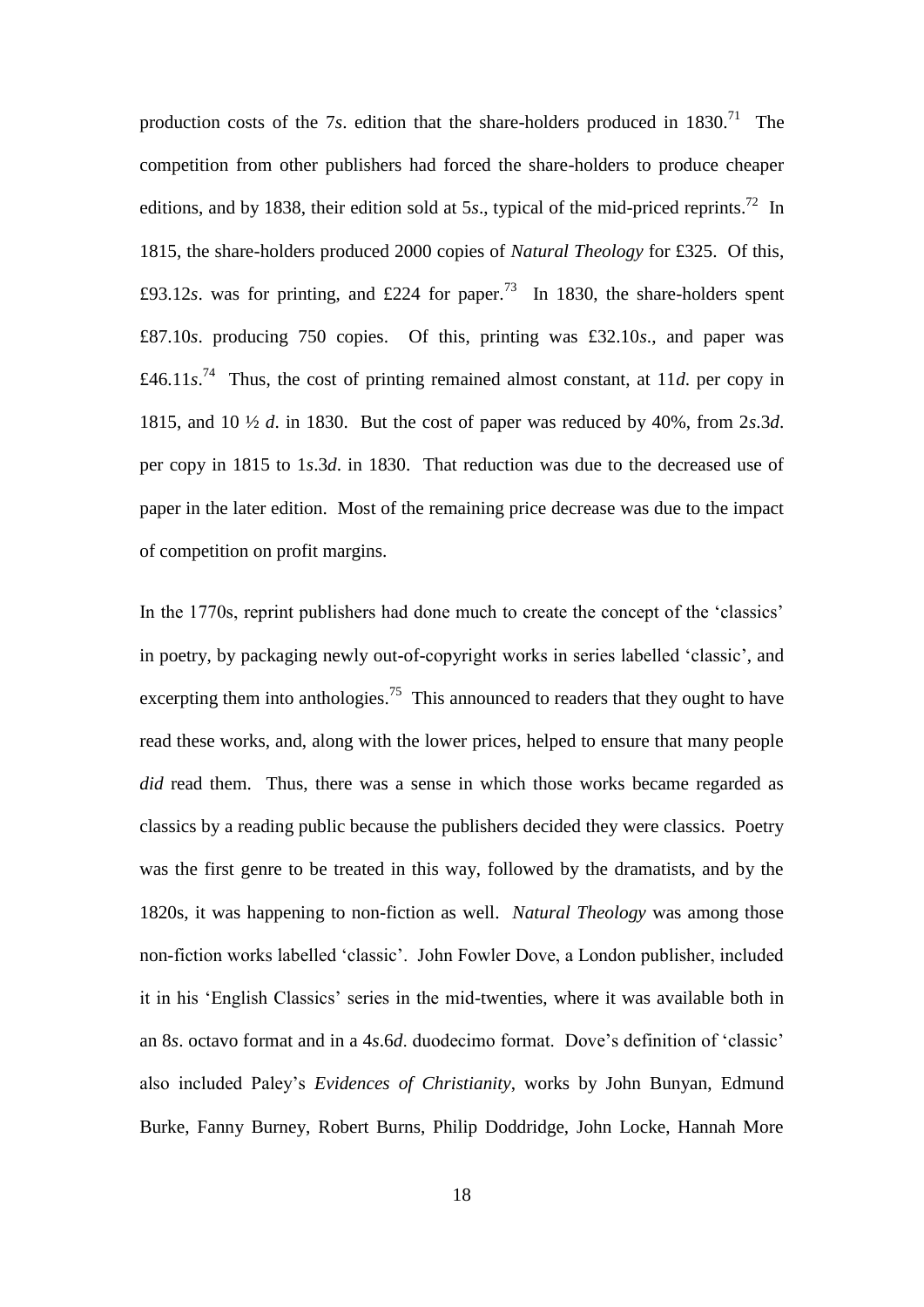and Izaak Walton.<sup>76</sup> There was a slight predilection for philosophical or religious works, but the main thing these writers had in common was that their works were outof-copyright and thus available for printing in a cheap series. They were also wellknown writers, either stalwarts of the reprint trade, such as Bunyan, or alive recently enough to be still selling well, such as Burns and Paley. Thus, Dove's classics were those works which were available for reprinting, and which, in Dove's judgement, were likely to sell well. His series of 'English Classics', including *Natural Theology*, was reissued by his successors Scott, Webster & Geary in the 1830s. In the 1840s, William Milner of Halifax also issued *Natural Theology* in his 'English Classics' series, by which time its status as a continuing seller for four decades surely merited its inclusion in the series.<sup>77</sup>

#### **Popular science or Christian apologetic?**

Once print was made available at prices the middle classes could afford, the working classes were the next obvious target for publishers. This began to happen from the late 1830s, and especially from the 1840s, and was largely dependent on changes in the use of printing technologies. In the mid-1830s, W.&R. Chambers of Edinburgh used their steam printing machines to print People's Editions. *Constitution of Man* was one of the first, in 1835. It cost only 1*s*.6*d*., and sold an incredible 40,000 copies within two years. It was this edition which was responsible for the steep growth visible in Figure 1. Chambers had been encouraged by the high sales of subsidised copies of *Constitution*, and realised that they could produce it at similar prices without a subsidy if they applied the industrial mass technologies of periodical printing to book printing.<sup>78</sup> They went on to publish People's Editions of other works, including *Natural Theology* (1837, 1*s*.6*d*.). By the late 1840s, the steam-printing of books had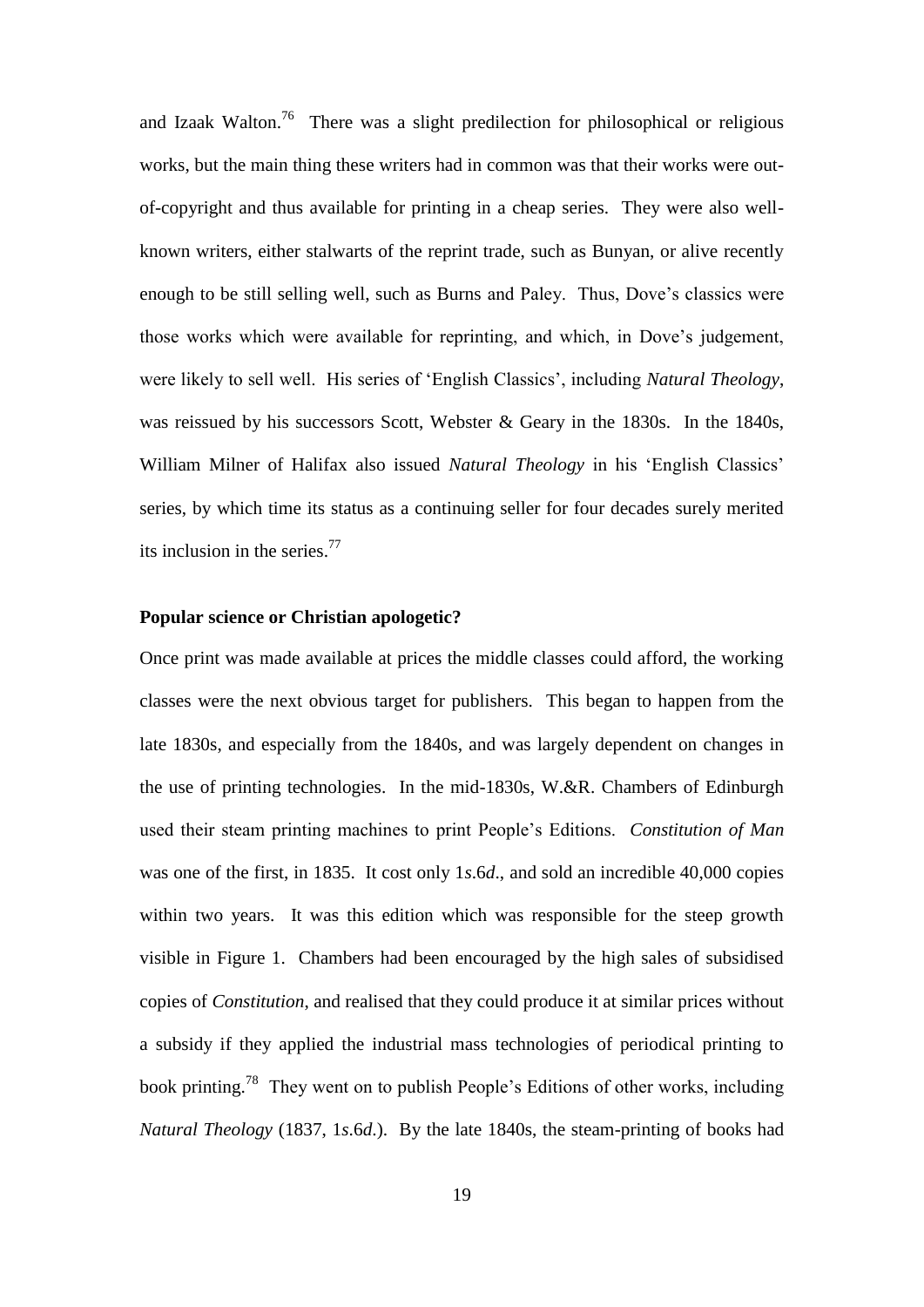become almost routine, bringing with it larger print runs and lower prices. It became usual for publishers to bring out a cheap edition of a work only a few years after the original publication, in an effort to make as much profit out of the copyright as possible, by reaching as many customers as possible.

These changes, along with the increased period of copyright protection after 1842, meant that *Natural Theology* now belonged to an earlier era, and few later books followed the trajectory of its early publishing history. While Faulder held the copyright, it had not occurred to him to do anything other than publish standardpriced editions in small runs. By the 1820s, mid-priced reprints were becoming more common, and *Natural Theology* now appeared in that form, but from other publishers. By the 1830s and 1840s, it was also available in People's Editions. In contrast, the various versions of *Vestiges*, including the original edition, the 2*s*.6*d*. People's Edition (1847) and the revised editions, were all published by John Churchill. It did not become available for other publishers to reprint until 1886, and even then, it was only the texts of the first two editions which were out of copyright. It was the text of the second edition which appeared for one shilling in Routledge's Universal Library in 1887.<sup>79</sup> *Origin* followed the same pattern as *Vestiges*, although its People's Edition (6th edition) did not appear until 1872.<sup>80</sup> But *Natural Theology* had been typical of its time in having so many different publishers involved at different stages of its publishing history.

Compared with *Constitution of Man*, *Natural Theology* might seem a conservative choice for the liberal, reform-minded Chambers brothers, but it served their purpose well. They were convinced that the sciences were a crucial part of working-class education, and thus tried to publish books on the sciences which were very cheap, and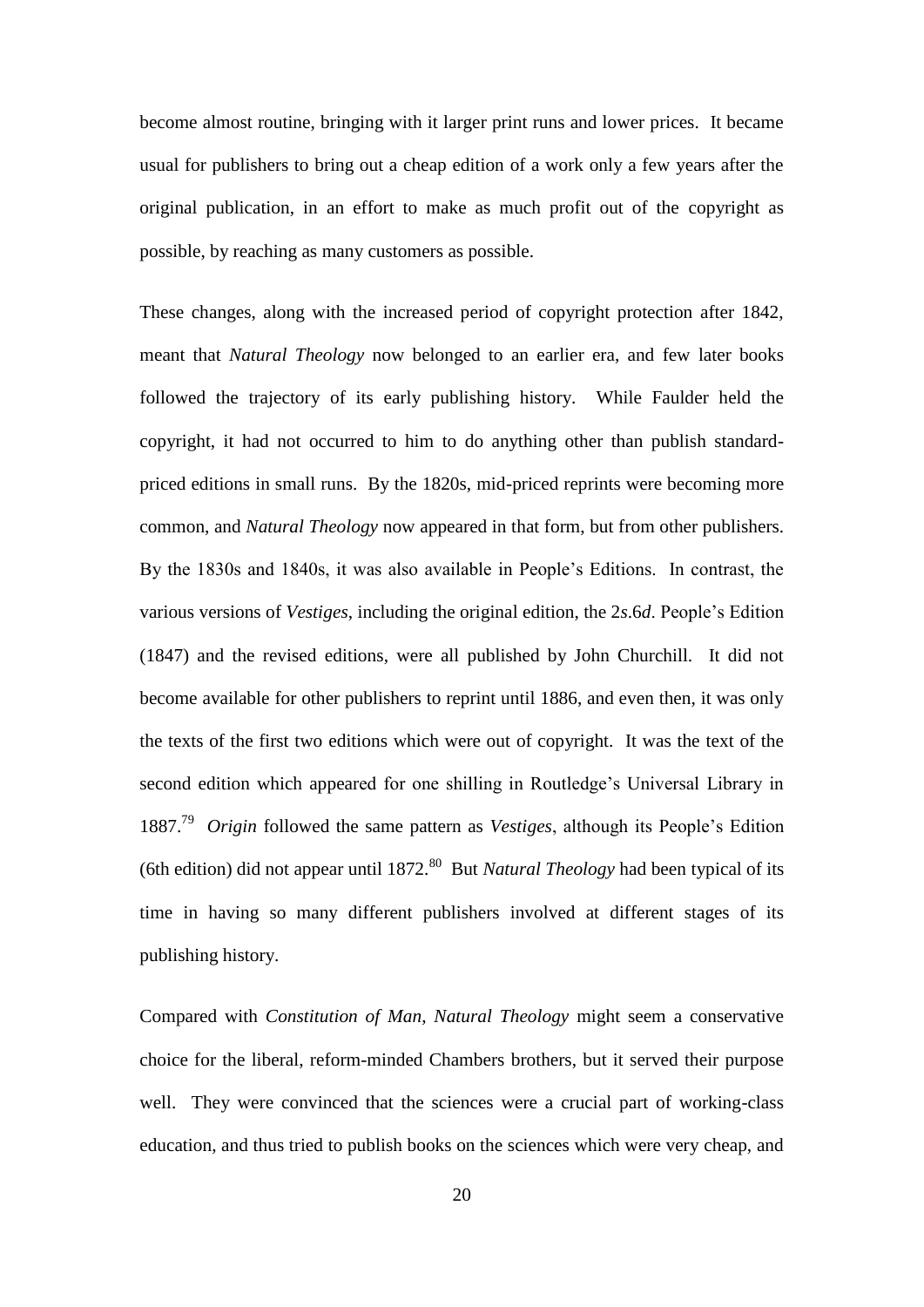easy to understand. The need for cheapness initially mitigated against commissioning works specially for such a purpose.<sup>81</sup> As the provincial publishers of the 1820s had shown, reprinting out-of-copyright books was the easiest way to publish cheap books. Chambers used even smaller type, needing double-columns, and the might of the steam press to bring the price down even further. The advantage of *Natural Theology* for this plan was its general non-technical manner of discussing a range of subjects from anatomy to astronomy. As the Chambers's editor, Thomas Smibert (1810-54), wrote in his preface, it would not 'be easy to point out any other work, professing to handle scientific subjects in a popular manner that has at once been so satisfactory to the mere man of science, and intelligible to the common reader'.<sup>82</sup> Although Smibert did not quite use the phrase 'popular science', this is what *Natural Theology* became in the Chambers's edition. $83$  Due to the growing complexity of the sciences, the works of men of science were increasingly difficult for lay-people to understand. W.&R. Chambers were in the vanguard of publishers who tried to make the sciences more widely accessible by creating the genre we know as 'popular science'. Their *Chambers's Edinburgh Journal*, as well as Robert Chambers's own best-selling *Vestiges*, are indicative of the brothers' interests in this area.

The Chambers edition of *Natural Theology* included a brief memoir of the author which, along with the explicit acknowledgement that the work had 'stood the test of time', made it clear that the work was not new.<sup>84</sup> The Chamberses did not want to teach 'quaint' science any more than Brougham and Bell had done, so they too had to revise the work. Smibert had trained as a surgeon, but became a journalist, doing freelance work for Chambers before becoming their full-time literary assistant in 1840-42.<sup>85</sup> He was a far less critical editor than Brougham and Bell, as his task was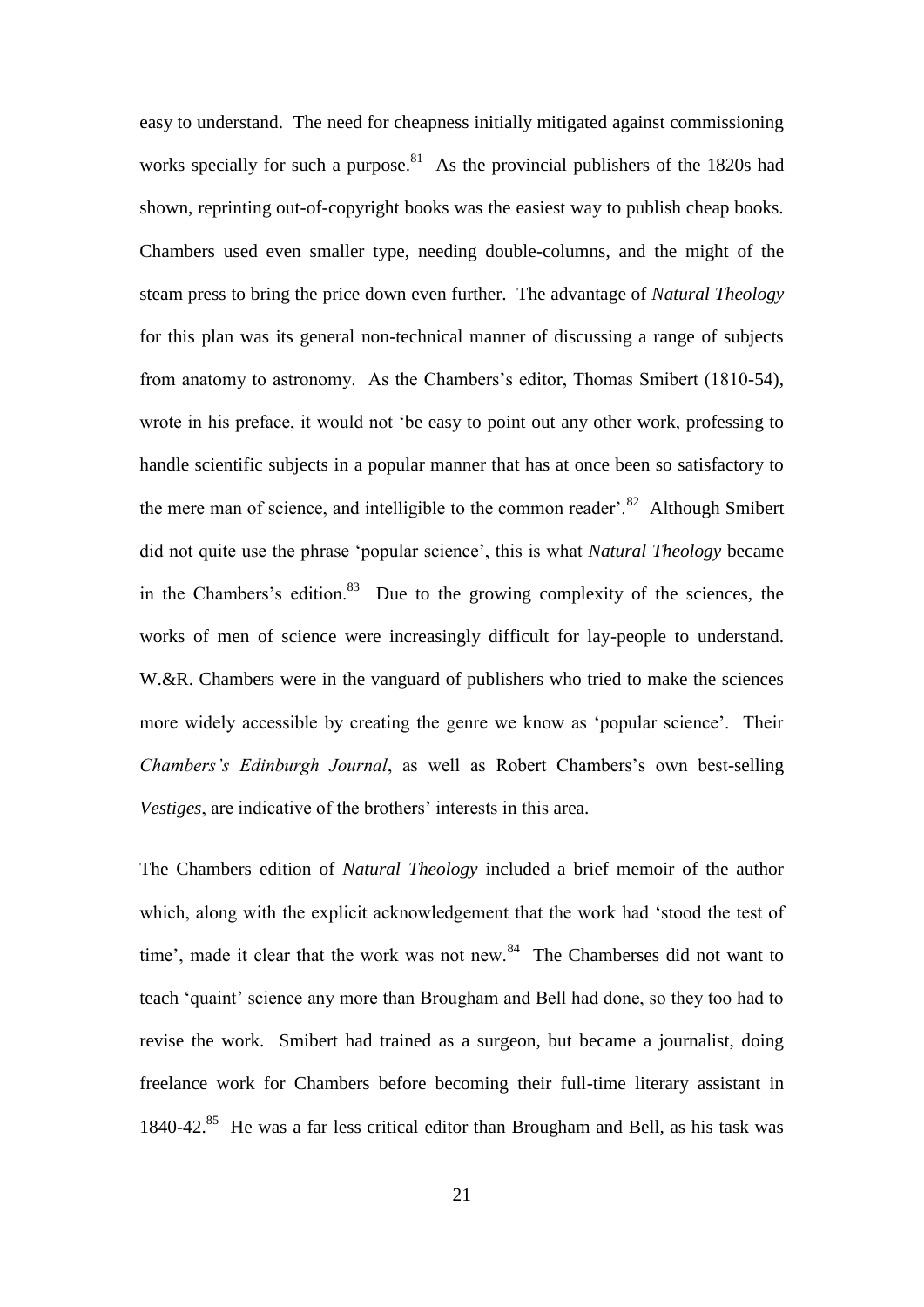to update the work enough for it to pass as a general introduction to contemporary science, whereas Brougham and Bell were writing for elites, and had a more explicit political agenda. Smibert included a spirited defence of the argument from design at the end of Paley's second chapter, but most of his notes and additions to the text were extra examples, or news of things discovered 'since our author's time'.<sup>86</sup> He did point out some controversial issues, such as the question of extinction, but such references were much shorter and less polemical than in Brougham and Bell's edition. If Smibert had made the sort of revisions they had made, the work would have become too technical for its intended readers, and, since it would have been twice the length, would also have been too expensive for them.

Chambers had been more concerned with publishing *Natural Theology* as popular science, than as 'safe science'. But once *Natural Theology* appeared as a work of popular science, conservative publishers recognised that they could use it as safe, popular science. The cheap educational literature pioneered by Chambers and the SDUK became a significant commercial phenomenon in the 1840s, but many commentators were concerned about the amount of speculative, erroneous, immoral and/or corrupting works which were being published alongside the more wholesome educational works.<sup>87</sup> Or, as the evangelical minister, Thomas Pearson put it, 'the misfortune is, that so large a proportion of these sentiments and interests, thus spread abroad [by the press], are adverse to that interest which is the most noble and precious of all'.<sup>88</sup> For publishers concerned about the moral effect of these corrupting works, one possible response was retaliation in kind: the publication of equally cheap works on similar subjects, but with sound religious and political sentiments. The sudden burst of reprints of *Natural Theology*, as well as new works of Christian popular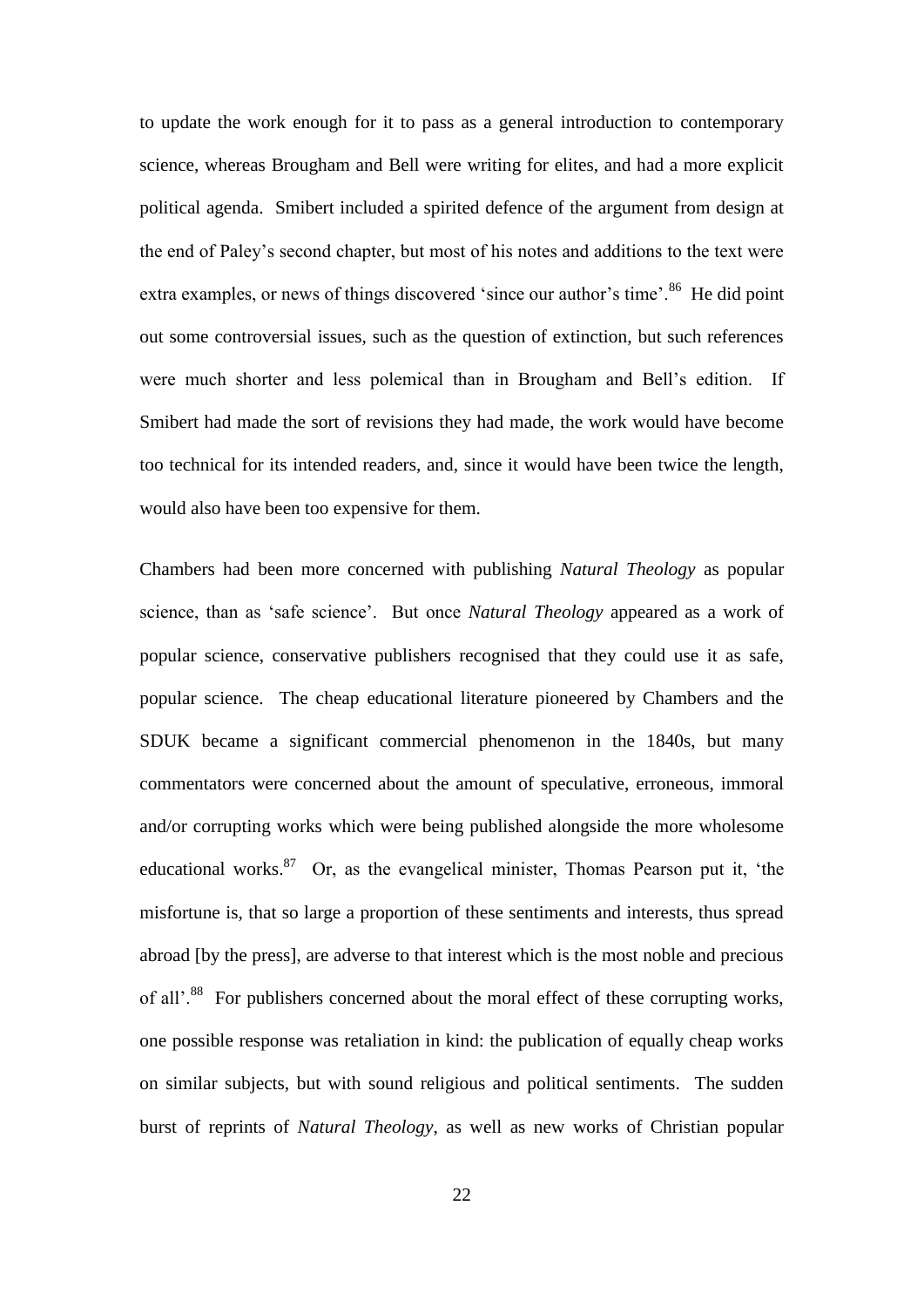science in the period 1844-46 can thus be seen as part of the reaction to the threat of *Vestiges*. 89

Brougham and Bell's edition was reissued several times post-*Vestiges*, once as a shilling a time part-issue by Charles Knight, who wanted to produce works with more Christian tone than the recently-defunct SDUK had published.<sup>90</sup> Chambers also reissued their cheap edition of *Natural Theology*, although presumably more by way of benefiting from the enthusiasm for such works, than an attempt to show the errors of *Vestiges*. The other publishers who released editions of *Natural Theology* in the mid-1840s were Rivingtons, Longmans, and Milner, all of whom could be described as fairly traditional, conservative publishers. Longmans were known for their educational publishing, Rivingtons for their religious (mostly High Church) publishing, and Milner for his cheap editions of standard, often theological, works. All three of these publishers had to reprint the first edition, as all the revised editions were still protected by copyright.

Since *Natural Theology* could play the role of both 'popular science' and 'safe science', publishers continued to re-issue it until the late nineteenth century, whenever there was a need to oppose secular or infidel works of popular science. The reaction to *Vestiges* was the most pronounced, but *Natural Theology* was also re-issued after the publication of *Origin of Species* (1859) and of the People's Edition of *Origin* (1872). The publication of *Origin* produced a spate of evolutionary works, as well as rekindling interest in works such as *Natural Theology* and, especially, *Vestiges*. One of the consequences of this was that both older books came to be read in the light of *Origin*. 91 *Vestiges* could now be read as an evolutionary precursor, while *Natural Theology* could be read either in opposition to natural selection, or, if revised, as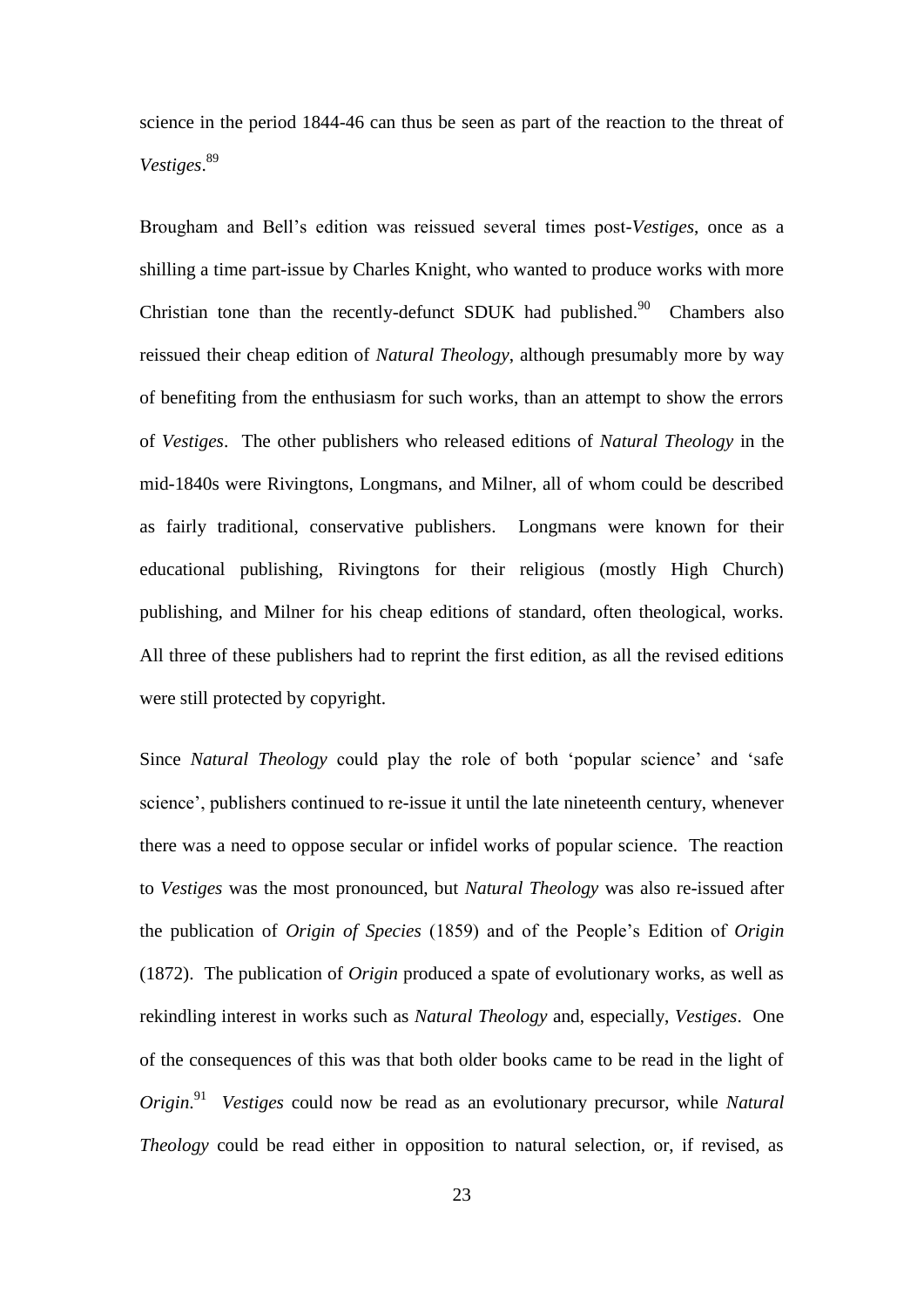supporting teleological evolution.

By the 1860s and 1870s, it would have been difficult to seriously offer *Natural Theology* as a work of popular science. There was now a well-established genre of popular science publishing, containing works specially written for the purpose. It was no longer necessary to have recourse to an existing older work. And *Natural Theology* would have been showing its age, not just in the details of its science, but in its style of writing, its terminology and its very explicit reconciling of the sciences and faith. The editions of the 1860s and 1870s were reprints of the revised editions of the 1830s, but even these were getting old, while the mere fact that they were identifiably revisions (footnotes, editorial comments) accentuated the age, and inaccuracies, of the original text which was still visible beneath the alterations.

Despite this, *Natural Theology* remained in print until the early twentieth century. By this time, it had become an undeniable classic, and publishers presented it as such. Its age gave it a certain authority, and allowed it to be used as an exemplar of the harmony between science and faith. It was still an accessible work on the sciences, but, in contrast to the 1840s, this was no longer its main role. The harmony between science and faith which had been so obvious in Paley's day was coming under threat. This was particularly obvious during the mid-1870s, when prominent works such as John Tyndall's 'Belfast Address' (1874), John Draper's *History of the Conflict between Religion and Science* (1875) and Andrew White's *The Warfare of Science with Theology in Christendom* (1876) all presented an image of conflict between science and religion.<sup>92</sup> Two of the three editions of *Natural Theology* published in the 1870s were produced by publishers who wished to persuade the reading public that the apparent conflict was illusory. Ward, Lock & Co. published it in their 'Christian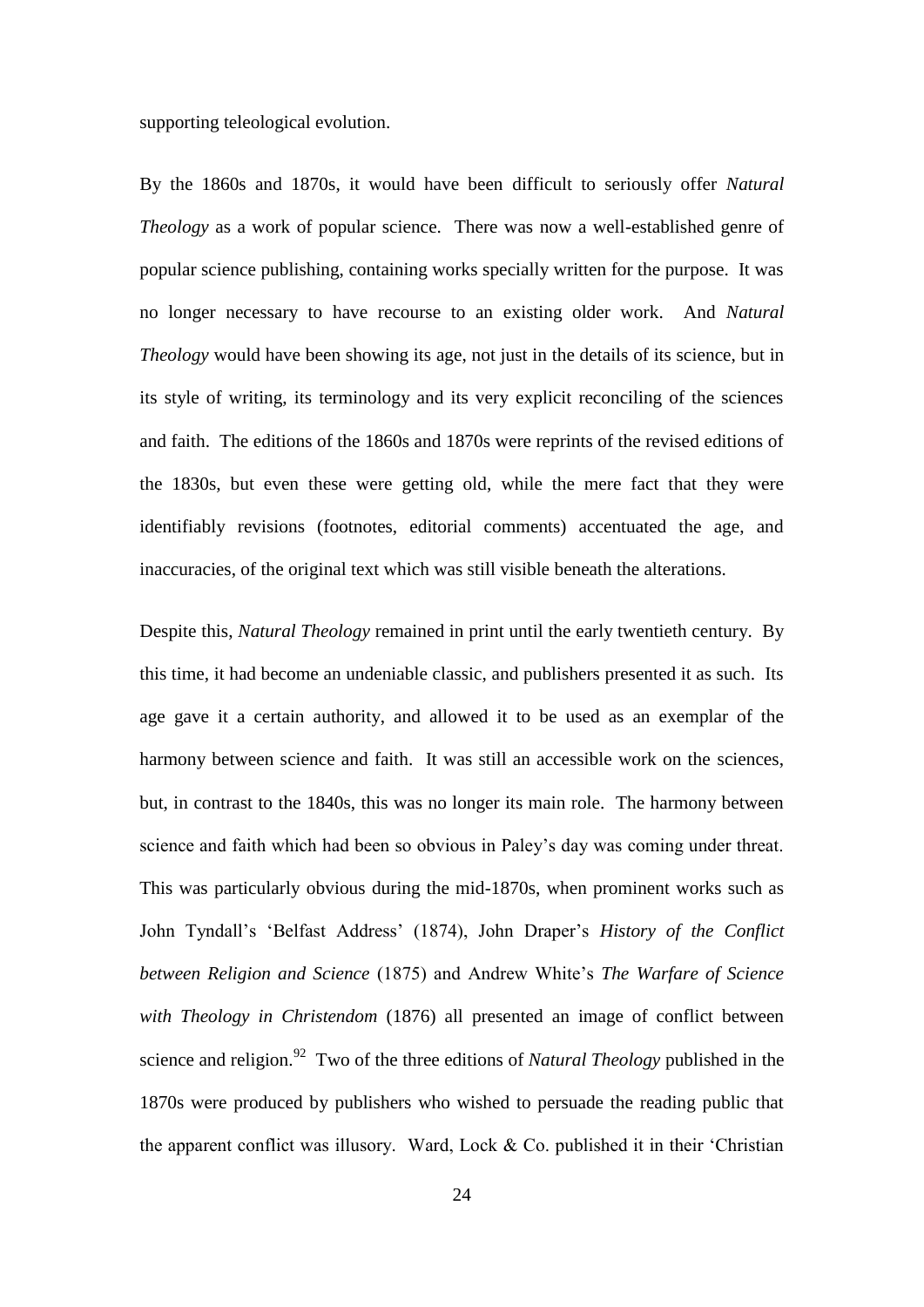Knowledge' Series of standard theological works, while the Christian Evidence Committee of the Society for Promoting Christian Knowledge brought out the first newly revised edition since 1837.<sup>93</sup>

The SPCK was an Anglican, predominantly High Church, organisation, and it had published *Natural Theology* once before, in 1837, the same year as Chambers's People's Edition. That edition had contained the text of the first edition and thirtyseven large, attractive wood-engravings. Unlike the anatomical plates in Paxton's edition, or the woodcut diagrams in Brougham and Bell's edition, these illustrations were purely decorative. They were retained for the new 1875 edition, but were joined by eighteen diagrams. However, far more dramatic changes were made to the text. Where previous revised editions had taken care to distinguish between the author's words and the editor's revisions, the 1875 editor acted completely invisibly, and rewrote Paley's work almost entirely. The effect was the removal of all traces of the age of the work, except, of course, for the title page, which still announced 'Paley's *Natural Theology*'.

The editor of the 1875 edition was Frederick Le Gros Clark (1811-92), a surgeon and Fellow of the Royal Society. The involvement of an FRS in the revision of *Natural Theology* is, of course, indicative of the fact that not all expert men of science were as keen on secularisation as the members of the X-club. In his introduction, Clark explicitly stated that Darwin's theory of evolution by natural selection did not undermine the arguments originally set forward by Paley. It did not destroy the argument for design, but could only 'put back the stage at which the Designer's hand exerted its fashioning energy'.<sup>94</sup> Although a significant polemical point, this was not elaborated upon in the rest of the work, and could, in fact, have been accompanying a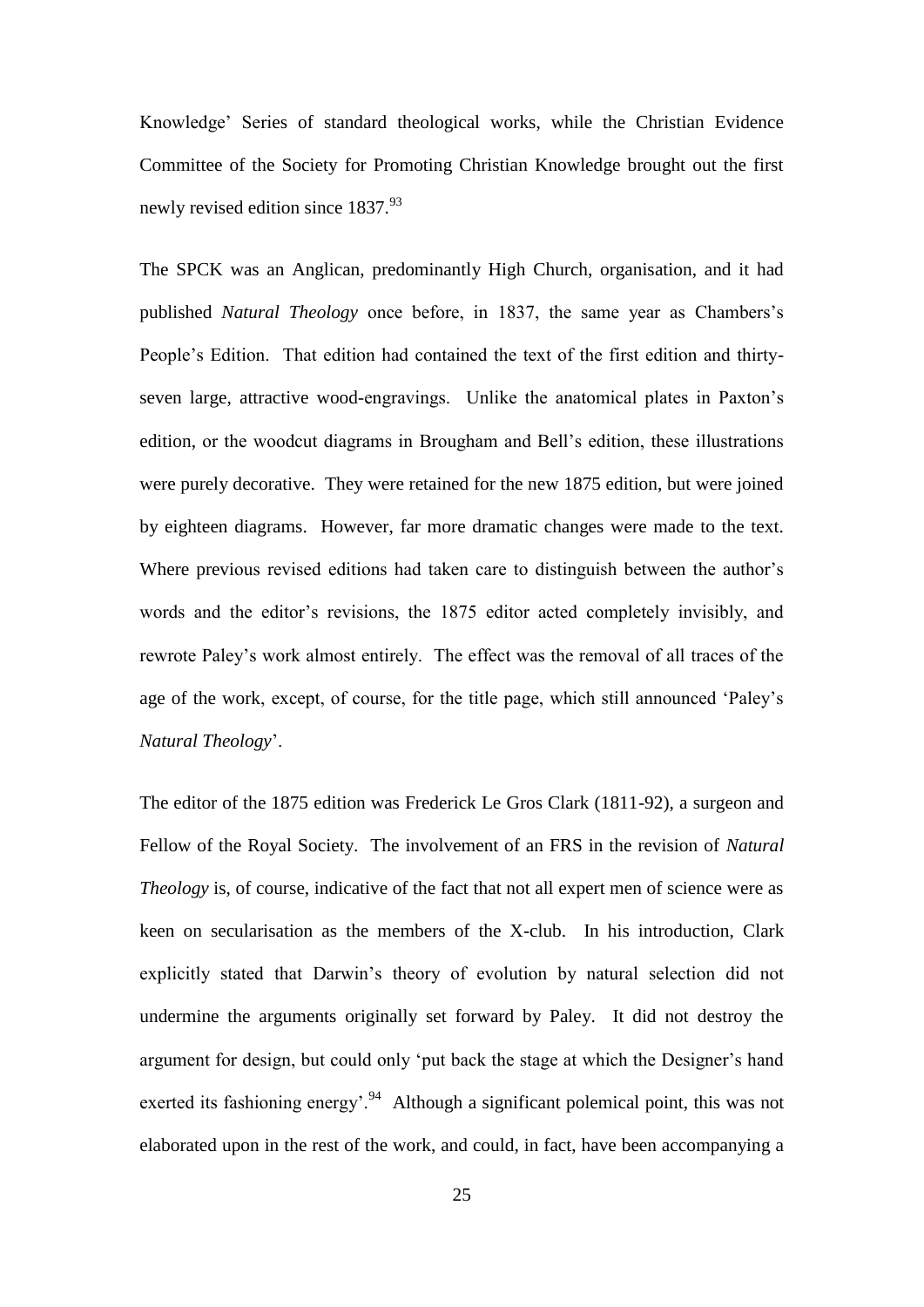reissue of the original edition. Most of the editor's efforts went into rewriting the text, seamlessly interweaving Paley's choice of subject-matter and examples with upto-date terminology, revising his details where necessary, and conveying the impression of a modern work of popular science rather than a seventy-year old work of natural theology.

For instance, in Chapter 21, Paley had written about the manner in which a 'sprig of mint, corked up with a small portion of foul air, placed in the light, renders it again capable of supporting life or flame… The plant purifies, what the animal has poisoned; in return, the contaminated air is more than ordinarily nutritious to the plant.<sup>'95</sup> In 1875, Clark expressed this exchange as a chemical one, writing that 'Plants require that which is deleterious to animals: the former absorb carbonic acid, and, after decomposing it, yield oxygen for the use of the latter: other injurious gases are likewise resolved into their elements in various ways, to be again rendered available for new combinations.<sup>96</sup> Both writers point to the gas exchange between plants and animals as an illustration of divine planning, but Clark explains it in the modern terminology of carbonic acid and oxygen, elements, and decomposition. These terms make it obvious that the words are not Paley's, but, in contrast to earlier revised editions, this is not flagged in the work itself. In 1875, *Natural Theology* was again presented in the guise of up-to-date science, in an effort to show that that science did not undermine religious faith. The difference was, that the publishers taking that stance were now explicitly Christian organisations, rather than mainstream publishers. These publishers had to play off the authority of Paley's classic status, with the need to update his work to make it appear relevant to modern debates. *Origin* has recently undergone a comparable rewriting, in Steve Jones's *Almost Like a*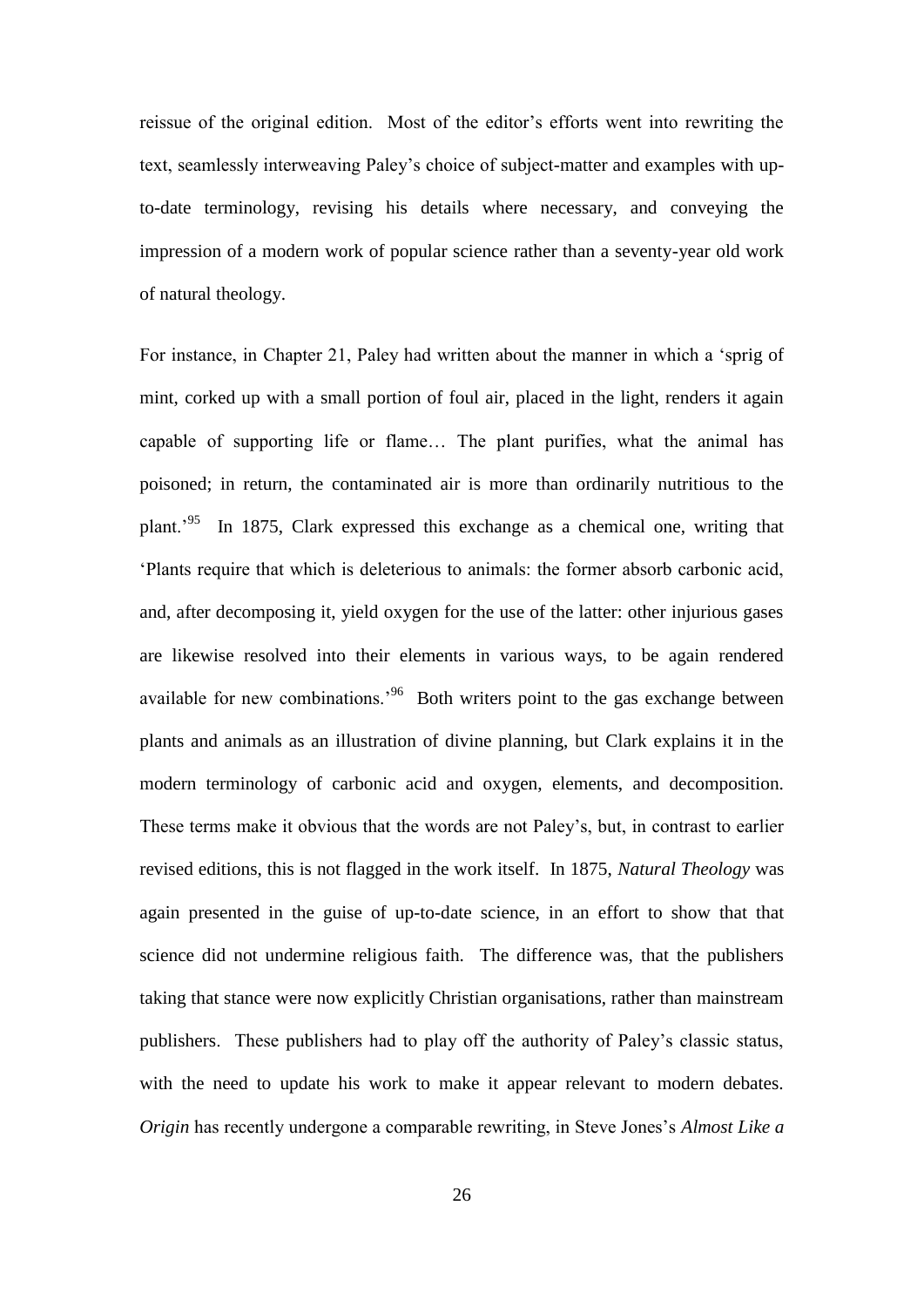*Whale* (1999), where Jones, like Clark, follows the arguments and examples of his original, while modernising the language, and addressing issues raised by new science (in this case, genetics). Thus revised, *Origin*, like Clark's *Natural Theology* can be read as a contribution to modern debates, and not just as an interesting but dated historical work.

Clark's revisions could be seen as distorting Paley's original to make it fit the changed conditions of the 1870s. But, as Huxley himself pointed out, Paley 'saw no difficulty in admitting' that adaptation could result from a long train of events controlled by an intelligence, and thus had 'proleptically accepted the modern doctrine of Evolution'. $97$  This was the reading of Paley which Clark's introduction emphasised. It was not, perhaps, the most obvious interpretation, but it was nevertheless there *in potentia*. The editor's role was to help readers to see the continuing relevance of Paley. In the transition from the 1802 edition to the 1875 edition, we can clearly see how a single work can change while retaining its identity, and by changing, remains able to continue to play a role in contemporary debates.

#### **Conclusions**

*Natural Theology* was already being regarded as a classic, at least by some publishers, in the 1820s. From the 1840s onwards, the use which was made of *Natural Theology* was predicated on its status as a work combining science and religion which had stood the test of time, and which therefore had authority. In turn, the continued reprintings and readings of the work helped to consolidate this authoritative and, indeed, classic status. However, in the 1830s and 1840s, the theological credentials were being used to make science non-threatening, while at the end of the century, the scientific contents were being used as apologetic for Christianity, in a world where science and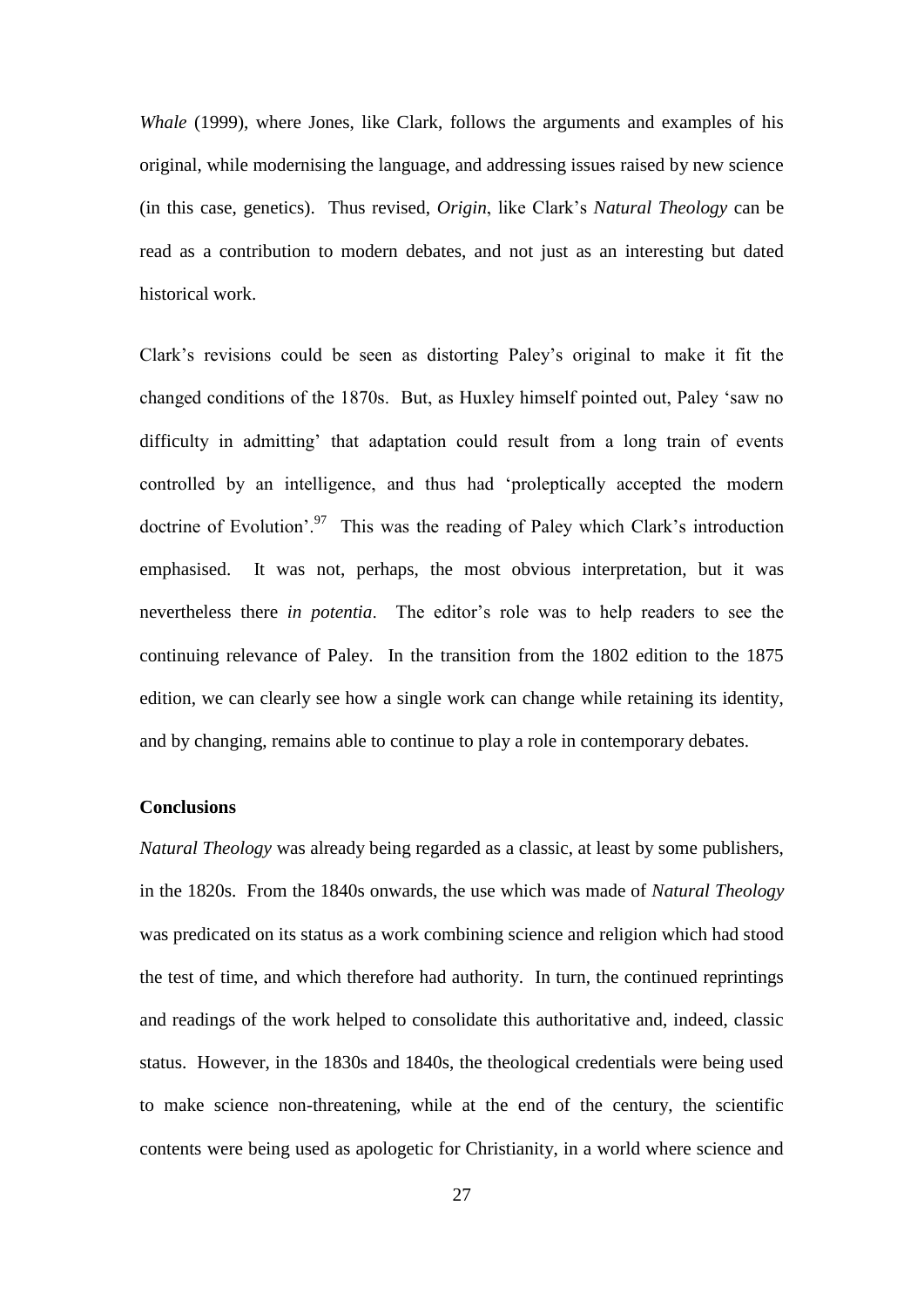society were increasingly secularised. It was because *Natural Theology* could be used in these different ways that it remained topical, and could thus become consolidated as a classic. Without the changes made by generations of editors and publishers, it would have been unlikely to have remained in the public consciousness for such a substantial period of time.

*Natural Theology* changed from being an expensive gentlemanly edition, to midpriced reprint, to cheap reprint, and all the while it was revised and repackaged to keep it relevant enough to appeal to the new audiences of readers. In these changes, it exemplifies the early nineteenth-century classic. *Constitution of Man* was the first of a new style of classic, which was part of the age of industrial mass publishing. The extension of copyright gave authors the exclusive right to revise their work for almost half a century, while the application of steam-printing to books made cheap editions a standard part of the publisher's operations. Thus, both *Vestiges* and *Origin* had publishing histories which were much more controlled by the authors and their nominated publishers. It was not until very late in their careers that they became outof-copyright works that could be exploited by numerous publishers, in the way that *Natural Theology* had been from the 1820s. Nevertheless, *Constitution*, *Vestiges* and *Origin* were able to remain in print, and selling, for so long for the same basic reasons as *Natural Theology*. Revisions kept the works topical. The addition of illustrations made them accessible to different audiences. And the production of editions in different price brackets brought them to wider audiences than their first editions could possibly have reached. I would argue that it is this ability to keep selling to an audience, and to find new audiences, that makes a work into a classic. Thus, although the process is dependent on the initial creation by the author, it is the subsequent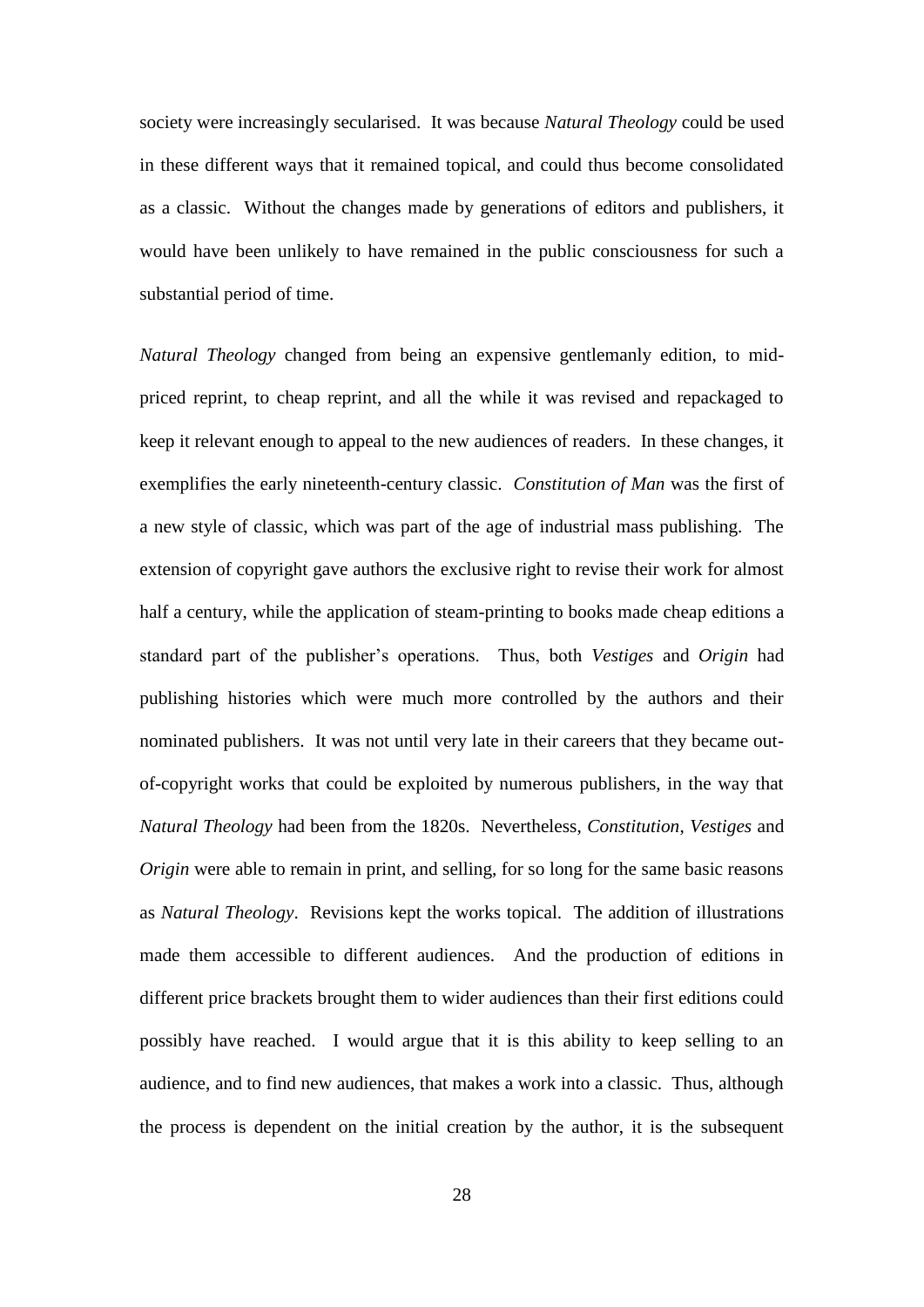exploitation by later editors and publishers which turns a work into a classic.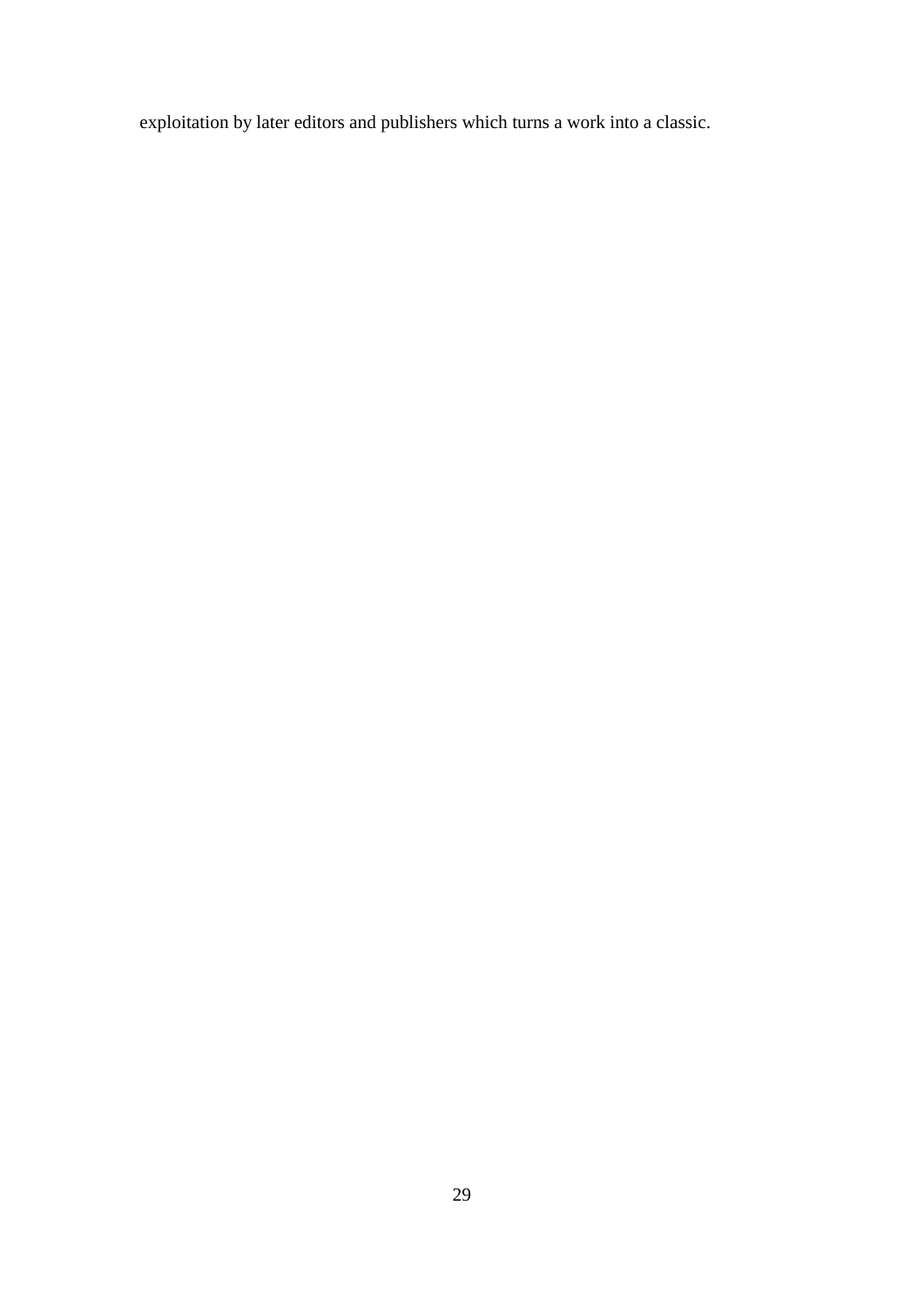#### **Captions**

Figure 1. The publishing histories of four nineteenth-century classics, shown as cumulative numbers of copies sold.

Print run data for *Vestiges* and *Origin* are complete, and are taken from Secord (2000), 131; and Peckham (1959), 24. The figures for *Constitution* are taken from van Wyhe (2001), appendix C, but the print run data are incomplete, so print runs for the remaining editions have been estimated (conservatively) at 1,000, except for People's Editions (2,000). The figures for *Natural Theology* editions published by the share-holders come from the Longmans' archives, details of which can be found in Ingram (1981). Those for the earlier Faulder editions have been estimated, starting with a conservative 750 for the first edition, and rising to the known 2,000 by 1809. Later editions have all been estimated at 1,000, except for the People's Edition (2,000).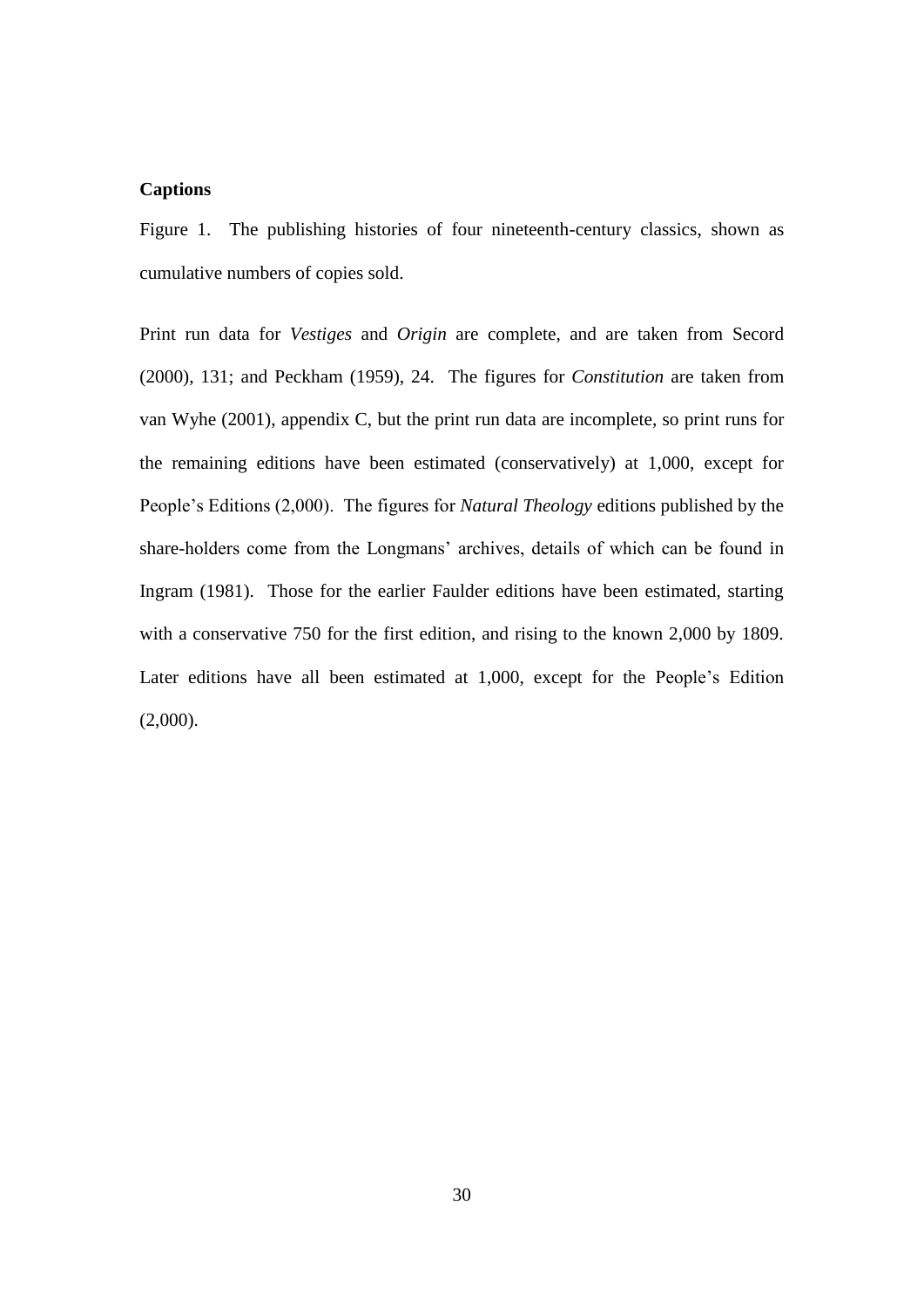## **Acknowledgements**

I would like to thank Jon Topham for stimulating my interest in this topic originally, and the anonymous referee for making me clarify my thoughts in the introduction.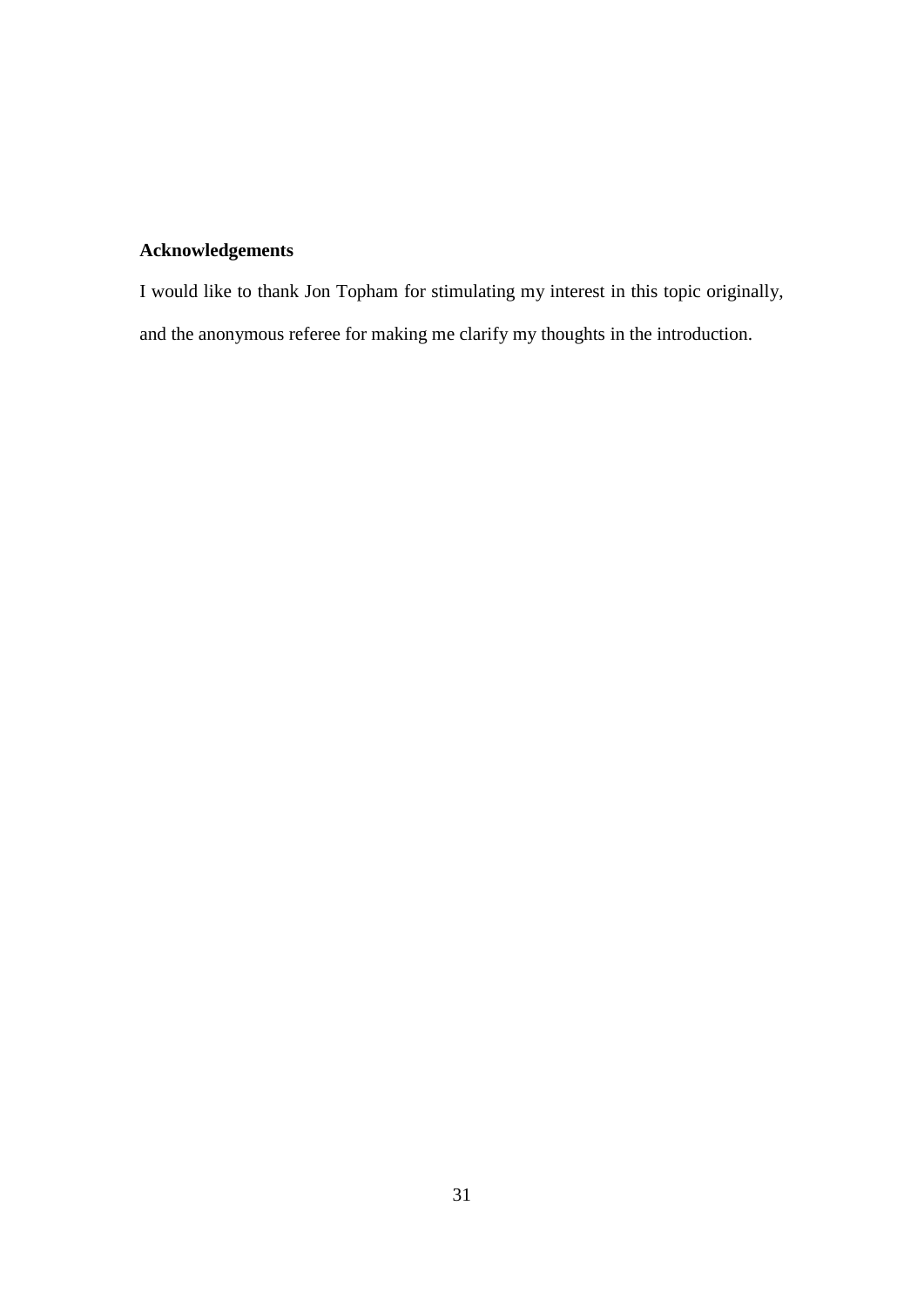#### **References**

Adams, T. and N. Barker. (1993) 'A new model for the study of the book', in N. Barker (ed), A potencie of books: books in society (London: British Library), pp. 5- 43.

Altick, R. D. (1954) 'English publishing and the mass audience in 1852', Studies in Bibliography **6**, 3-24.

Altick, R. D. (1957) The English common reader; a social history of the mass reading public, 1800-1900 (London: University of Chicago Press).

Altick, R. D. (1958) 'From Aldine to Everyman: cheap reprint series of the English Classics, 1830-1906', Studies in Bibliography **11**, 3-25.

Altick, R. D. (1969) 'Nineteenth-century bestsellers: a further list', Studies in Bibliography **22**, 197-206.

Altick, R. D. (1986) 'Nineteenth-century bestsellers: a third list', Studies in Bibliography **39**, 235-41.

Beer, G. (1983) Darwin's Plots: the evolutionary narrative in Darwin, George Eliot and nineteenth-century fiction (London: Routledge).

Benedict, B. M. (2001) 'The eighteenth-century anthology and the construction of the expert reader', Poetics **28**, 377-97.

Bloom, H. (1994) The Western Canon: the books and school of the ages (New York: Harcourt Brace).

Brougham, H. (1845) A Discourse of Natural Theology, showing the nature of the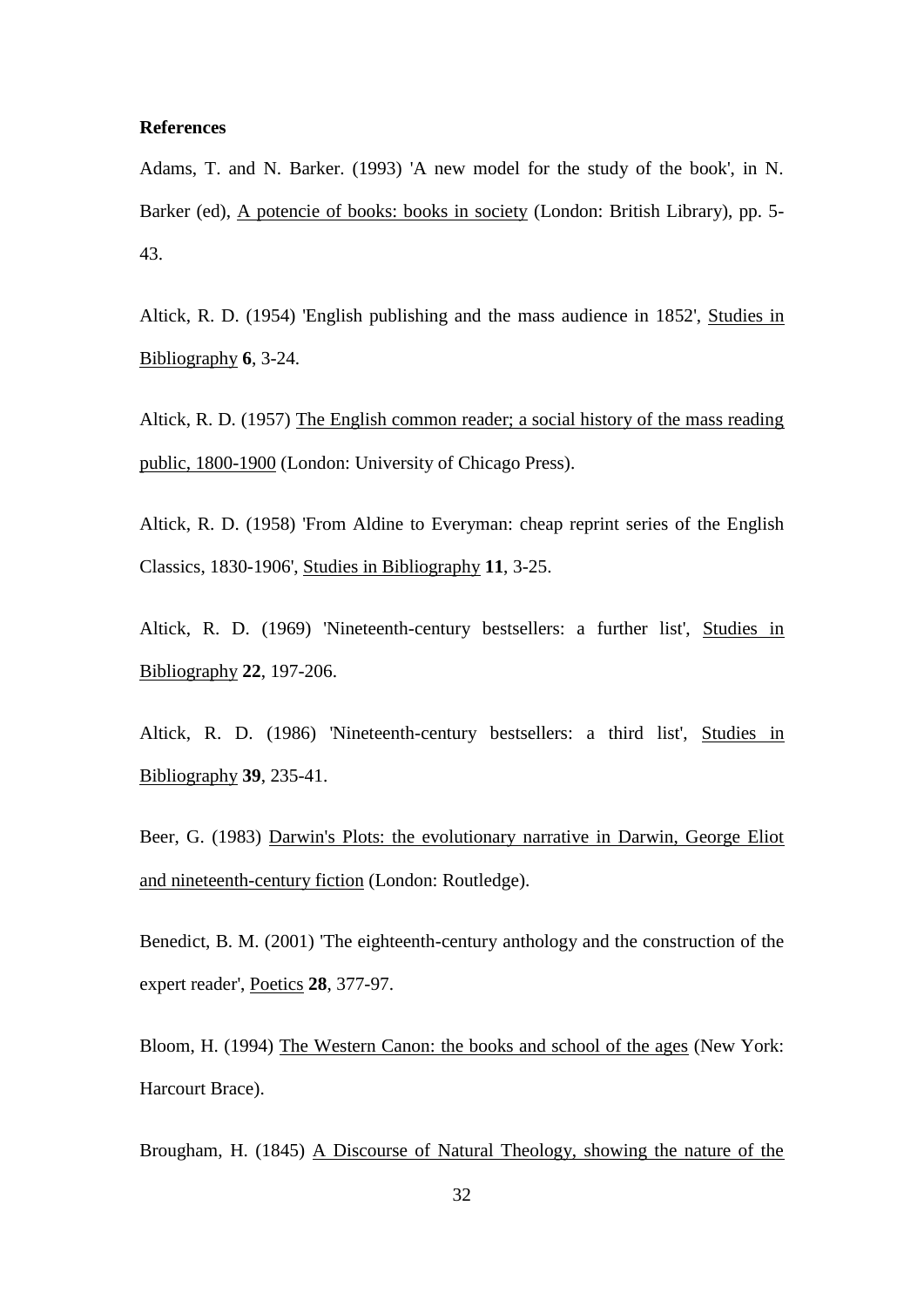evidence and the advantage of the study (London: Charles Knight).

Brown, P. A. H. (1982) London Publishers and Printers c.1800-1870 (London).

Buckland, W. (1820) Vindiciae Geologicae: or, the connexion of geology with religion explained (Oxford).

Calvino, I. (1999) Why Read the Classics? (London: Jonathan Cape).

Cooney, S. M. (1970) 'Publishers for the People: W&R Chambers - the early years, 1832-50' (Ph.D., Ohio State University).

Darwin, F., (ed). (1887) Life and Letters of Charles Darwin (London).

Desmond, A. (1989) The Politics of Evolution: medicine, morphology, and reform in radical London (Chicago: University of Chicago Press).

Dibner, B. (1969) Heralds of Science, as represented by two hundred epochal books and pamphlets selected from the Burndy Library (Cambridge MA: MIT Press).

Eliot, T. S. (1944) What is a classic? (London).

Feather, J. (1988) A History of British Publishing (London: Routledge).

Fyfe, A. (1997) 'The reception of William Paley's *Natural Theology* in the University of Cambridge', British Journal for the History of Science **30**, 321-35.

Fyfe, A. (1999) 'Copyrights and Competition: producing and protecting children's books in the nineteenth century', Publishing History **45**, 35-59.

Fyfe, A. (2000) 'Industrialised Conversion: the Religious Tract Society and the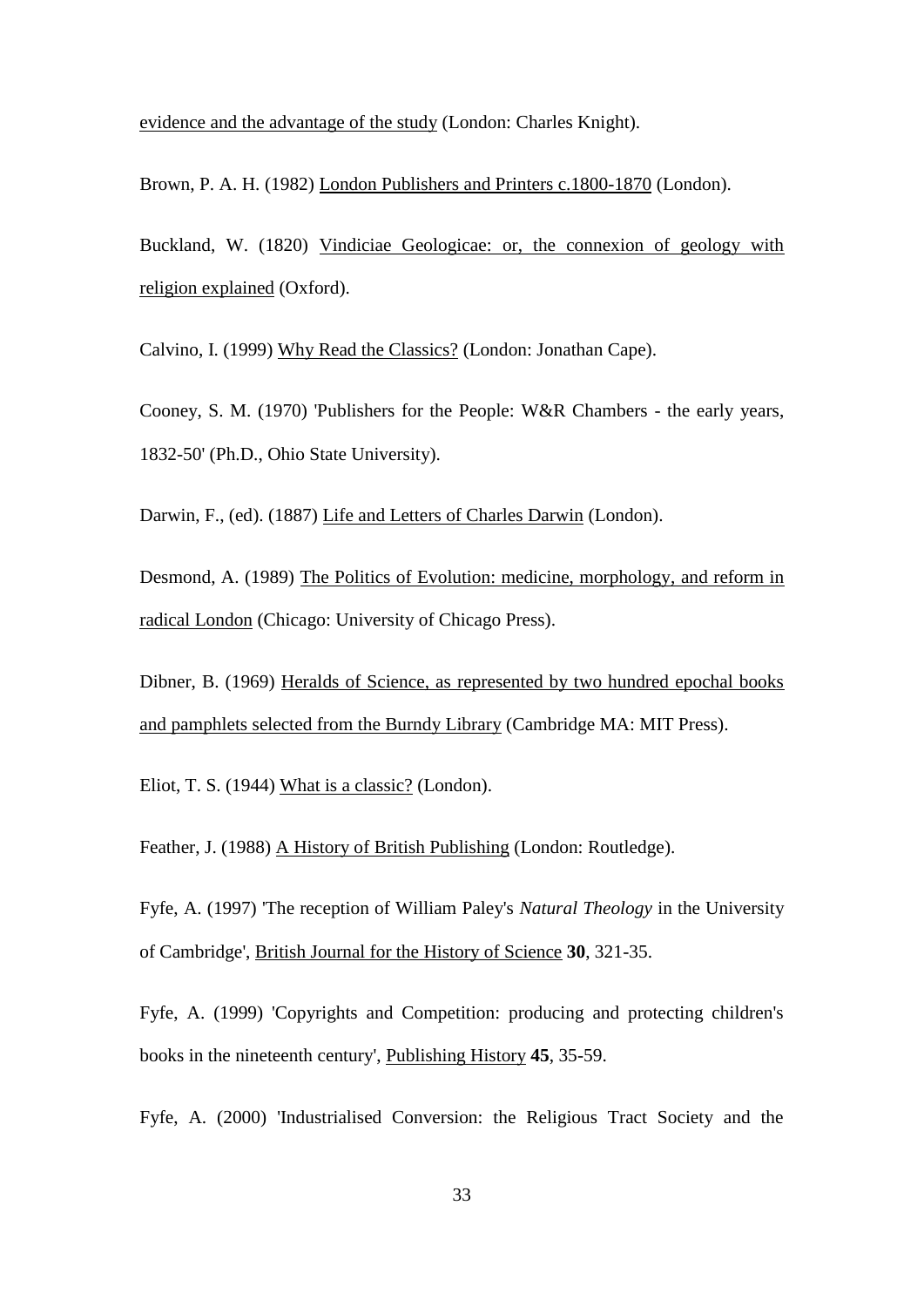development of popular science publishing in Victorian Britain' (Ph.D., University of Cambridge).

Gaskell, P. (1972) A New Introduction to Bibliography (Oxford: Clarendon).

Ingram, A., (ed). (1981) Index to the Archives of the House of Longman, 1794-1914 (Cambridge: Chadwyck-Healey).

Jacyna, L. (1983) 'Immanence and Transcendence: theories of life and organisation in Britain, 1790-1835', Isis **74**, 311-29.

Kermode, F. (1975) The Classic (London: Faber and Faber).

Kidd, J. (1824) An Introductory Lecture to a Course in Comparative Anatomy, illustrative of Paley's Natural Theology (Oxford).

Knight, C. (1873) Passages of a Working Life during half a century: with a prelude of early reminiscences (London: Knight & Co.).

Knight, D. M. (1989) Natural Science Books in English 1600-1900 (London: Batsford).

Lenoir, T., (ed). (1998) Inscribing Science: scientific texts and the materiality of communication (Stanford: Stanford University Press).

Lightman, B. (1999) 'The Story of Nature: Victorian popularizers and scientific narrative', Victorian Review **25**, 1-29.

Lightman, B. (2000) 'The visual theology of Victorian popularizers of science: from reverent eye to chemical retina', Isis **91**, 651-80.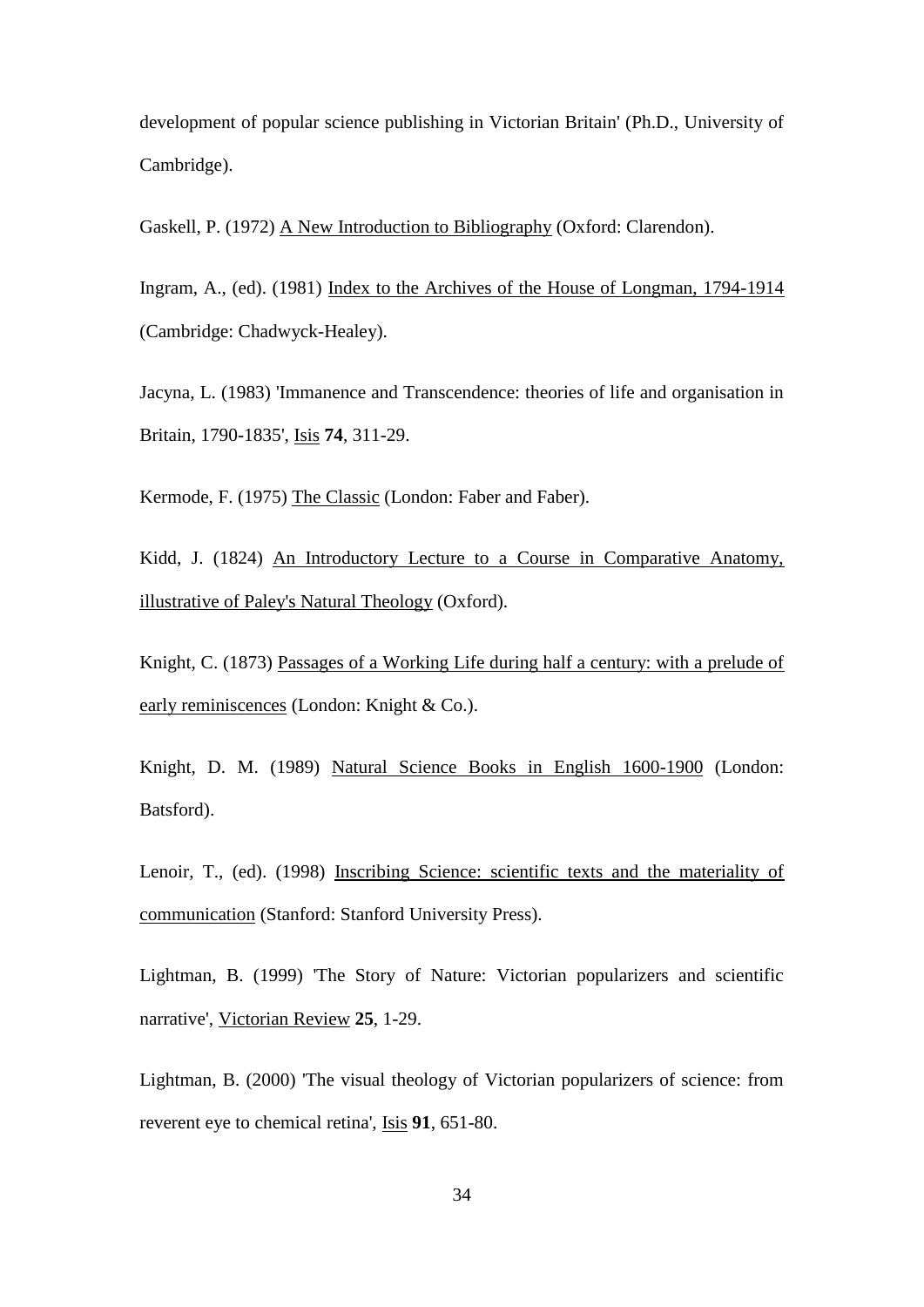Low, S., (ed). (1864-1914) The English Catalogue of Books (London: Sampson Low).

Maxted, I. (1977) The London Book Trades 1775-1800: a preliminary checklist of members (Old Woking: Dawson).

McGann, J. (1994) 'Canonade', New Literary History **25**, 487-504.

Moore, J. R. (1979) The Post-Darwinian Controversies: a study of the Protestant struggle to come to terms with Darwin in Great Britain and America, 1870-1900 (Cambridge: Cambridge University Press).

Myers, G. (1989) 'Science for women and children: the dialogue of popular science in the nineteenth century', in J. Christie and S. Shuttleworth (eds), Nature Transfigured: science and literature, 1700-1900 (Manchester: Manchester University Press), pp. 171-200.

Myers, G. (1990) Writing biology: texts in the social construction of scientific knowledge (Madison, WI: University of Wisconsin Press).

Neuburg, V. E. (1977) Popular Literature: a history and a guide (Harmondsworth: Penguin).

Ovenell, R. (1986) The Ashmolean Museum, 1683-1894 (Oxford: Clarendon Press).

Paley, E., (ed). (1825) The Works of William Paley, D.D. (London: Rivingtons).

Paley, W. (1802) Natural Theology; or evidences of the existence and attributes of the deity, collected from the appearances of nature (London: Faulder).

Pearson, T. (1853) Infidelity: its aspects, causes and agencies; being the prize essay of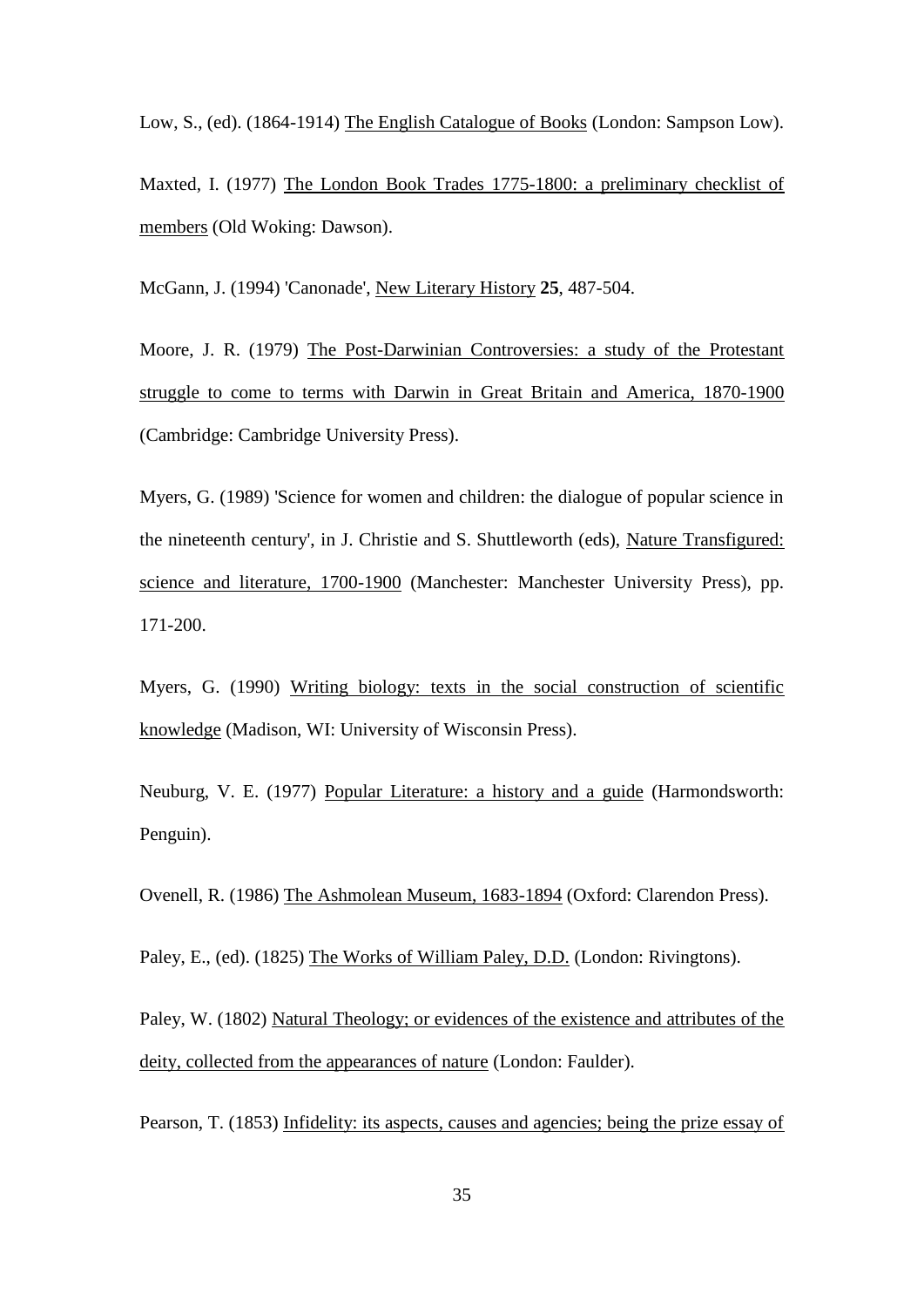the British Organization of the Evangelical Alliance (London: Partridge and Oakey).

Peckham, M., (ed). (1959) On the Origin of Species, by Charles Darwin: a variorum text (Philadelphia: University of Pennsylvania Press).

Russell, C. A. (1989) 'The conflict metaphor and its social origins', Science and Christian Belief **1**, 3-26.

Secord, J. A. (1985) 'Newton in the nursery: Tom Telescope and the philosophy of tops and balls, 1761-1838', History of Science **23**, 127-51.

Secord, J. A. (2000) Victorian Sensation: the extraordinary publication, reception and secret authorship of *Vestiges of the Natural History of Creation* (Chicago: University of Chicago Press).

Thornton, J. L. and R. Tully. (1954) Scientific Books, Libraries and Collectors:a study of bibliography and the book trade in relation to science (London: Library Association).

Topham, J. R. (1992) 'Science and popular education in the 1830s: the role of the *Bridgewater Treatises*', British Journal for the History of Science **25**, 397-430.

Topham, J. R. (1993) ''An Infinite Variety of Arguments': the *Bridgewater Treatises* and British natural theology in the 1830s' (Ph.D., University of Lancaster).

Topham, J. R. (2000) 'Scientific publishing and the reading of science in early nineteenth-century Britain: an historiographical survey and guide to sources', Studies in History and Philosophy of Science **31A**, 559-612.

Turner, F. M. (1978) 'The Victorian conflict between science and religion: a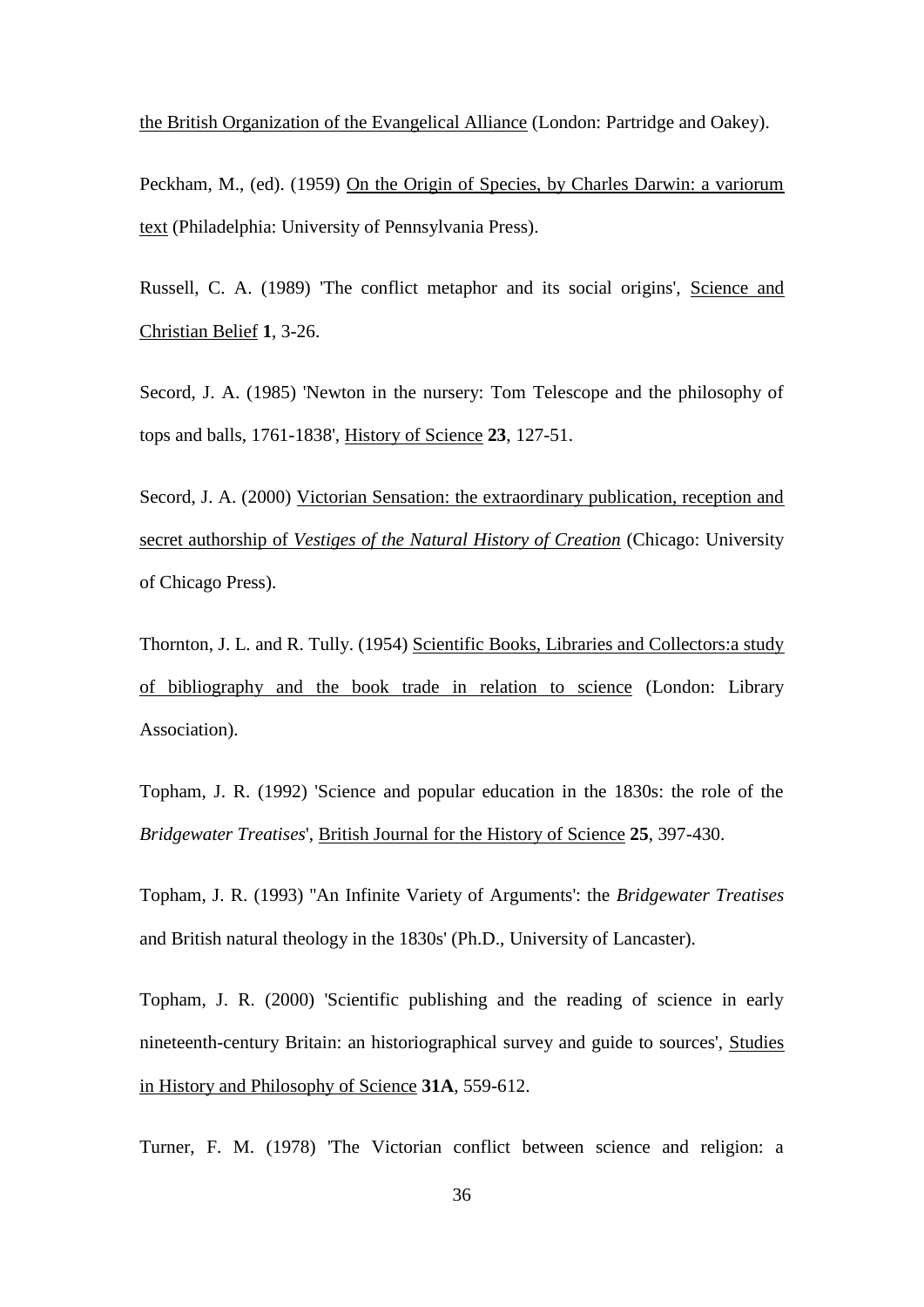professional dimension', Isis **69**, 356-76.

Twyman, M. (1999) Printing 1770-1970: an illustrated history of its development and uses in England (London: British Library).

van Wyhe, J. M. (2001) 'Phrenology's nature and the spread of popular naturalism in Britain, c.1800-1850' (PhD, University of Cambridge).

Yeo, R. (1984) 'Science and intellectual authority in mid-nineteenth century Britain: Robert Chambers and *Vestiges of the Natural History of Creation*', Victorian Studies **28**, 5-31.

Young, R. M. (1985) Darwin's Metaphor: nature's place in Victorian culture (Cambridge: Cambridge University Press).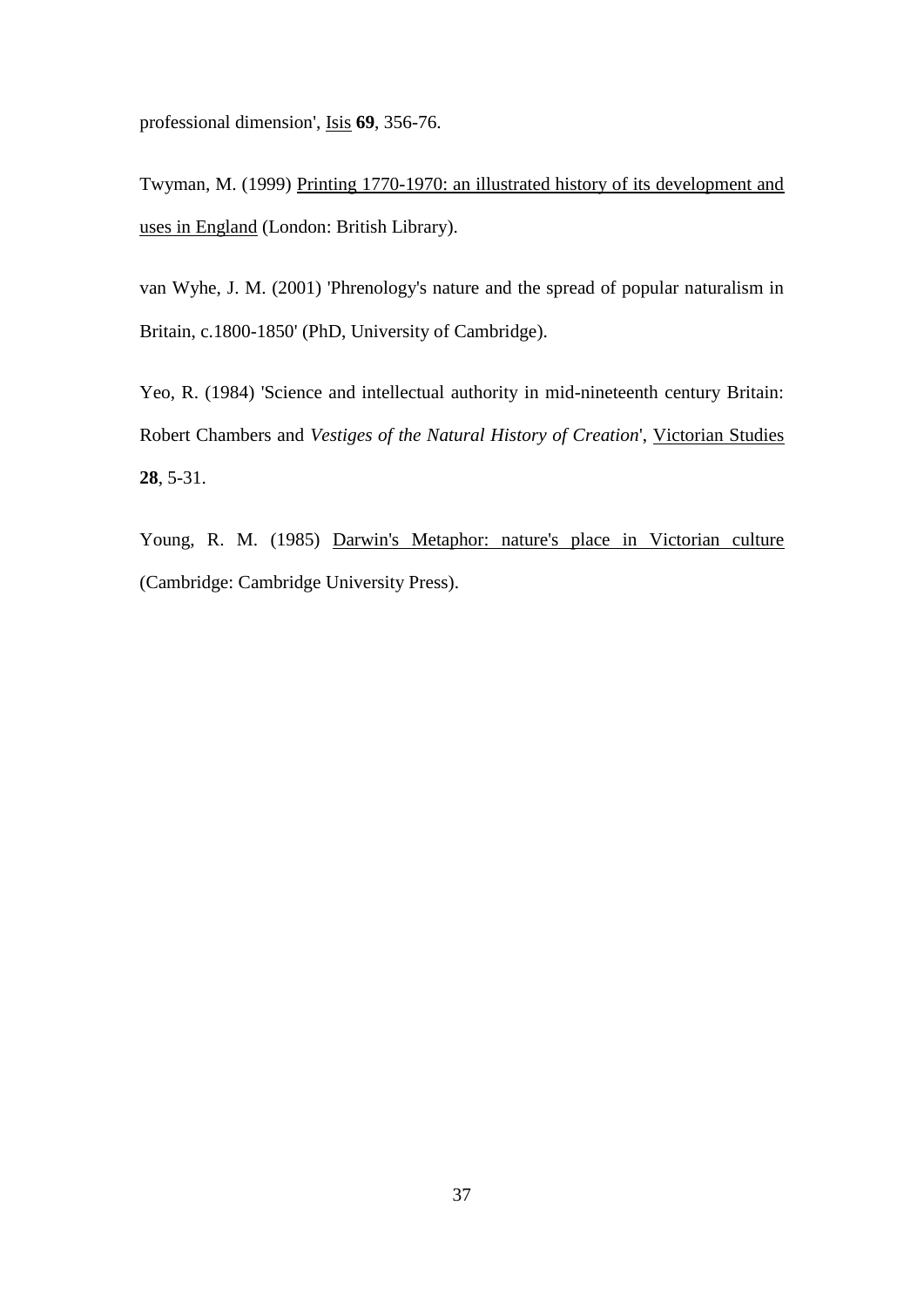#### **Notes**

<u>.</u>

<sup>2</sup> David Knight has pointed out the historiographical pitfalls which can underlie the collecting of Great Books, in Knight (1989), 1-2.

<sup>3</sup> In what follows, research on *Natural Theology* is my own; for the publishing history of *Constitution*, I have drawn upon van Wyhe (2001), especially Appendix C; for that of *Vestiges*, I have drawn upon Secord (2000), especially 126-50; and for *Origin*, I have drawn upon Peckham (1959), 11-25.

<sup>4</sup> Topham (2000), 566-7. Brewer's work was still in print in 1905, and had sold over 300,000 copies.

<sup>5</sup> For examples of work on popular science, see Myers (1989); Topham (1992); Secord (1985); Secord (2000); Lightman (1999); Lightman (2000).

 $6$  Kermode (1975), 117. See also Calvino (1999), 3-5.  $°$ Classic $°$  can also mean 'typical', but, in common with other writers on the subject, I am going to ignore this meaning as being the one in common usage, although it is probably related to the more technical meaning in interesting ways.

 $7$  Eliot (1944).

<sup>8</sup> Kermode (1975), Ch. 1

<sup>9</sup> Kermode (1975), 121.

 $10$  For examples of the literary approach to scientific works, historical and modern, see Beer (1983); Myers (1990); Lenoir (1998).

 $11$  For theistic readings, see Moore (1979), Chs. 10-11.

 $12$  Secord (2000), 525.

 $13$  On the nightmare of internecine strife that resulted, see McGann (1994). One potential outcome is to consider the canon as a purely subjective choice, made

 $1$  Dibner (1969), [5].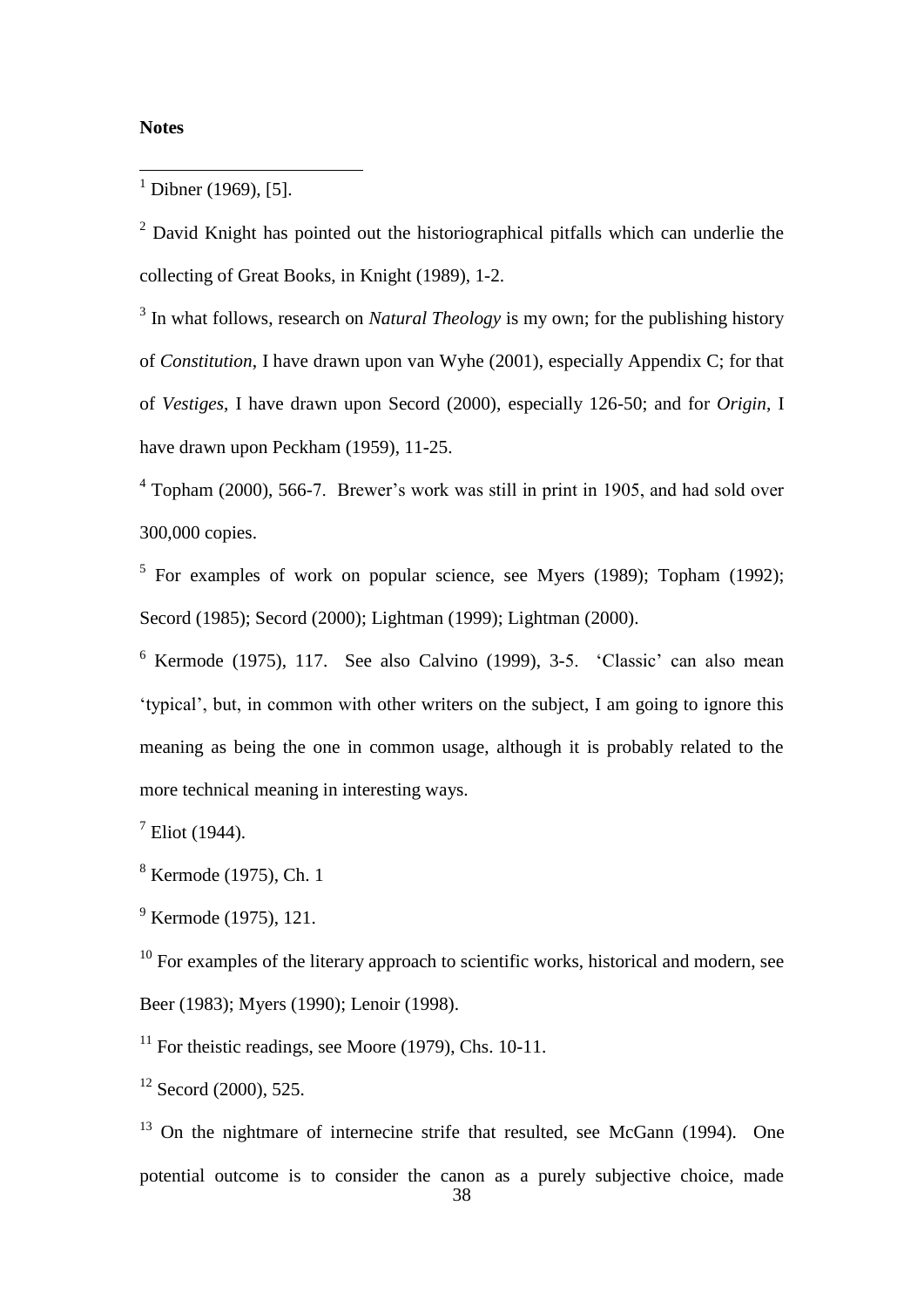independently by every individual, as implied in one of Italo Calvino's definitions of the classic: '"your" classic is a book to which you cannot remain indifferent, and which helps you define yourself in relation or even in opposition to it', Calvino (1999), 7. Yet, such a subjective approach would not be helpful for researchers and teachers.

 $14$  For an extended defence of the traditional canon, see the 'Elegy for the Canon' which introduces Bloom (1994).

<sup>15</sup> Bloom (1994), 17-18.

<u>.</u>

 $16$  Topham (2000), 566.

 $17$  The survival of individual copies also allows for later readings, but from what we know of survival rates and their correlation with later readings (which is not very much), it seems clear that reprinting must be the more effective way of ensuring later readings. On survival, see Adams and Barker (1993).

<sup>18</sup> Altick (1958); Benedict (2001).

<sup>19</sup> Relatively little attention has yet been paid to the 'long history of books'. Book historians have thus far concentrated more on the circumstances surrounding the first edition of a work. However, on 'long histories of the book', see Fyfe (1999).

<sup>20</sup> Kermode (1975), 43, 80.

<sup>21</sup> The last non-scholarly British edition of *Constitution* was in 1897; that of *Vestiges* was in the 1930s. Sales to the academic market (including scholarly reprints, facsimiles, and selections in anthologies for teaching) are indicative of a different sort of reading, an 'enforced' or 'institutional' reading, Calvino (1999), 6; Kermode (1975), 117.

<sup>22</sup> Peckham (1959), 17; Secord (2000), 525.

 $23$  Altick (1957), 301. For an attempt to compile a list of best-sellers (including those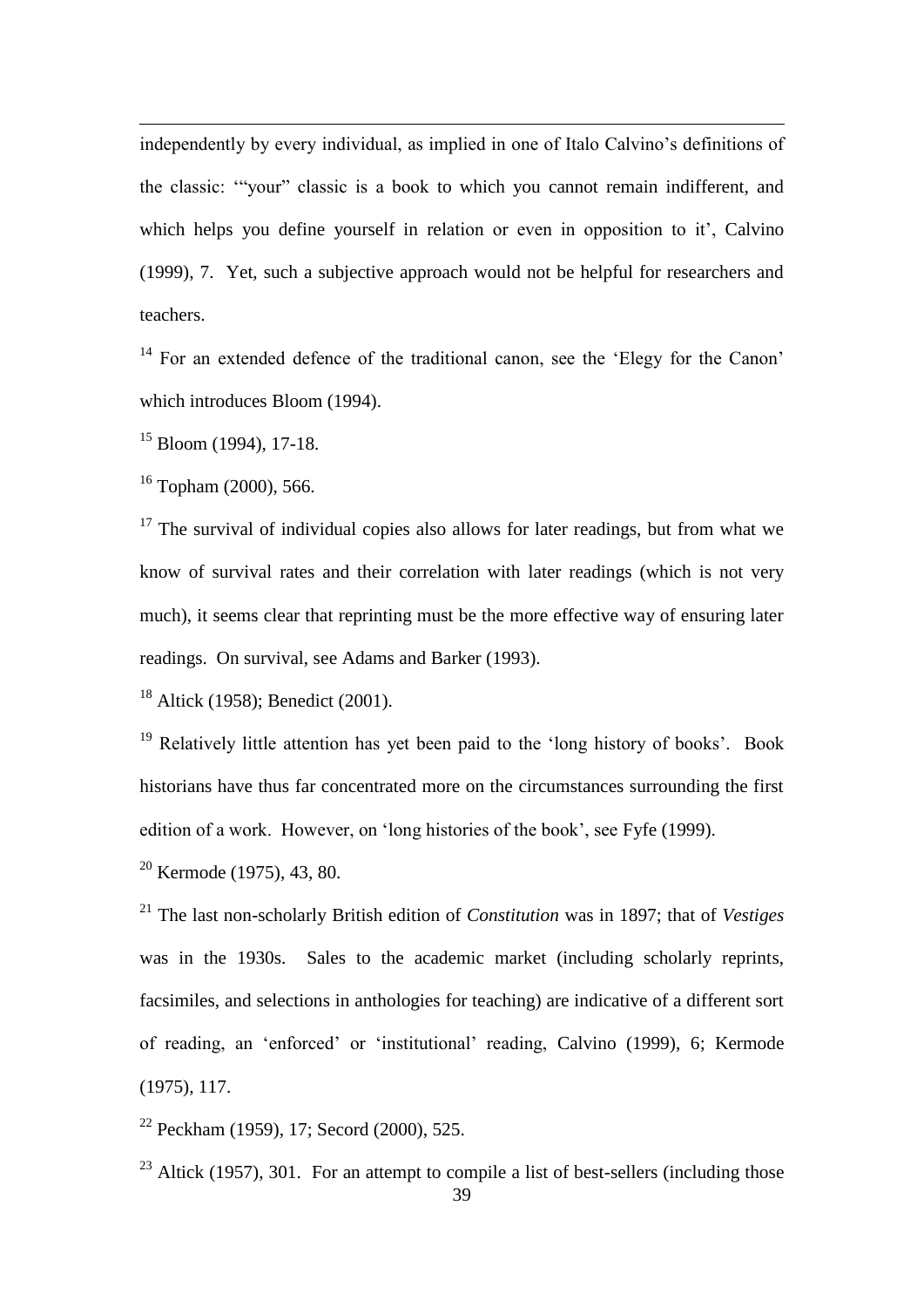from the period before the term was in common use), see Appendix B to Altick (1957); Altick (1969); and Altick (1986).

 $24$  On the difference between a best-seller and a classic, see Thornton and Tully (1954), 132.

 $25$  This was due to changes in the copyright law in 1814 and 1842, which extended the period of protection to (in 1842) forty-two years, or the writer's life plus seven years, whichever was longer.

<sup>26</sup> Knight (1989); Young (1985); Fyfe (1997).

<u>.</u>

<sup>27</sup> Paley (1802). To avoid unnecessarily extending the list of references. I shall not give full references for all the editions I mention. Editions will be identified in the notes by their publisher and place and date of publication.

<sup>28</sup> See advertisement, 'BOOKS printed for R. FAULDER', at the end of *Natural Theology* (London: Faulder, 1802).

<sup>29</sup> *Natural Theology* (London: Faulder, 1809), dedication. The sermons were, 'The being of God demonstrated in the works of creation,' 'Unity of God,' 'The goodness of God proved from the light of nature and revelation,' 'The ills of life do not contradict the goodness of God.' Reprinted in Paley (1825), 405-52.

<sup>30</sup> This was at a time when a curate earned about £50 to £100 a year, and an agricultural labourer earned from 8*s*. to 12*s*. a week.

 $31$  Copyright in 1802 was still the fourteen years fixed in 1710 and confirmed in 1774. If Paley had lived till 1816, he could have appealed for an extension of a further fourteen years.

<sup>32</sup> Faulder's business records do not survive. Details of post-1809 editions printed by a group of share-holders can be found in the Longman Archives, see Ingram (1981).

<sup>33</sup> Virtually none of Paley's correspondence with Faulder survives, although a letter of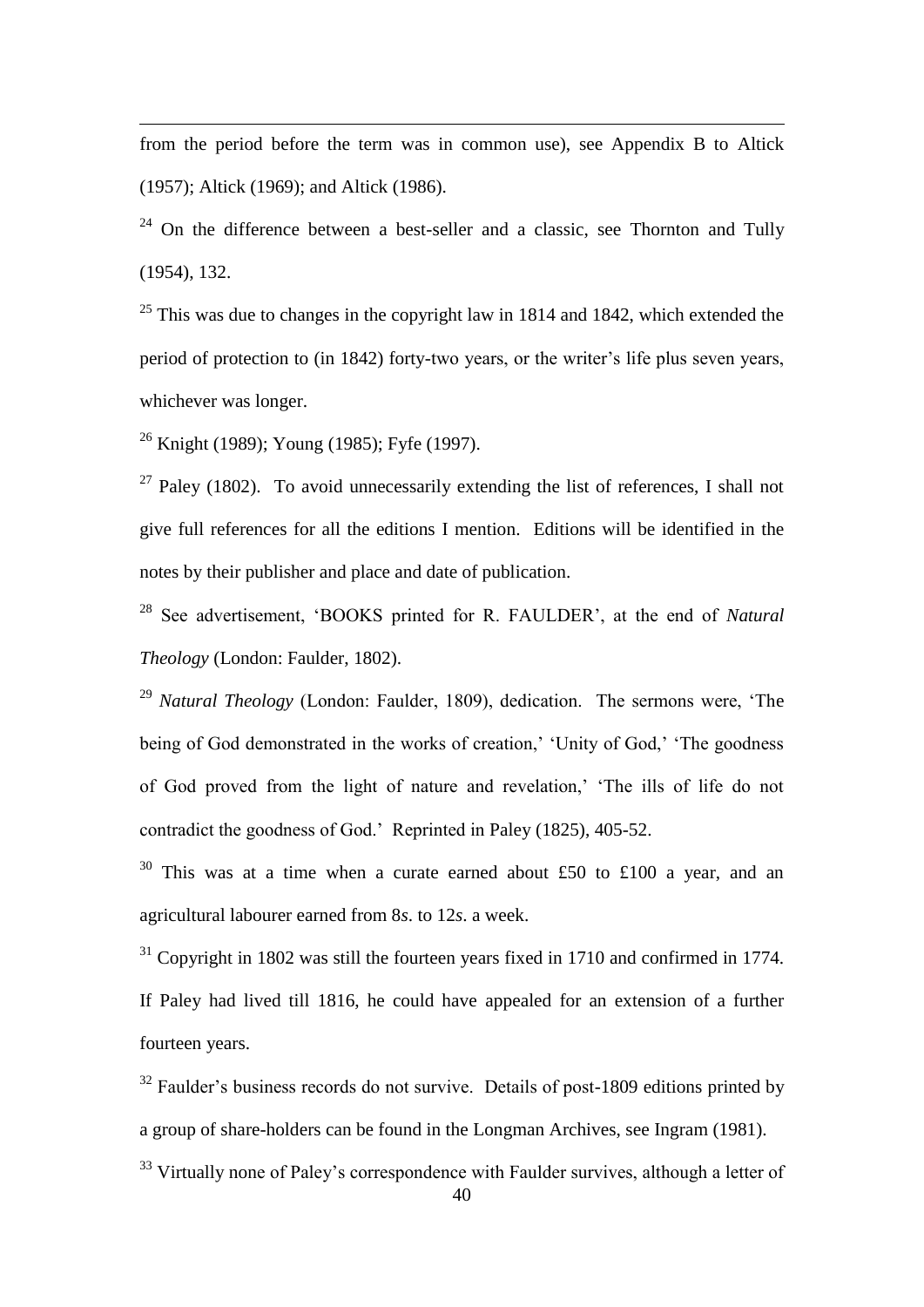August 1802 indicates that Paley was preparing corrections (presumably for *Natural Theology*), see Bodleian MS.Montagu.d.9, f.77. My thanks to Neil Hitchin for this reference.

 $34$  According to imprints of Faulder's works. See also entries in Brown (1982); and Maxted (1977).

 $35$ Sale catalogue of 1813 in British Library (S.C.760(4)) refers to Rodwell as successor to Faulder.

<sup>36</sup> Longman Archives, H7, 36.

<u>.</u>

 $37$  On share-books, see Feather (1988), 69-75; on the continuation of share-books in the nineteenth century, see Fyfe (1999).

<sup>38</sup> Longman Archives, H7, 36.

<sup>39</sup> Longman Archives, H7, 158.

<sup>40</sup> Longman Archives, H8, 237.

<sup>41</sup> Faulder's prices can be found on the advertisements bound inside his books, at least in the period 1802-1805.

 $42$  The standard three-volume novel cost one and a half guineas until the 1890s, but prices for most other genres fell over the course of the nineteenth century.

<sup>43</sup> Inscription on end-paper of the Bodleian copy of *Natural Theology* (London: Faulder, 1811) indicates a second-hand sale price of 5*s*. 6*d*. in 1821.

<sup>44</sup> Longman Archives, H8, 102 gives both costs and price of individual copies. Trade discounts were typically between 25% and 33% in the early nineteenth century.

<sup>45</sup> By 1846, the list of share-holders had grown considerably. Longmans still had the largest share, although the production was actually organised by Rivingtons. The other publishers involved were: Bickens, HG Bohn, Coomes, Deightons, Fellowes, Hamilton, Hatchard, Hodgson, Mackie, JW Parker, G&J Robinson, Routledge,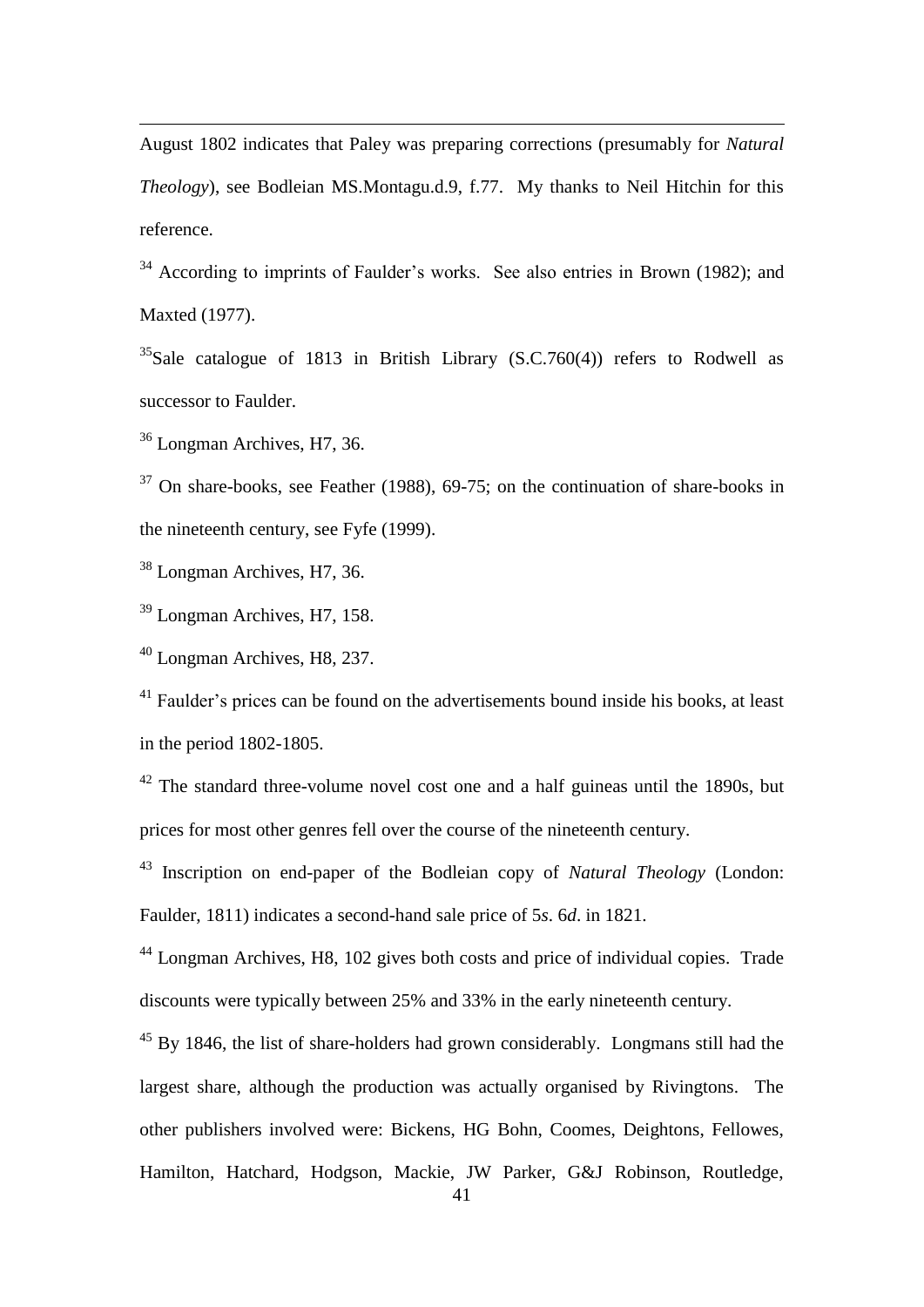Simpkin, Smith & Elder, Snow, Washbourne, Whittaker.

<sup>46</sup> I have not done a detailed collation, but there are no major changes.

<sup>47</sup> van Wyhe (2001), Ch. 5; Secord (2000), 146-150.

<sup>48</sup> Peckham (1959), 18-25.

<u>.</u>

<sup>49</sup> These plates were also available as a separate publication, James Paxton, *Illustrations of Paley's Natural Theology with Descriptive Letter Press* (Oxford:

Vincent, 1826). I am grateful to Matthew Eddy for bringing this to my attention.

<sup>50</sup> *Natural Theology* (London: Faulder, 1809), 92; *Natural Theology* (Oxford: Vincent, 1826), vi.

 $51$  Kidd (1824), 1.

<sup>52</sup> Ovenell (1986), 189-92.

<sup>53</sup> Kidd (1824). See also Buckland (1820), for a similar approach to geology, also at Oxford.

<sup>54</sup> Desmond (1989), 117-21.

<sup>55</sup> *Natural Theology* (Oxford: Vincent, 1826), vi.

<sup>56</sup> *Natural Theology* (Oxford: Vincent, 1836), vii.

<sup>57</sup> *Natural Theology* (Oxford: Vincent, 1836) vii-viii.

<sup>58</sup> See publishers' imprints on copies.

<sup>59</sup> *Natural Theology, or Evidences of the existence and attributes of the Deity, collected from the appearance of nature… illustrated by the plates, and by a selection from the notes of J Paxton… with additional notes, original and selected, for this edition. And a vocabulary of scientific terms. By JW.* (Boston: Lincoln & Edwards, 1829). For the regular reprintings of this edition, see the National Union Catalogue. In the absence of Anglo-American copyright until 1891, American publishers were free to reprint *Natural Theology* or its revised editions. That the NUC includes only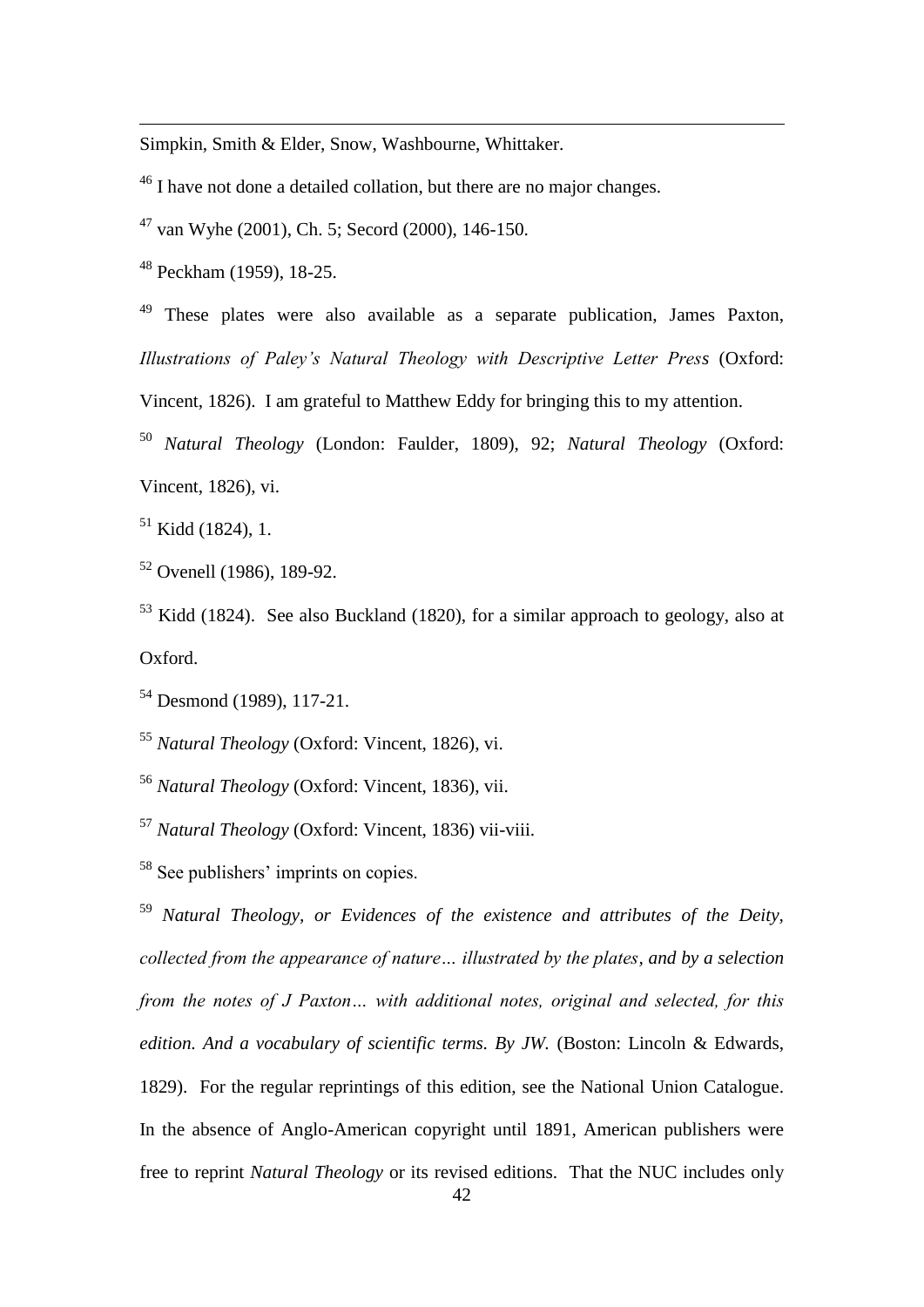eight editions of the original British edition up to 1830, but lists 28 editions of Paxton/Ware's edition after 1829, indicates the great success of the latter edition.

<sup>60</sup> *Natural Theology* was not used in formal education at Cambridge, see Fyfe (1997).

I would argue that David Knight was over-enthusiastic about its potential in formal education, see Knight (1989), 55-6.

 $61$  Topham (1992).

<u>.</u>

<sup>62</sup> *Natural Theology* (London: Knight, 1836-39), 107, n.23.

<sup>63</sup> *Natural Theology* (London: Faulder, 1809), 1. Compare *Natural Theology* (London: Knight, 1836-39), 1-2, n.2.

<sup>64</sup> This edition was reprinted in America by Harper Brothers of New York (1839, 1845, 1865) and by Marsh, Capen, Lyon & Webb of Boston (1839), but it seems to have been unable to effectively compere with John Ware's edition, which had become 'the American edition'.

 $65$  Brougham (1845), i, 8.

<sup>66</sup> *Natural Theology* (London: Knight, 1836-39), 334, n.64.

<sup>67</sup> Topham (1993), 87-95; Desmond (1989); Jacyna (1983).

 $68$  Topham (1992), get ref.

<sup>69</sup> Altick (1954), 12. A similar argument would hold for the earlier nineteenth century, although the actual figures would be smaller.

 $70$  Although more cotton and linen rags were available after the end of the Napoleonic Wars, supply did not keep up with the demand for paper. This was not fully resolved until the development of esparto grass, and then wood pulp paper in the 1860s. On the technologies of the book trade, see Gaskell (1972) and Twyman (1999).

<sup>71</sup> 1830 price from Low (1864-1914).

 $72$  Nonetheless, I have used the 1830 figures for comparison to keep the time between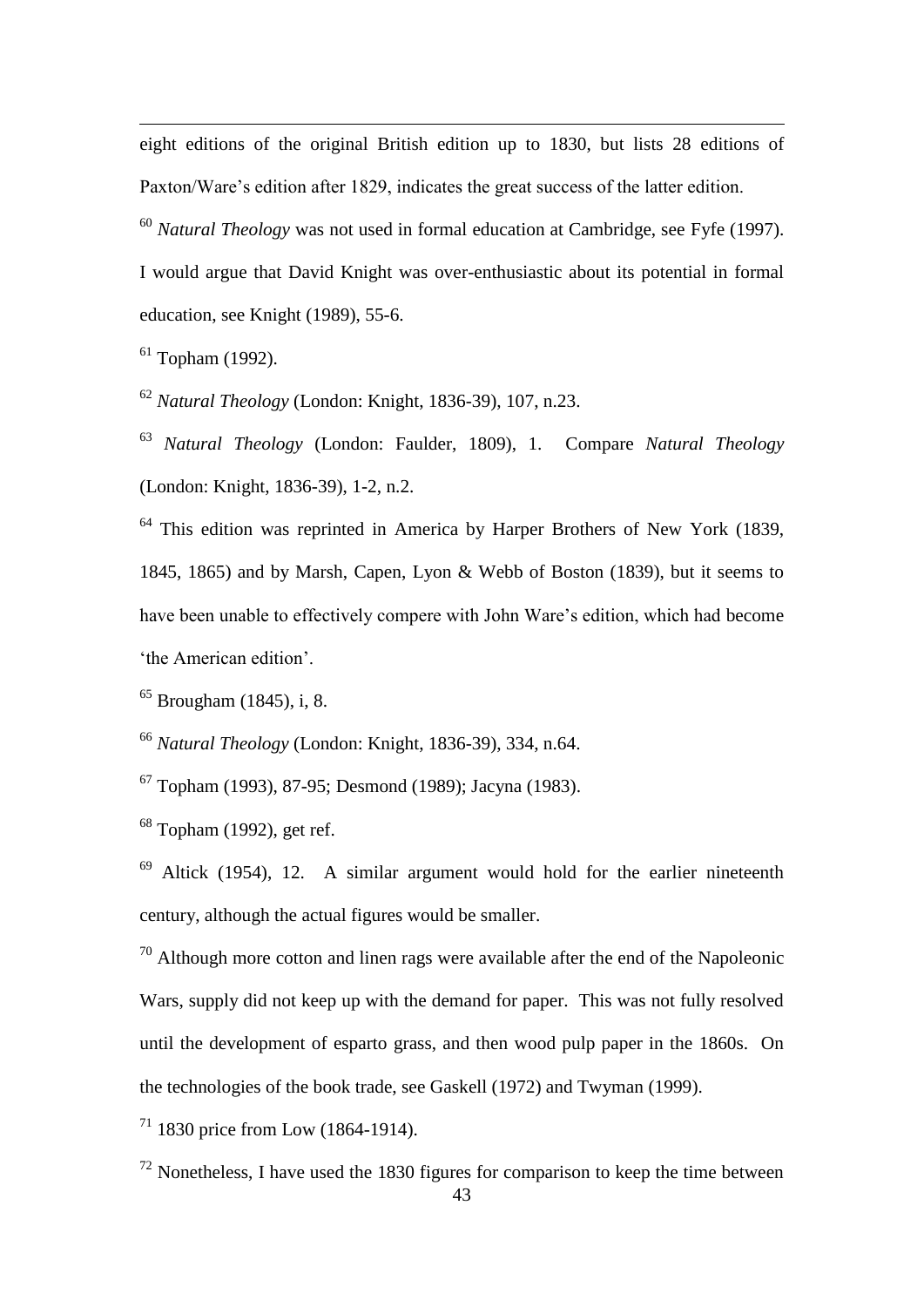my two sets of figures to a minimum. Production costs changed over time, and especially towards mid-century.

<sup>73</sup> Longman Archives, H8, 237.

<u>.</u>

<sup>74</sup> Longman Archives, H12, 52.

<sup>75</sup> Altick (1958). Benedict (2001). A House of Lords decision in 1774 suddenly released many older works from copyright protection.

<sup>76</sup> At least, he published titles by these authors around the same time as *Natural Theology*. I cannot be certain that they were all in the English Classics series.

<sup>77</sup> On the little-known Milner, see Neuburg (1977), 177-184, and the entry in *DLB* Vol.106.

<sup>78</sup> van Wyhe (2001), Ch.5.

<sup>79</sup> Secord (2000), 525.

<sup>80</sup> Peckham (1959), 23-24.

<sup>81</sup> However, the success of their own Educational Series, begun in 1835, soon illustrated that it was possible to commission new cheap works. See Cooney (1970), Ch.4.

<sup>82</sup> *Natural Theology* (Edinburgh: Chambers, 1837), i.

<sup>83</sup> According to the *Oxford English Dictionary*, 'popular science' was first used in the 1840s, while the related usage of 'popularisation' had first appeared in 1833.

<sup>84</sup> *Natural Theology* (Edinburgh: Chambers, 1849), vii-viii. The memoir fitted on a single page in the 1837 edition.

 $85$  Cooney (1970), 67-8; and DNB entry.

<sup>86</sup> *Natural Theology* (Edinburgh: Chambers, 1849), 18, 27.

 $87$  On the threat to the authority of men of science, see Yeo (1984), 12-20; on the threat to religion, see Secord (2000), 320-30; and Fyfe (2000), 2-5, 80-82, passim**.**